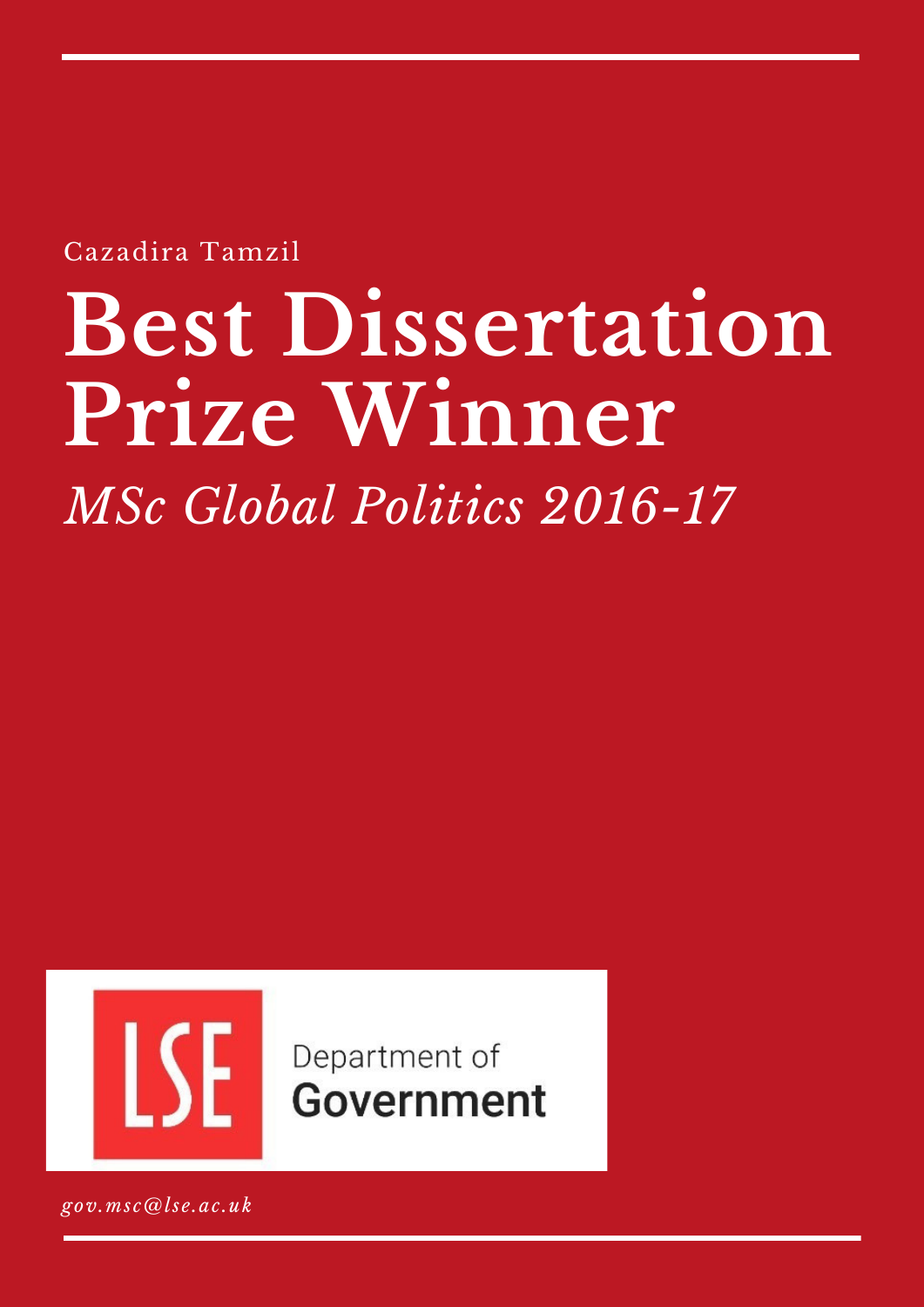## **Discourse Contestation, Deliberation, and the Democratization of GlobalGovernance: Evaluating the Labour Migration-and-DevelopmentArena Against the 'Discursive Democracy' Ideal**

A dissertation submitted to the Department of Government, the London School of Economics and Political Science, in part completion of the requirements for the MSc in Global Politics

24 August 2017

Word Count: 10.495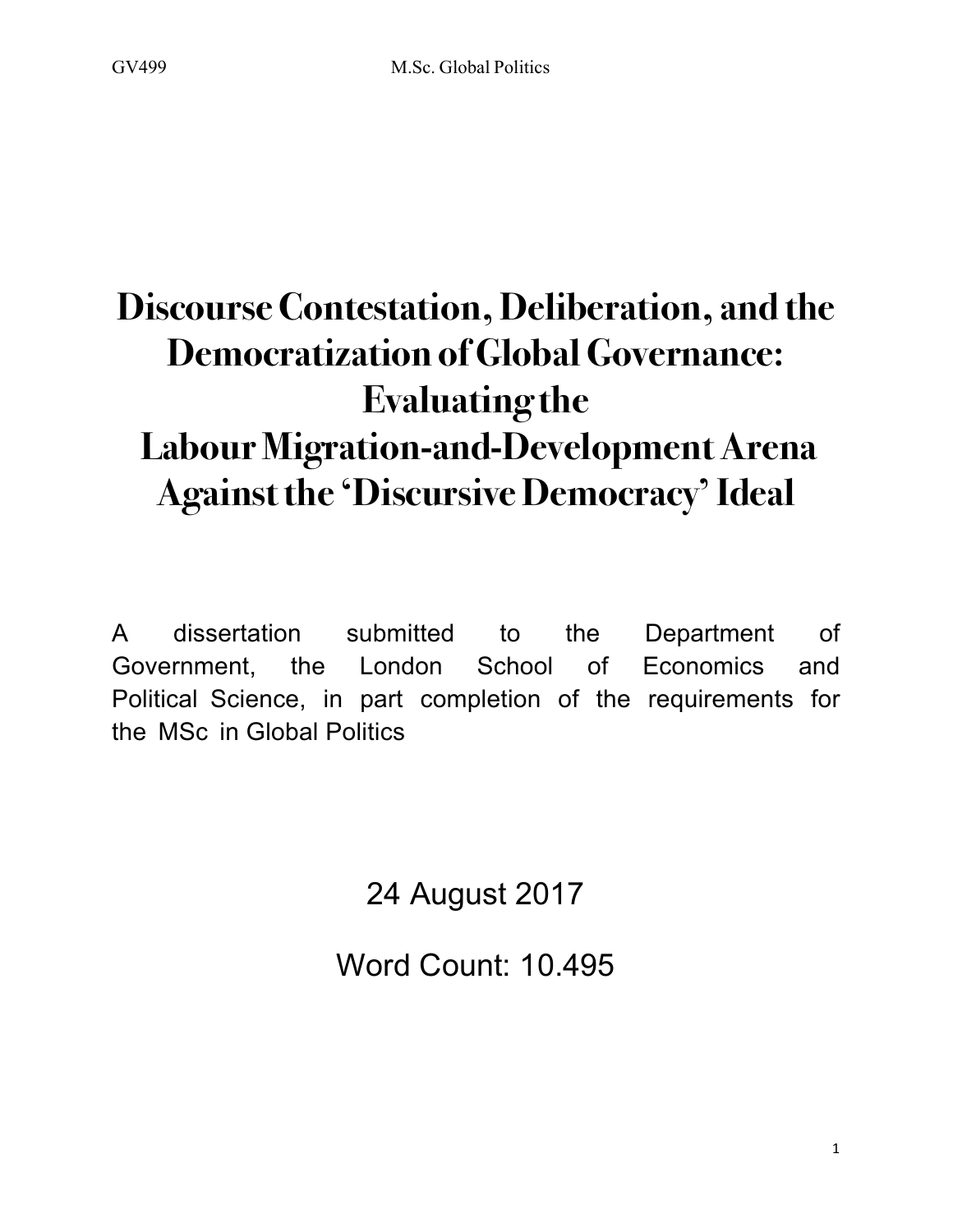#### **ABSTRACT**

The labour migration-and-development (LMD) nexus has emerged as a salient global governance (GG) agenda and demands for global democratic legitimacy have been heard from the public sphere, yet the extent to which the GG on LMD is characterized with the participation by and consideration for 'All-Affected People' (AAP) is underexplored in existing literature. To mitigate concerns about the AAP (debates about who constitutes the category or its potentially extensive number) and the possibility of democracy being merely symbolic, this paper deploys the 'Discursive Democracy' (DiDe) normative yardstick which de-emphasizes 'actors' participation' for: 1) 'discourse contestation' in public spaces, and 2) 'inclusive', 'authentic deliberations' between public discourses as 'political equals' in authoritative spaces. This paper devotes special attention to the recent, consequential yet underexplored authoritative space of the 2016 UN High Level Summit on Migrants and Refugees (UNHLSM) and select public places prior to the event. Through deploying Stevenson and Dryzek's (2012a) coding scheme, this paper finds that the analyzed public spaces were healthy enough as a collective to the extent that it was inhibited by 4 contending LMD discourses which differ in political and economic terms: Bounded Management, Counter-Mobility, Mainstream Rights, and Grassroots Radicalism. By coding UNHLSM speeches with Stevenson and Dryzek's (2012a) scheme, interviewing a UNHLSM participant, as well as analyzing conference recordings/documents, and media reports, this paper illustrates a rather somber picture of the UNHLSM's deliberative contestations. Although not hegemonized by one public discourse class, the UNHLSM was marred by discursive exclusivity/inequality, as well as mistrust, instances of disrespect/coercion, and a lack of reflexivity. No features of deliberative contestations were completely absent in the UNHLSM, yet all were jeopardized in one way or another (leading to a 'low' quality overall).

**Keywords: Global Governance; Legitimacy; Discursive Democracy; Discourses; Labour Migration-and-Development**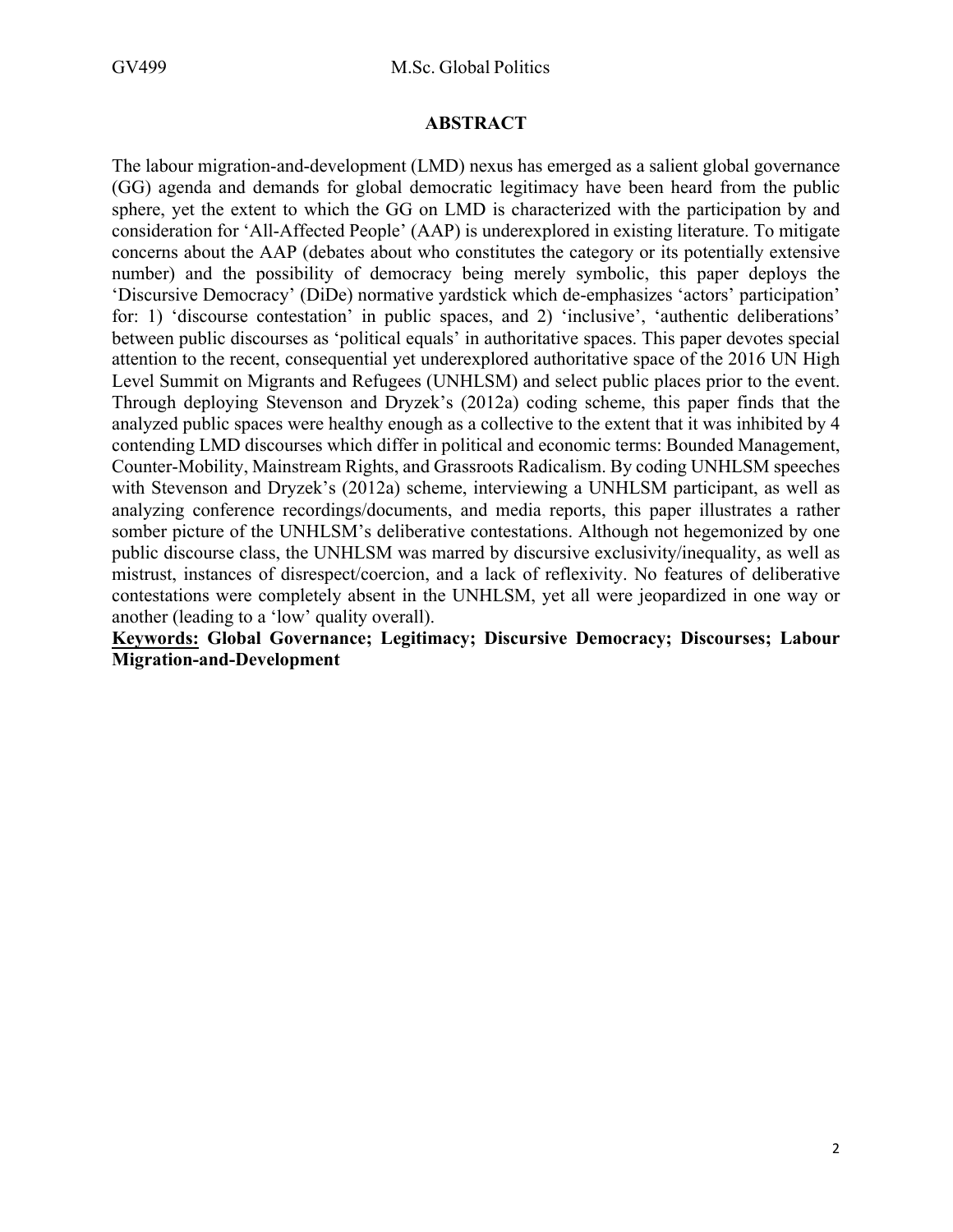#### **TABLE OF CONTENTS**

| Cover                                                                                                    | $\mathbf{1}$   |
|----------------------------------------------------------------------------------------------------------|----------------|
| Abstract                                                                                                 | $\overline{c}$ |
| Table of Contents                                                                                        | $\overline{3}$ |
| Tables of Figures                                                                                        | $\overline{4}$ |
| Acronyms                                                                                                 | $5-6$          |
| <b>Chapter One: Introduction</b>                                                                         | $7 - 10$       |
| <b>Chapter Two:</b>                                                                                      | $11 - 17$      |
| Globalization and the New Dynamics of Governance: GG on LMD, (Global) Democratic                         |                |
| Legitimacy Demands, and the 'DiDe' Yardstick                                                             |                |
| 2.1. Globalization and the Desirability of (Global) Democratic Legitimacy                                | 11             |
| 2.2. DiDe as a Relatively More Practical Strand of DD                                                    | 12             |
| 2.3. Filling a Knowledge Gap: Applying the DiDe Yardstick on the GG on LMD                               | 14             |
| 2.3.1. LMD Literature 1: How Academics Construe the Nexus                                                | 15             |
| 2.3.2. LMD Literature 2: The Institutional Architecture of and Actor-related<br>Dynamics in the GG on MD | 16             |
| 2.3.3. LMD Literature 3: The (Underexplored) Democratic Legitimacy of the<br>GG on LMD                   | 17             |
| <b>Chapter Three:</b>                                                                                    | 18-30          |
| GG on LMD's Healthy Set of Public Spaces: A Contestation between 4 Discourse                             |                |
| <b>Classes (in Political and Economic Terms)</b>                                                         |                |
| 3.1. Bounded Management                                                                                  | 21             |
| 3.2. Counter-Mobility                                                                                    | 23             |
| 3.3. Mainstream Rights                                                                                   | 25             |
| 3.4. Grassroots Radicalism                                                                               | 27             |
| <b>Chapter Four:</b>                                                                                     | $31 - 46$      |
| The UNHLSM's Low Quality of Deliberative Contestations: Tendencies toward                                |                |
| Discursive Exclusivity/Inequality and a Lack of Authenticity                                             |                |
| 4.1. Traces of Discursive Exclusivity and Inequality                                                     | 32             |
| 4.1.1. Numerical Exclusivity/Inequality                                                                  | 32             |
| 4.1.2. Procedural Exclusivity/Inequality                                                                 | 36             |
| 4.1.3. The Exercise of Structural Power on the Inside/Outside Boundaries                                 | 38             |
| 4.2. Low Quality of Deliberative Authenticity                                                            | 40             |
| 4.2.1. Deep-Seated Mistrust between Participants                                                         | 40             |
| 4.2.2. Low Level of Reflexivity Owing to Instances of Disrespectful                                      | 43             |
| Behavior/Coercion, Mistrust, and Discursive Exclusivity/Inequality                                       |                |
| <b>Chapter Five: Conclusion and Implications</b>                                                         | $47 - 50$      |
| <b>Bibliography</b>                                                                                      | $46 - 57$      |
| Appendice                                                                                                |                |

1. List of Public Spaces Analyzed (2014-September 18, 2018)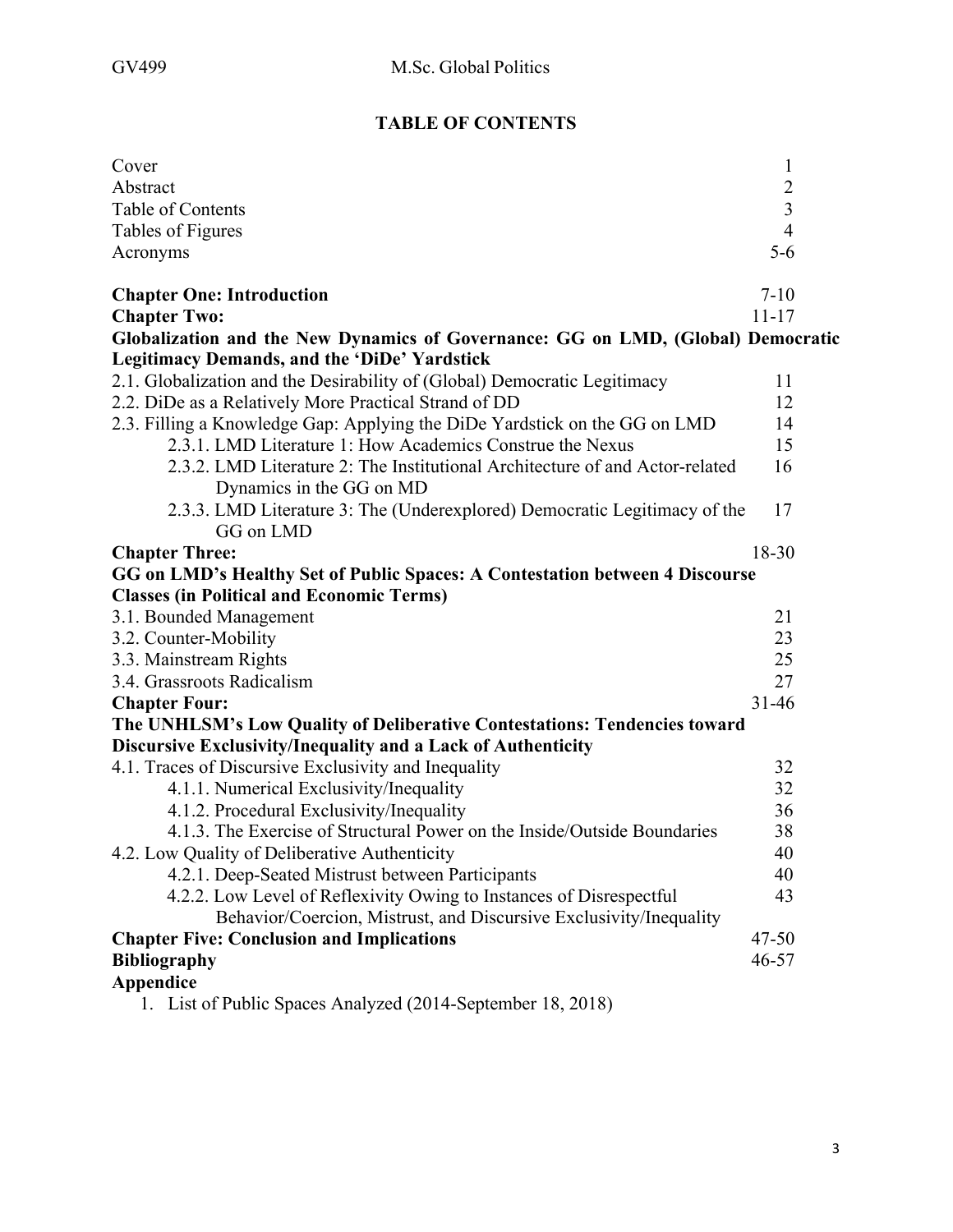#### **TABLE OF FIGURES**

- Figure 1. A Contestation between 4 LMD Public Discourses (Source: Author)
- Figure 2. Bounded Management (Source: Author)
- Figure 3. Counter-Mobility (Source: Author)
- Figure 4. Mainstream Rights (Source: Author)
- Figure 5: Grassroots Radicalism (Source: Author)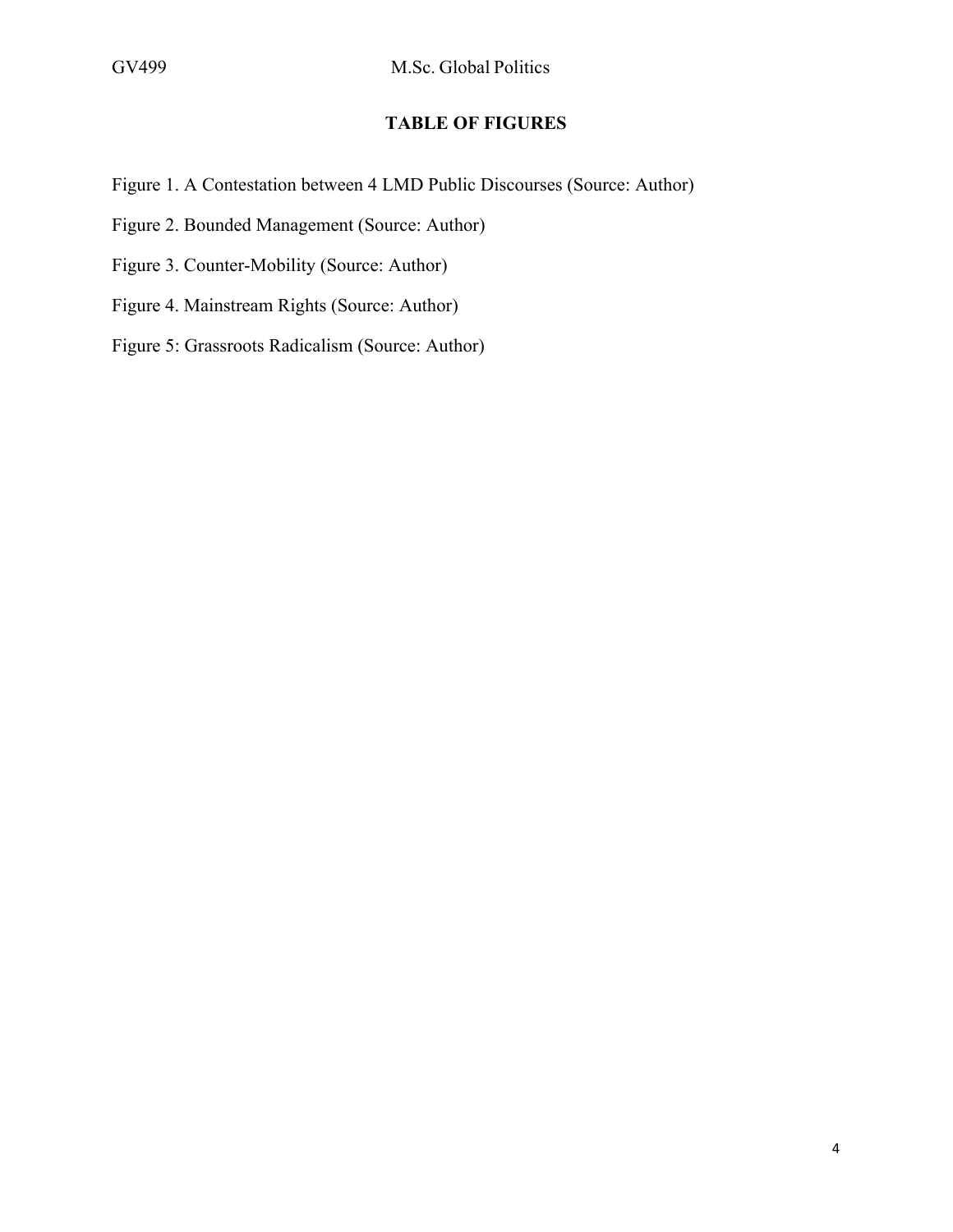#### **ACRONYMS**

| AAP          | : All-Affected People                       |
|--------------|---------------------------------------------|
| <b>AOSIS</b> | : Alliance of Small Island States           |
| <b>ASEAN</b> | : Association of Southeast Asian Nations    |
| DD           | : Deliberative Democracy                    |
| DiDe         | : Discursive Democracy                      |
| GA           | : General Assembly (UN)                     |
| GCS          | : Global Civil Society                      |
| <b>GFMD</b>  | : Global Forum on Migration and Development |
| GG           | : Global Governance                         |
| <b>ILO</b>   | : International Labour Organization         |
| <b>IMA</b>   | : International Migrants Alliance           |
| <b>IOs</b>   | : International Organization(s)             |
| <b>IOM</b>   | : International Office for Migration        |
| <b>NGOs</b>  | : Non-Governmental Organization(s)          |
| <b>RTD</b>   | : Round Table Discussion (UNHLSM)           |
| <b>SDGs</b>  | : Sustainable Development Goals             |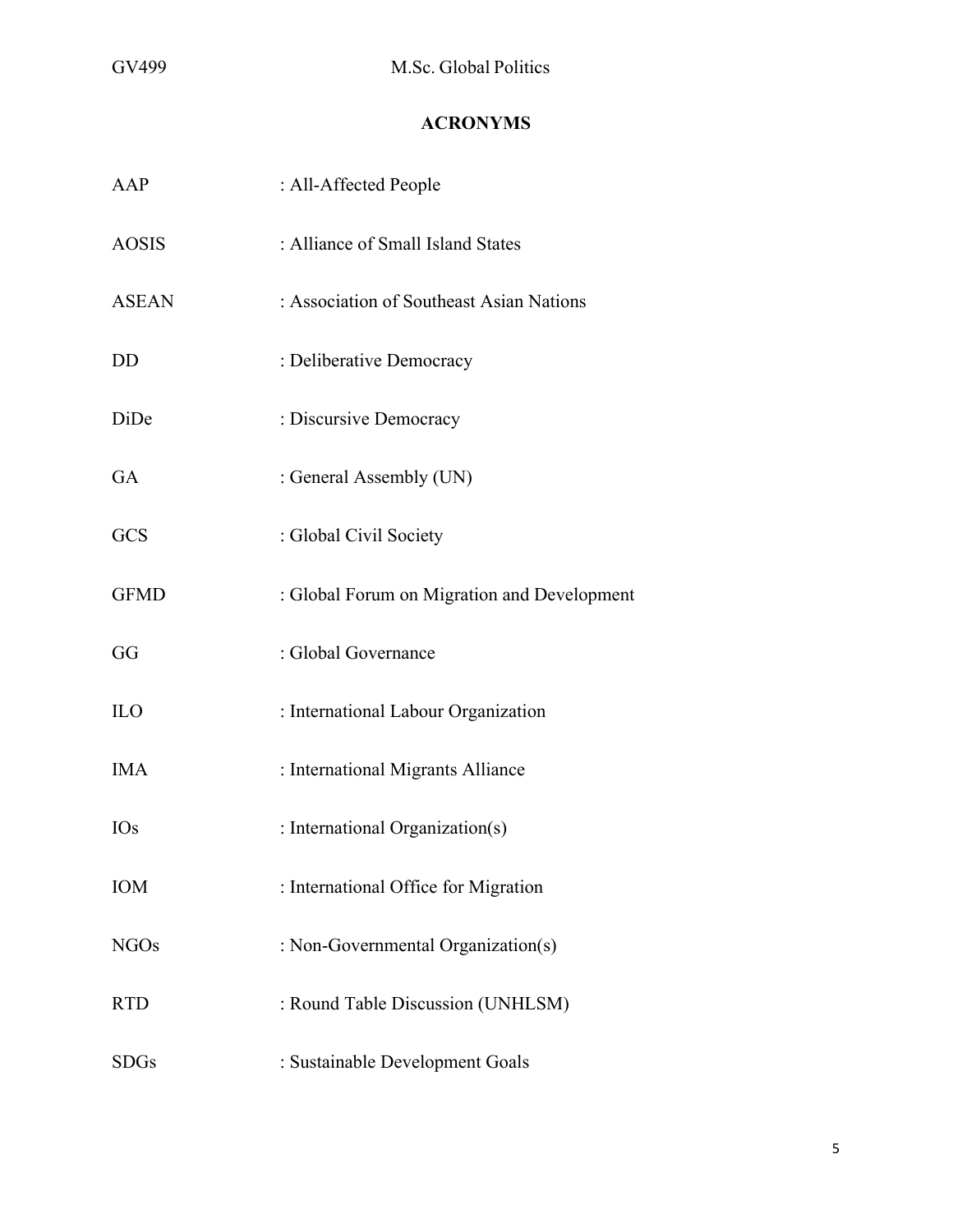#### UN : United Nations

UNHLSM : United Nations High Level Summit on Migrants and Refugees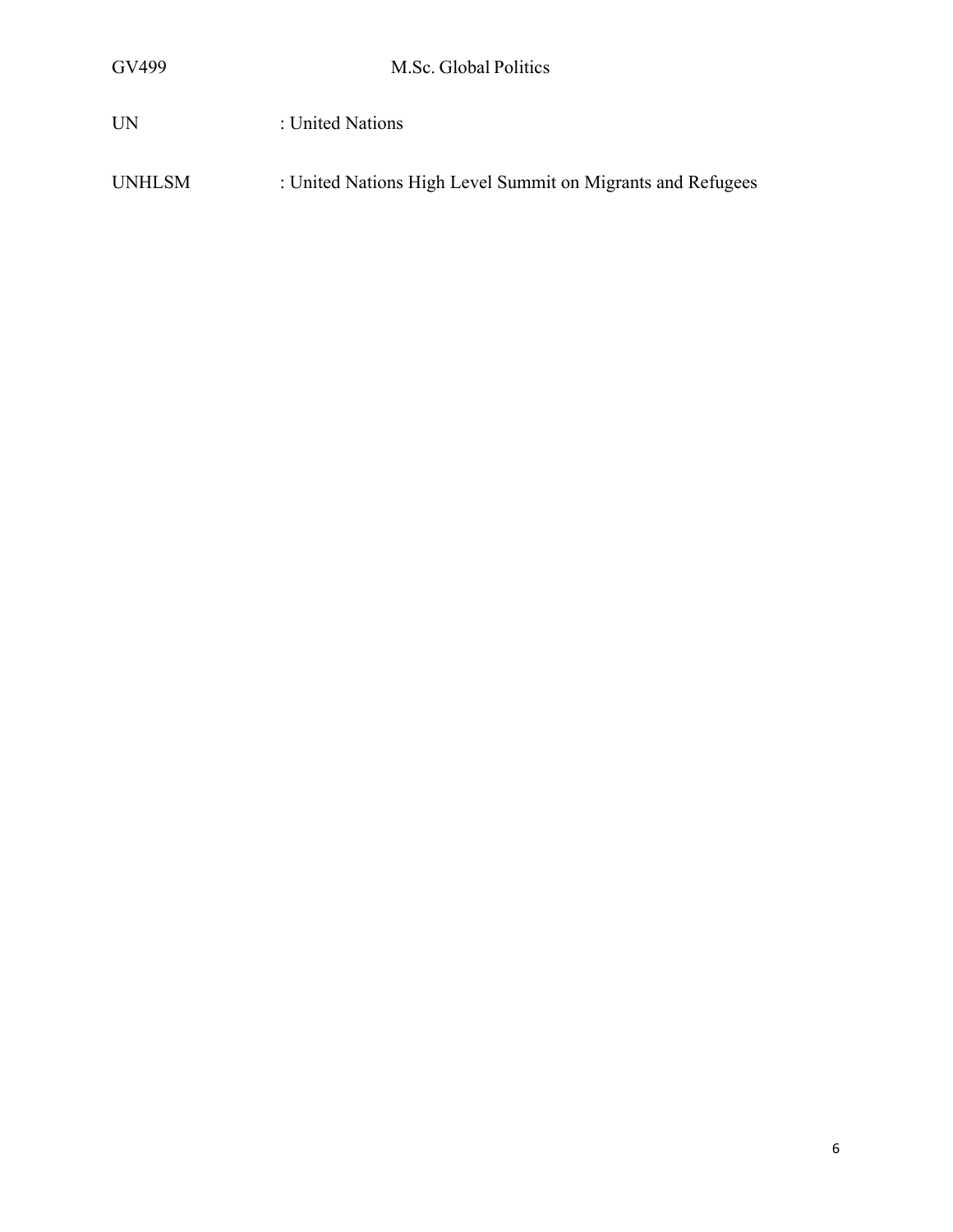#### Chapter I. Introduction

The labour migration-and-development (LMD) nexus<sup>1</sup> has risen high in global governance<sup>2</sup> (GG) agenda, yet scant academic attention has been paid to its state of democratic legitimacy. In this globalization era where there is a surge in cross-border phenomena, including labour migration, as well as a dispersion of power and authority to actors and locales, demands for *global* democracy which emphasizes the participation by and consideration for 'All-Affected People' (AAP) have now gained currency. Not only voiced by political theorists (i.e. Archibugi *et. al.,* 2012), demands for global democracy are now frequently heard from the public sphere. In the LMD context, they come from, namely, the International Migrants Alliance (IMA) and the Global Forum on Migration and Development (GFMD) Civil Society Days.<sup>3</sup> People may desire global democracy for different normative and or practical reasons (Koenig-Archibugi, 2017), yet it remains a desirable GG trait which cannot be ignored, especially for a nexus as salient as the LMD.

In response to concerns about the lack of *feasibility* of extending democracy to the global level and possibility of democracy becoming merely procedural, this paper employs 'discursive democracy' (DiDe) as a normative yardstick to empirically evaluate the GG on  $LMD<sup>4</sup>$ . By emphasizing the '*deliberative contestation*' of *all* '*discourse classes*' (Dryzek and Stevenson,

 $1$  The term often used in policy documents is migration-and-development, yet our focus is on 'labour migration', or the medium to long-term movement to find (better) employment abroad (excluding students). Labour migrants account for 150 million of the 232 million international migrants in 2013 (ILO, 2015).

 $2^{2}$  GG is conceptualized as the sum of cross-border coordination to provide public goods or solve global issues. More explanations in Chapter 2.

<sup>&</sup>lt;sup>3</sup> "I'm speaking ... to ensure that the voice of the most affected and the most marginalized ... are heard. Your declaration must commit to **democratization of global institution and power** ..." (Lestari, 2015; emphasis added); "... **no democratic legitimacy is increasing** ... We claim a rightful place by demanding genuine participation in governance ... A place at the decision-making table and co-responsibility ..." (Packer, 2015; emphasis added

<sup>&</sup>lt;sup>4</sup> The public may have various conceptualizations of what democratic legitimacy is, yet this paper focuses on 'DiDe'.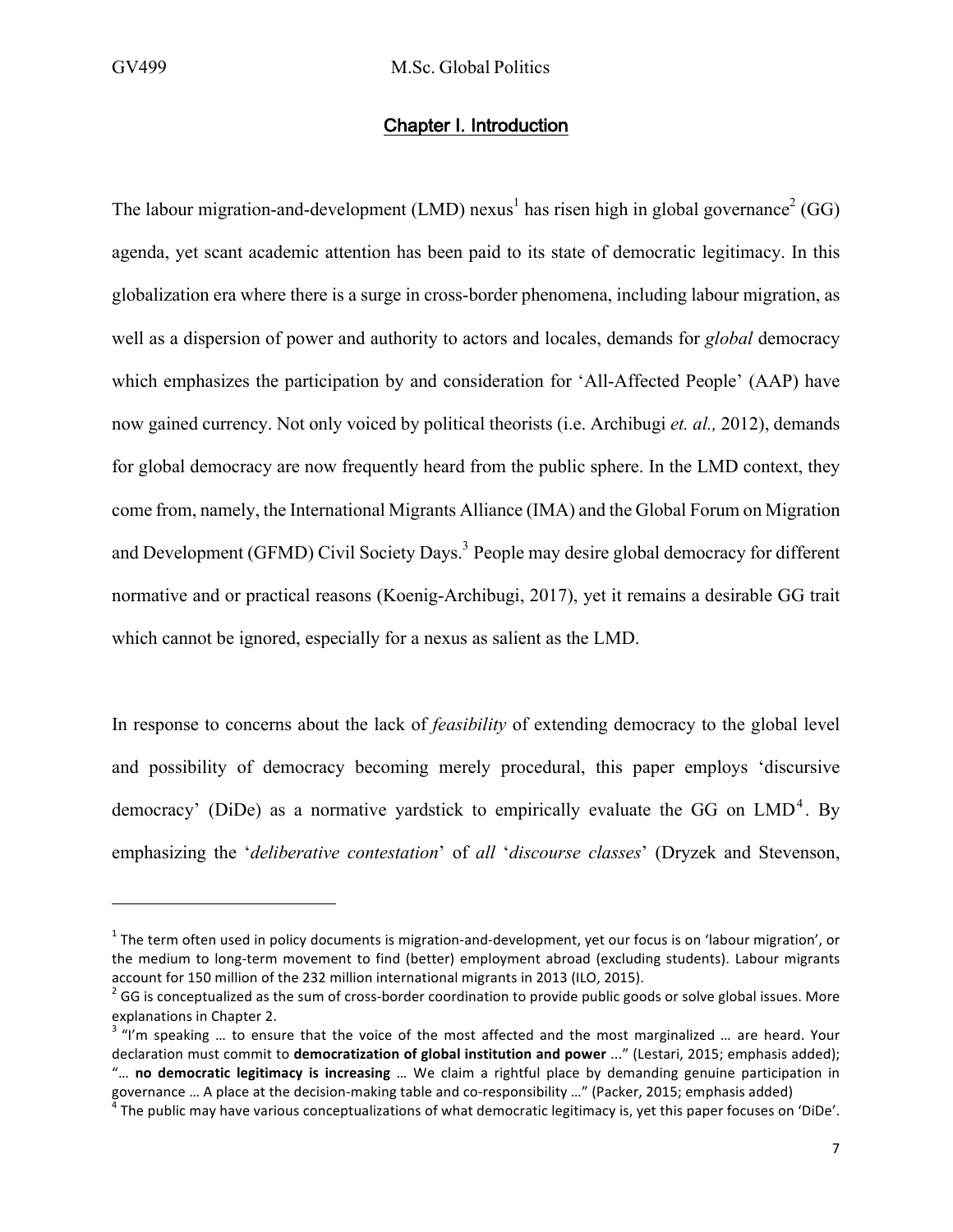2011), DiDe mitigates debates about who constitutes the AAP, the complexity of crafting a representation mechanism for the (likely) extensive amount of AAP, and the difficulty of ensuring that democracy is not merely symbolic. The AAP's many viewpoints, according to DiDe, can be simplified into a manageable number of discourse classes, which are then (ideally) transferred to authoritative spaces to be deliberated as political equals on the basis of authenticity (trust, respect, absence of coercion, listening, and reflexivity). As it is inclusive of all perspectives which acknowledge that problems exist and offers better prospects for meaningful engagement, DiDe is normatively-defensible. It is also a relatively practical conception of global democracy as it simplifies the number of participants and requires no material redistribution as a pre-requisite. Against this backdrop, this research paper purports to answer the following question:

## *"To what extent does the global governance on labour migration-and-development fulfill the 'discursive democracy' ideal?"*

The contributions of this research to existing global politics literature are as follow. First, it helps mitigate what Archibugi *et. al.* (2012) identify as a growing gap between normative and empirical accounts of global democracy. Dryzek and Stevenson (2011) and Stevenson and Dryzek (2012a; 2012b) have also empirically-evaluated the global climate governance against the DiDe, yet here I introduce a new arena: GG on LMD. This paper also contributes to LMD literature which have underexplored the subject, and tend to conceptualize global democracy only in terms of the procedural inclusion of global civil society (GCS) as socially-driven actors who speak a unified 'labour migrants' rights-oriented' discourse. This paper instead conceptualizes GCS as a 'sphere' of contending discourses which may not necessarily be only driven by social logic (following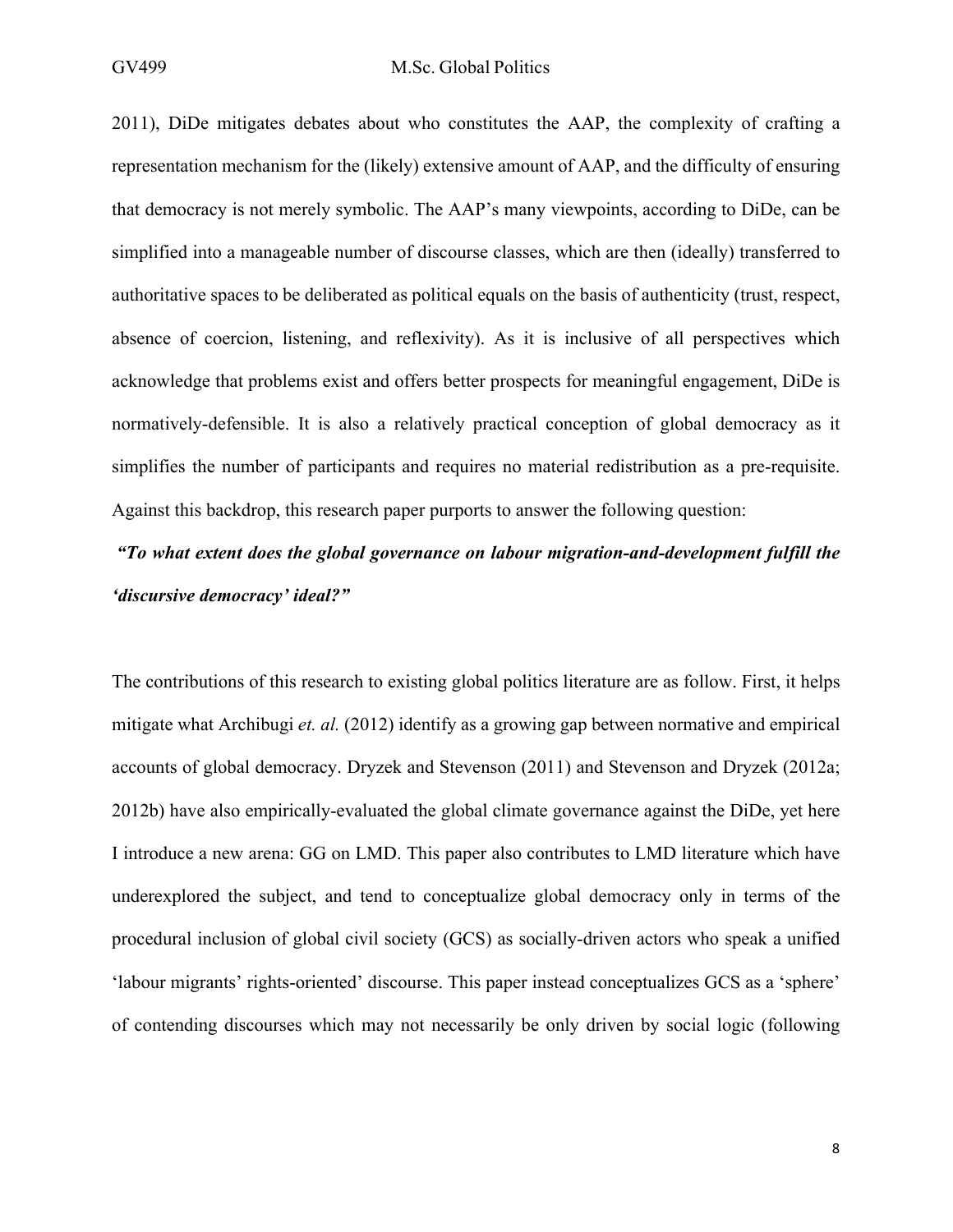#### GV499 M.Sc. Global Politics

Glasius and Ishkanian, 2015) and employs DiDe which ultimately generates a more nuanced view of the discursive terrain on the LMD nexus and a 'thicker' conceptualization of global democracy.

Ultimately, this paper presents a two-fold argument regarding the GG on LMD's empirical state of democratic legitimacy. To understand them, however, the limitations of this paper must firstly be delineated. First, this paper does not cover the entire GG on LMD architecture, instead focuses on the 2016 United Nations High Level Summit on Migrants and Refugees (UNHLSM) as a recent, consequential, yet underexplored authoritative LMD space, and a select number of public spaces prior to the evenet. Second, this paper also does not present a complete report of the DiDe situation in each of the public spaces analyzed (the speakers and deliberative contestations), instead focusing more broadly on identifying the discourse classes present in them as a collective. This is a justified limitation as there is still a place for 'deliberative enclaves' prior to deliberations (Stevenson and Dryzek, 2012a), and authoritative spaces are more consequential than the public sphere. The analyzed public spaces, as a whole, are found to be healthy enough to be inhibited by a multiplicity of contending discourses (fulfilling the 'contestatory' quality). Having said that, the UNHLSM's deliberative quality is found to be low. It was not hegemonized by one single logic and none of the features of deliberative contestations were completely missing. Yet, it was marred by tendencies toward 'discursive exclusivity/inequality' and a lack of 'deliberative authenticity' (with deep-seated mistrust, instances of coercion/disrespectful behavior, and a lack of reflexivity).

This paper is structured as follows. After this research is contextualized within the broader literary context of global democratic legitimacy, DiDe, and the LMD (Chapter 2), an exploration of the contestation of discourses in the GCS is presented (Chapter 3). Then, an analysis of the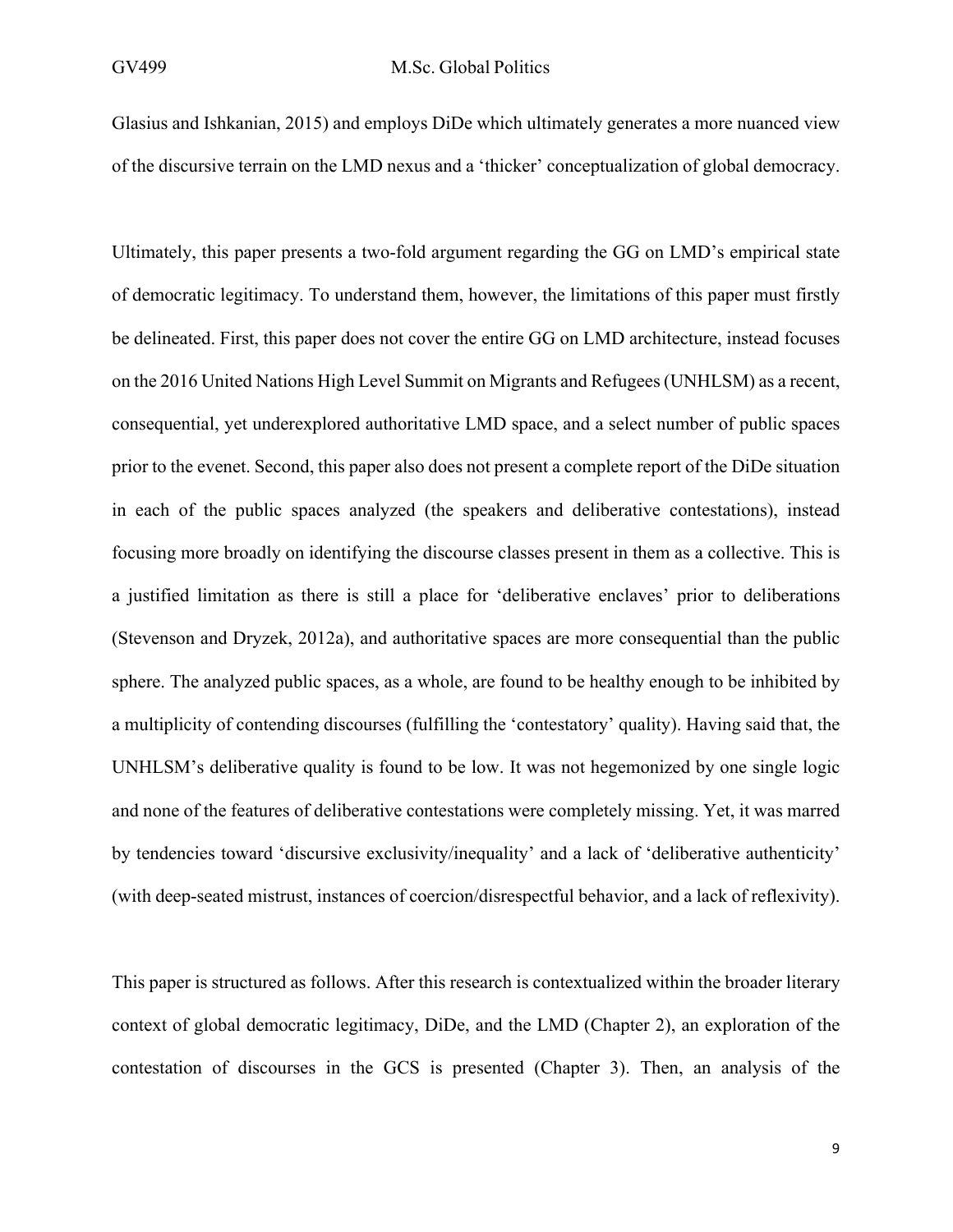UNHLSM's deliberative contestations is served in Chapter 4. To ease the readers in following the author's argument, this paper's 'methodology' is not explained in a separate section, instead tailored directly in the analysis. Lastly, the paper's conclusion and implications are served in Chapter 5.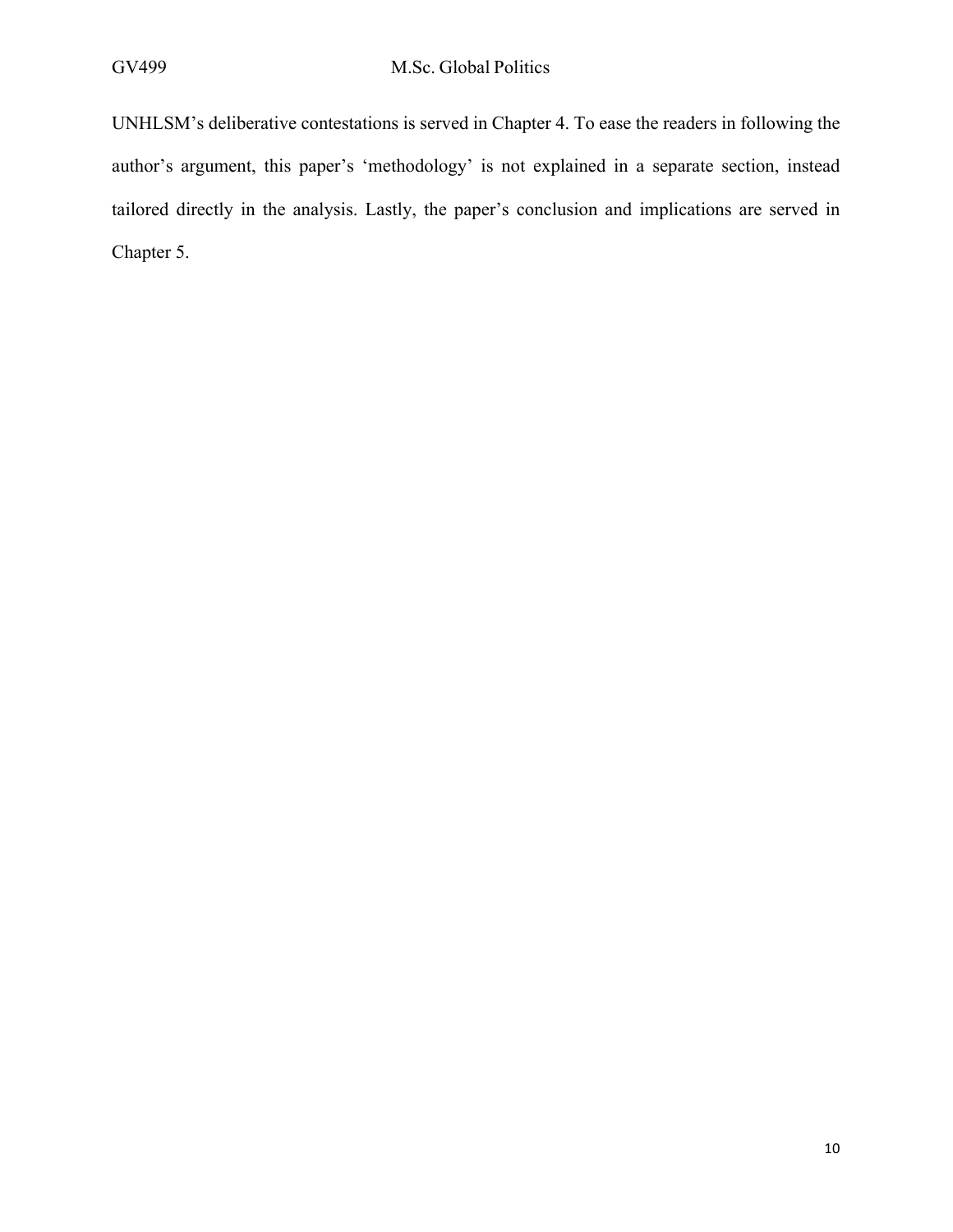#### Chapter 2. Globalization and the New Dynamics of Governance: GG on LMD, (Global) Democratic Legitimacy, and 'DiDe'

#### **2.1. Globalization and the Desirability of (Global) Democratic Legitimacy**

Globalization has generated profound changes in contemporary governance. This paper adopts the transformationalist argument that globalization has not only facilitated the emergence of crossborder issues, but also a dispersal of power and authority to multiple actors and locales ('polycentrism' or GG), including International Organizations (IOs) (Zürn, 2012). The increased rate of labour migration and its perceived linkage with development (the LMD nexus) has now especially surged as an agenda in new global authoritative spaces (namely the GFMD) and existing IOs (i.e. the UNHLSM). When it comes to governance, 'legitimacy' is a vital component which indicates that the rule is justified in the eyes of subjects (Steffek and Hahn, 2010), and in today's context legitimacy is widely accepted to be rooted in 'democracy', or 'rule by the people' (*demos*) (Archibugi et. al., 2012). In response to globalization, demands for *global* democracy have now been voiced by political scientists and members of the public, including in the LMD context. I do not claim that democracy is a universally accepted source of legitimacy (Scharpf (1999) and Lovelock (2010), for example, argue that legitimacy hinges on effectiveness, or 'output legitimacy'), instead I simply stress that in *today*'s context, democracy remains *widely-accepted* as a major feature of legitimate GG which cannot be ignored.

Demands for 'global democracy' are strong, yet how can it be realized? *'Demos'* used to be accepted rather straightforwardly in the Westphalian statism era as 'national citizens' and the *'kratos'* as 'governments' within territorial bounds (Koenig-Archibugi, 2017). As issues and the effects of policies cut across borders, however, this paper agrees with the cosmopolitans that the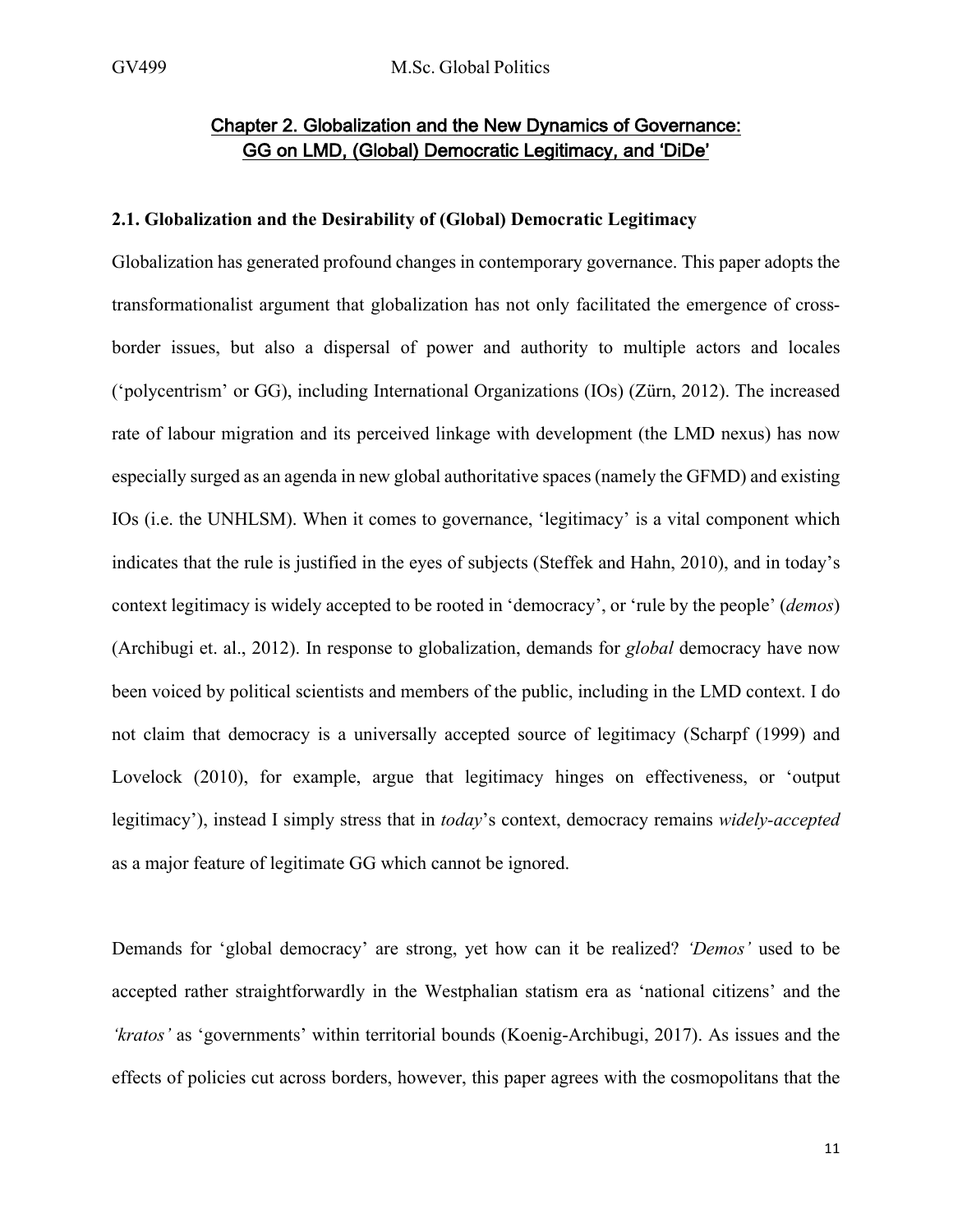notion of '*demos*' has to encompass the 'AAP'. As for the *kratos*, some (refer to Marchetti, 2008) propose IOs which consist of democratic governments. Yet, not all governments today are democratic, and even if so they may only represent their citizens (no immediate guarantee that they would consider the AAP). This *kratos* idea is further weakened by the emergence of crossborder solidarities and increasing disconnect with nation-states, with the forming of IMA by some labour migrants from Indonesia and the Philippines to resist their subjugation as tools for *national* development as one evidence. Alternatively, some (consult Marchetti, 2008) propose the idea of global elections through which world citizens can directly elect their representatives. Yet, this is too logistically-taxing. Others (read Steffek and Hahn, 2010) argue for the procedural inclusion of some 'non-profit, socially-driven' actors under the banner of GCS to sit alongside states in IOs as a representative of those 'left behind' by governments. That said, the GCS cannot be construed as a single society who speaks one common, value-driven language. Instead, the GCS consists of a multiplicity of actors – professionalized Non-Governmental Organizations (NGOs), social movements, etc. - who may have competing viewpoints. If, say, all of them are to be included, we again encounter the 'lack of feasibility' issue. Recently, deliberative democrats (DD) also argue that democracy must be oriented toward meaningful engagement rather than mere procedural features. Normatively-appealing it may be, yet how can *all* AAP be admitted as GG participants? Or rather, what procedures can ensure that the 'representatives' truly represent *all* contending views from AAP?

#### **2.2. DiDe as a Relatively More Practical Strand of DD**

Although they share an affinity for meaningful engagement, DiDe is relatively more practical than DD as it favors 'discourse *classes*' to 'actors' (Dryzek and Niemeyer, 1998). Defined as linguistic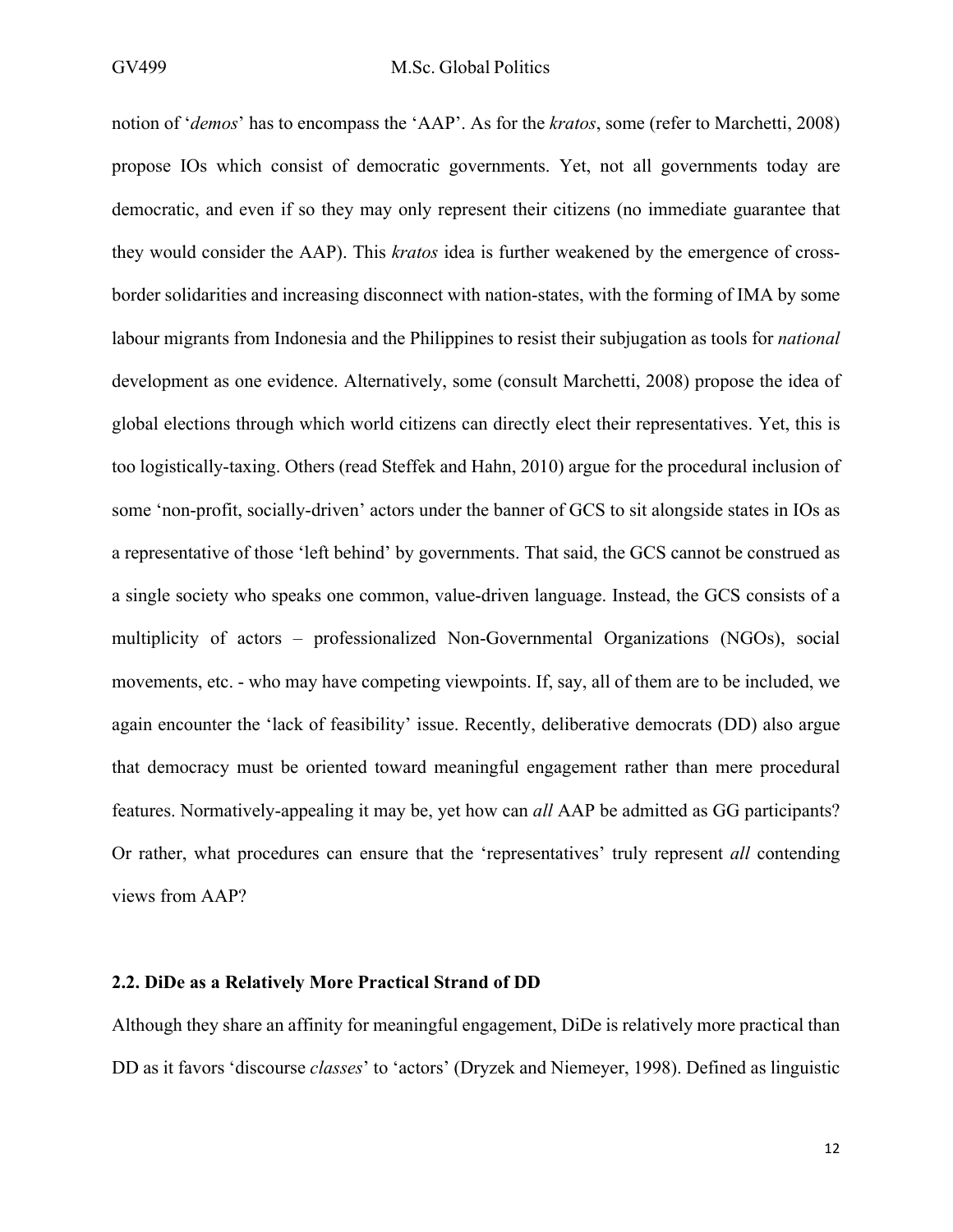symbols which represent shared meanings (Hajer, 1995), discourses are consequential as they encapsulate diverse values, needs, and interests (Dryzek and Stevenson, 2011), coordinate people even in the absence of direct communications (Stevenson and Dryzek, 2012a), and influence practices (Holzscheiter, 2010). Discourse classes themselves are argued to embody similarities in the following: 1) **basic entities** whose existence is recognized or constructed, 2) assumptions about **natural relationships**, 3) **agents and their motives**, and 4) **key metaphors** or rhetorical devices (Stevenson and Dryzek, 2012a). GG is thus envisioned as a 'global deliberative system' consisting of: 1) healthy global 'public spaces' (GCS) filled with contending discourses, and 2) 'authoritative spaces' where consequential decisions are taken after deliberative contestations (Dryzek and Stevenson, 2011). In this paper, I follow Glasius and Ishkanian (2015) who do not conceptualize GCS discourses as merely being socially-driven, instead could also be more commercial or security-based. DiDe is ultimately also inclusive as it accommodates *all* discourses as political equals (Dryzek, 2000), even those often deemed as 'xenophobic', 'racist', and or 'not scientific', so long as they accept that problems exist. Not only it ethical as they are legitimate viewpoints from the AAP, it is also rational as it enables policy designs to be criticized from all possible angles (Stevenson and Dryzek, 2012b). 'Bad' arguments will ultimately be washed away by the endogenous mechanisms of deliberations encapsulated by 'reflexivity', or participants' openness to the weaknesses/merits of *all* discourses on the basis of trust, respect, and listening, not coercion or structural power (Mansbridge, 2009). As all AAP viewpoints are included yet simplified and the matter of *who* speaks is less problematized, DiDe mitigates the many complications pertaining to global democracy's *demos* and *kratos*.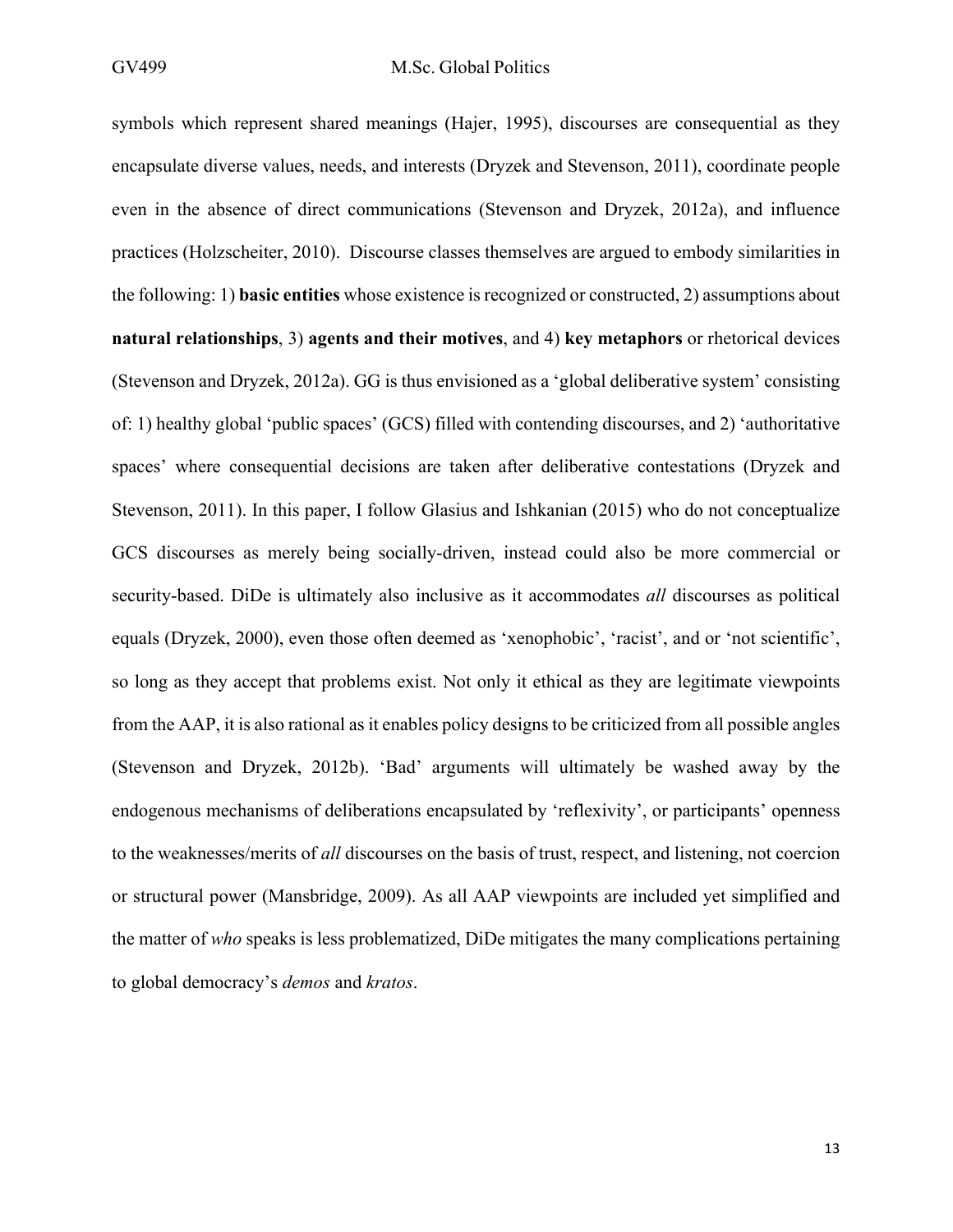How, then, does DiDe withstand criticisms emanating from those skeptical of political equality in the face of material inequality and hegemonic discourses? Gutmann and Thompson (1996), for one, argue that material redistribution is a necessary pre-requisite for DD. On a more structural level, Foucault (1980) contends that hegemonic discourses such as 'neoliberalism' *always* jeopardize deliberative processes. Dryzek (2000) is not oblivious to asymmetric power structures, yet views them optimistically as a grist for contestation and rejects the implicit assumption that materially-weak discourse carriers necessarily have communications deficiencies or devoid of influence. The 2015 Paris Accord was evident of this, where materially-weaker AOSIS countries could push industrialized countries to accept an ambitious 1.5 degree Celcius mitigation target. Stevenson and Dryzek (2012a) are also optimistic that the democratization of the production of meaning is plausible, with the emergence of alternative climate discourses which criticize neoliberalism as evidence. In sum, DiDe acknowledges that political inequality does exist in today's world and *can* occur jeopardize the authenticity of deliberative contestations, yet by the same breath also believes that 'political equality' is not something that is completely implausible.

#### **2.3. Filling a Knowledge Gap: Applying the DiDe Yardstick on the GG on LMD**

Existing LMD literature are predominantly focused on two aspects: 1) academic perspectives on how the nexus should be construed, and 2) the institutional architecture of and actor-related dynamics in the GG on LMD, with scant attention given to the GG on LMD's democratic legitimacy (and practically none to its interconnection with DiDe). This section presents a survey of the existing LMD literature and identifying the gap which this research seeks to fill.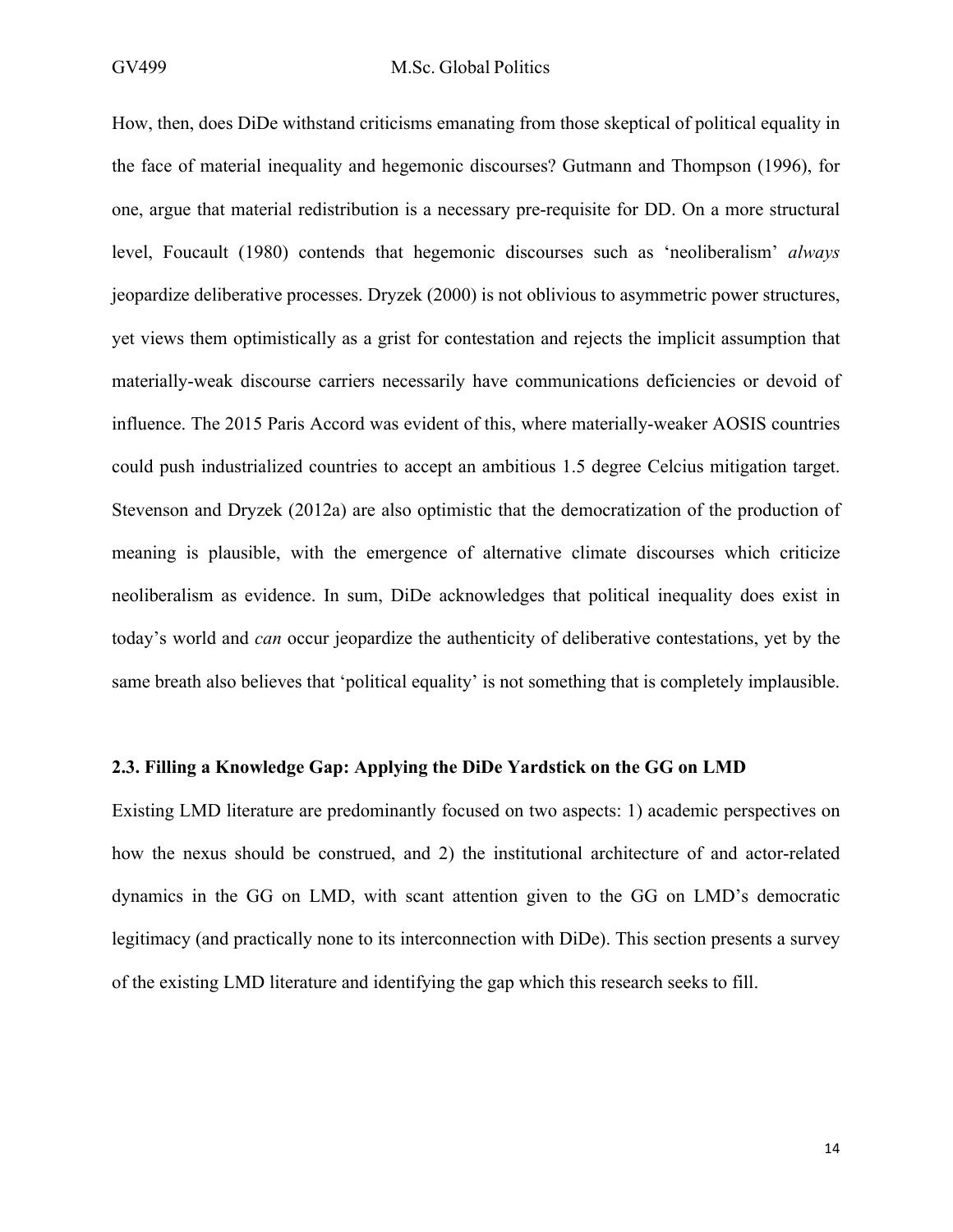#### **2.3.1. LMD Literature 1: How Academics Construe the Nexus**

Academics are divided into the 'optimists' and the 'pessimists' when it comes to how the nexus should be construed. While optimists view migration as beneficial for all, pessimists view it as being driven by underdevelopment in origin countries and that development is generated at the expense of labour migrants. For *optimists*, migration not only fills labour gaps in host states, but also generates 'financial remittances', or money sent back by migrants to their families back home which spur short-term consumption and economic growth (Ratha, 2003; Maimbo and Ratha, 2005). Moving beyond economic benefits, Levitt (1998) coins 'social remittances' to denote how migrants remit development values, while Rüland et. al. (2009) explore how migrants may influence democratization in the global South. To mitigate 'brain drain', or loss of potential human resources in origin countries, temporary migration is championed as a 'win-win' solution (consult Faist and Fauser, 2011). Migration is also perceived as widening migrants' families access to public services in the neoliberal era where governments roll back (Adida and Girod, 2011; de Haas, 2012; Rose Taylor, 2016). Ultimately, migration is believed as a more effective development tool compared to development aid or loans (Rosewarne, 2012). Meanwhile, *pessimists* such as Glick Schiller (2011) and Delgado Wise, Covarrubias, and Puente (2013) argue that (neoliberal) globalization caused many in the South to lose their jobs and subsidies – eventually, forced to migrate to the richer North. For them, there is a 'conspiracy' between underdeveloped origin countries, profit-maximizing businesses who desire cheap labors, and host countries who seek to fill low-security jobs denounced by citizens. Not only paid cheap wages, migrants as 'non-citizens' also have limited access to services and yet perceived as threats. Glorifying remittances is ultimately viewed as the North's strategy to justify less development aid and lump the burden for development on vulnerable individuals, especially females (Silvey, 2004; Munck, 2008). Castles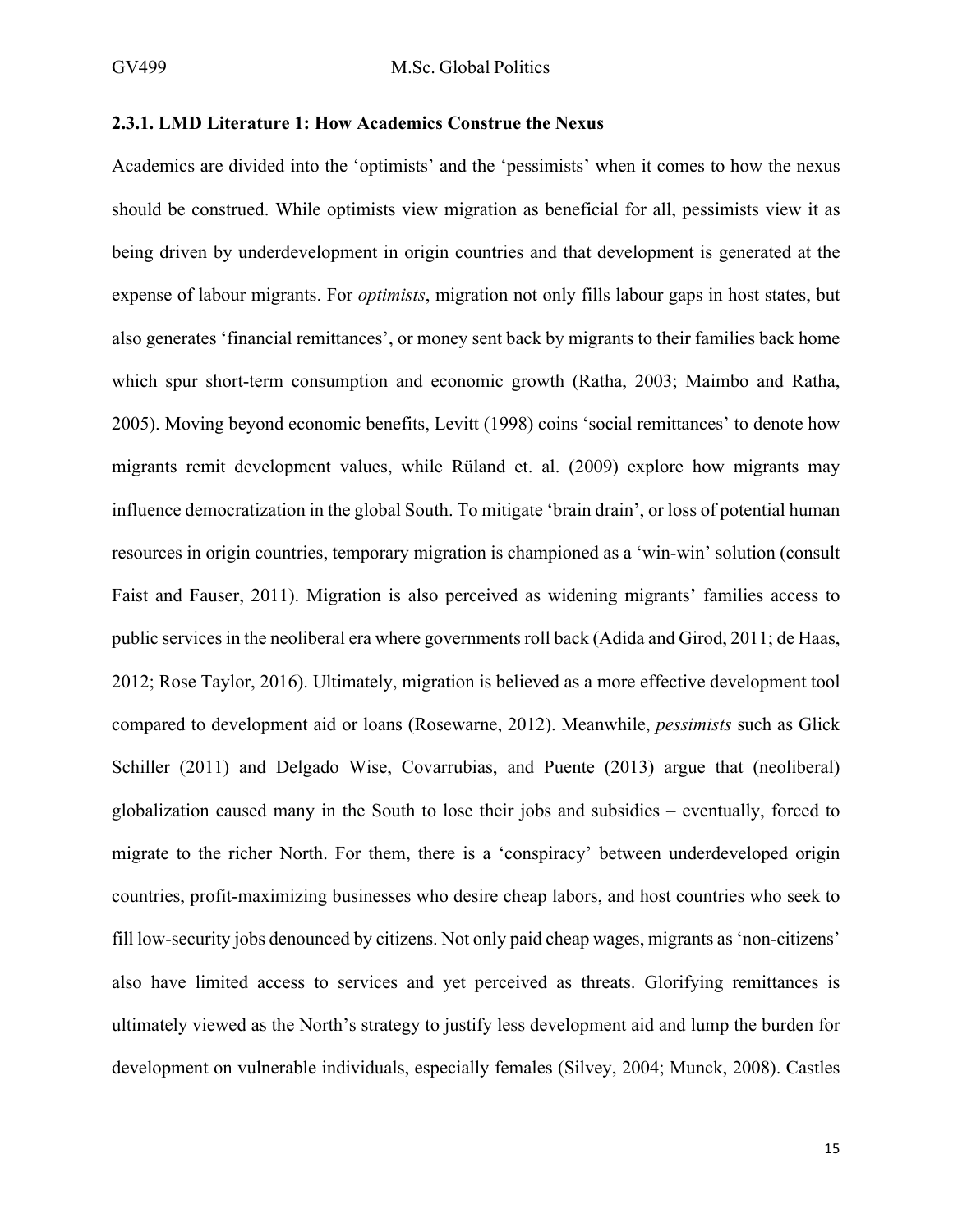and Delgado Wise (2008) even contend that the nexus projects a false illusion that migrants can remit meaningfully in the absence of development in origin countries. The lack of conclusive findings notwithstanding, this category of literature illuminates how the many facets of the nexus are heavily contested (by scholars).

## **2.3.2. LMD Literature 2: The Institutional Architecture of and Actor-related Dynamics in the GG on LMD**

As migration is a contentious issue rife with sovereignty, security, economic, and national identity concerns, its GG has been quite 'a laggard' despite its strong cross-border logic as a feature of economic globalization (Standing, 2008; Rother and Piper, 2014). It has historically been piecemeal and lacking in coherence (Grugel and Piper, 2011), yet this has recently shifted due to the failures of national/regional governance (Castles and Miller, 2003) and a renewed interest over its potential linkage with development. Rother (2010) has explored the evolutions in the GFMD's institutional characteristics, while Kunz (2013) argues that 'partnerships' are now a favored LMD governance mechanism and Babel et. al. (2015) explore Switzerland's 'one Switzerland' strategy as the 2014 GFMD Chair. Contrary to the 'top down' analysis, Rother (2009), Basok and Piper (2010), Piper and Rother (2012), Rother and Piper (2014), Schierup, Ålund, Likić-Brborić (2014), and Piper (2015) explore from the 'bottom up' how social activists under the heading of 'rightsoriented GCS' navigate the institutional complexity of the state-led GG on LMD, such as in the GFMD and ASEAN. In sum, this category of literature illuminates the salience of LMD as a GG agenda and the growth of GCS actors with their (seemingly unified) 'labour migrants' rights' oriented discourse. Specifically, it also illuminates how the GFMD has received much attention while other IOs, such as the UN, have received little to none.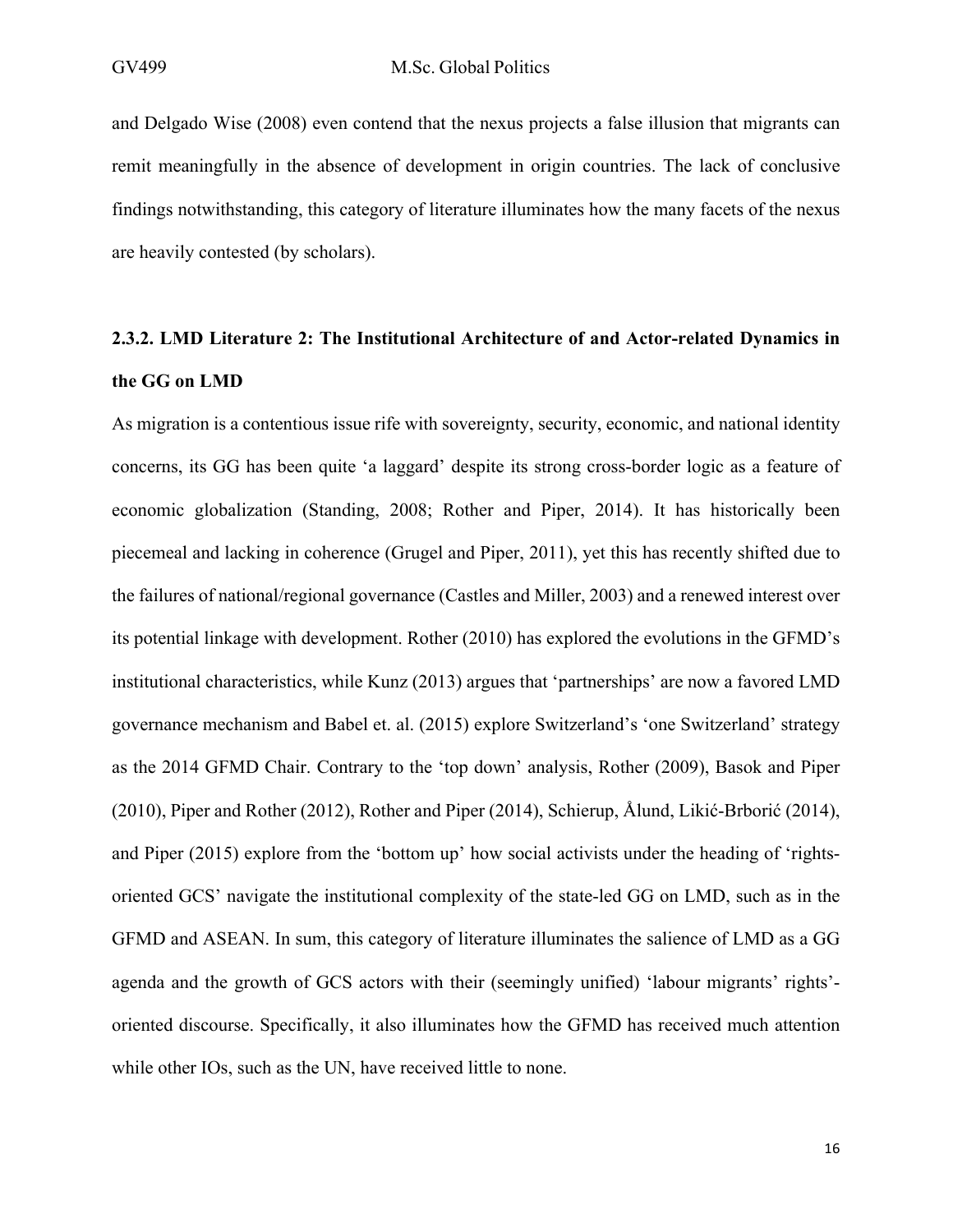#### **2.3.3. LMD Literature 3: The (Underexplored) Democratic Legitimacy of the GG on LMD**

It is only recently that literature on the GG on LMD began to talk about 'global democracy', and they have also only couched the discussions in terms of the procedural inclusion of a seeminglyunified 'labour migrants' rights-driven' GCS. This lack of consideration over the democracy – GG on LMD interlinkage is quite surprising, especially considering how migration poses a major complication to the traditional national citizenship-based notion of democracy (Piper and Rother, 2015). Building on their 'bottom up' analysis of GCS actors' collective struggles, Rother and Piper (2014) and Piper (2015) converge on the conclusion that the existing 'democratic deficit' in the GG on LMD has been fairly mitigated with the inclusion of some of those actors. This line of work contributes to an under-researched topic, yet as I have outlined previously, it would be more productive to conceptualize GCS as a sphere of contending discourses, as consistent with the DiDe yardstick. Specifically, a *sphere* of competing discourses which may not necessarily be purely driven by social values (Glasius and Ishkanian, 2015) so as to capture the many contestations of meaning prevalent in the minds of the AAP, or the *demos* of global democracy.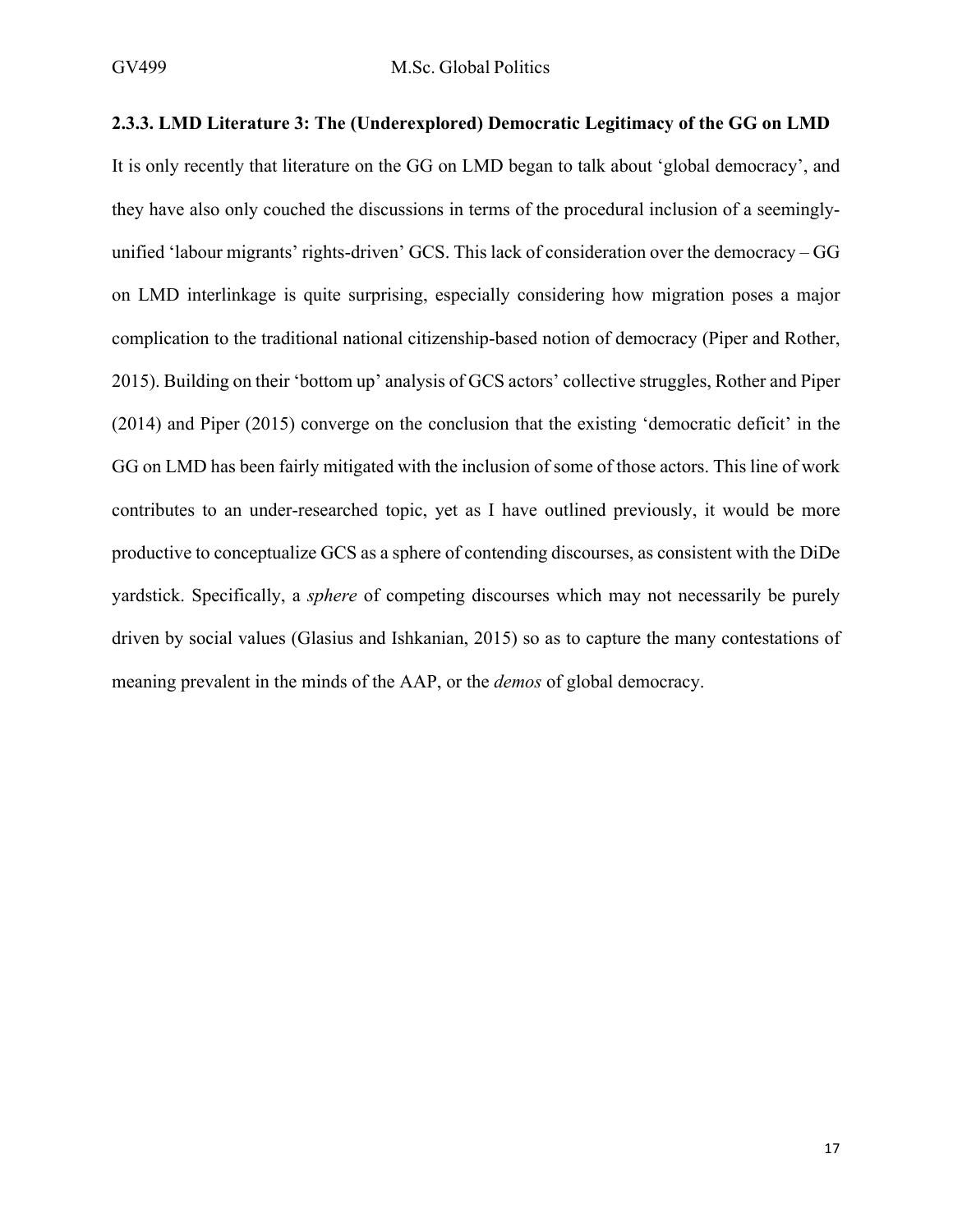#### Chapter 3. GG on LMD's Healthy Set of Public Spaces: A Contestation between 4 Discourse Classes (in Political and Economic Terms)

Prior to analyzing the UNHLSM's quality of deliberative contestations, this Chapter firstly investigates the 'contestatory' quality of the GG on LMD's public spaces to: 1) understand whether they, as a collective, are inhibited by a multiplicity of contending discourses, and, if so, 2) identify the catalogue of public discourses which must be admitted in the UNHLSM. Ultimately, I used Stevenson and Dryzek's (2012a; 2012b) DiDe coding scheme (as outlined in section 2.2.)<sup>5</sup> to classify texts and verbal exchanges from physical public spaces (parallel conferences, seminars, organized protests, and speech rallies) which occurred between January 2014 (after the 2013 UN High Level Dialogue on MD II) - September 18, 2016 (a day before the UNHLSM) into 'discourse classes (refer to Appendix 1 for the list of public spaces). As the aim is to identify *the competing viewpoints* uttered in the *public sphere*, I de-emphasize explanations of the discourse classes' internal coherence, the discursive representatives, and the quality of deliberative contestations in each of the public space analyzed.

Ultimately, this Chapter demonstrates that the public spaces, as a collective, are healthy enough to the extent that they are not hegemonized by one logic, instead characterized by a contestation of 4 discourse classes in **political and economic** terms.

Regarding their **political** orientations, discourse classes are divided when it comes to whether they view (1) labour migration as being more of a challenge to Westphalian statism or labour migrants' rights/welfare, and 2) the solutions as located in statist or *polycentric* governance.

 $<sup>5</sup>$  Stevenson and Dryzek (2012a) do not stipulate a set number of minimum texts for a discourse class to be identified.</sup>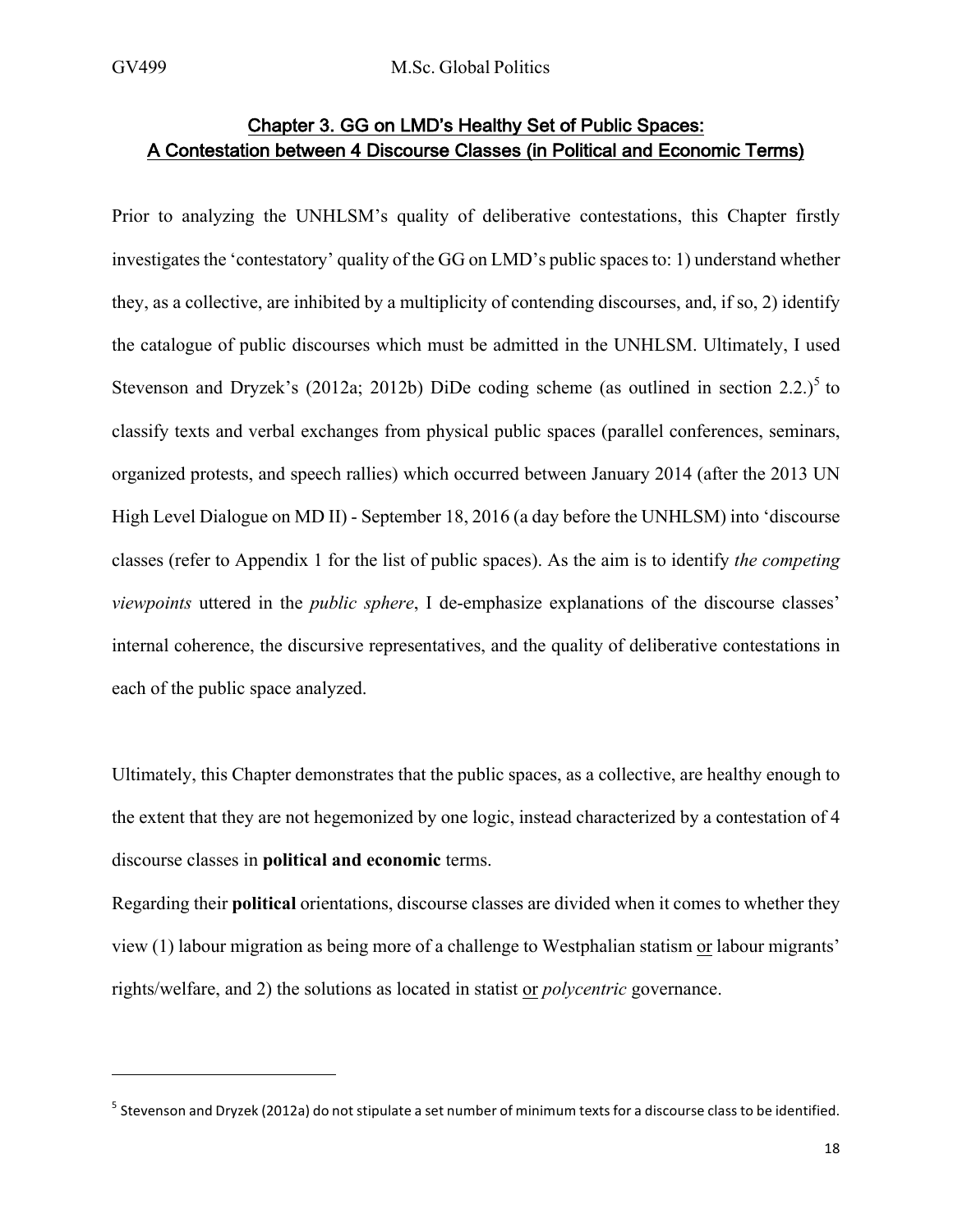Regarding **economic** orientations, they are differentiated on the basis of whether they *accept* or *reject* the 1) usage of labour migration as a tool for development, and the 2) neoliberal capitalist system (accepting here refers to the belief that minor reforms in business practices are sufficient enough without contesting the fundamental logic of profit maximization and the free mobility of production factors).

The combination of the political and economic axis, ultimately, generates **4 classes of public LMD discourse** which ideally should be included within the UNHLSM (Figure 1):

1) *Bounded Management* (politically-statist, economically-accepting), 2) *Counter-Mobility* (politically-statist, economically-rejecting), 3) *Mainstream Rights* (politically-polycentric, economically-accepting), and also 4) *Grassroots Radicalism* (politically-polycentric, economically-rejecting).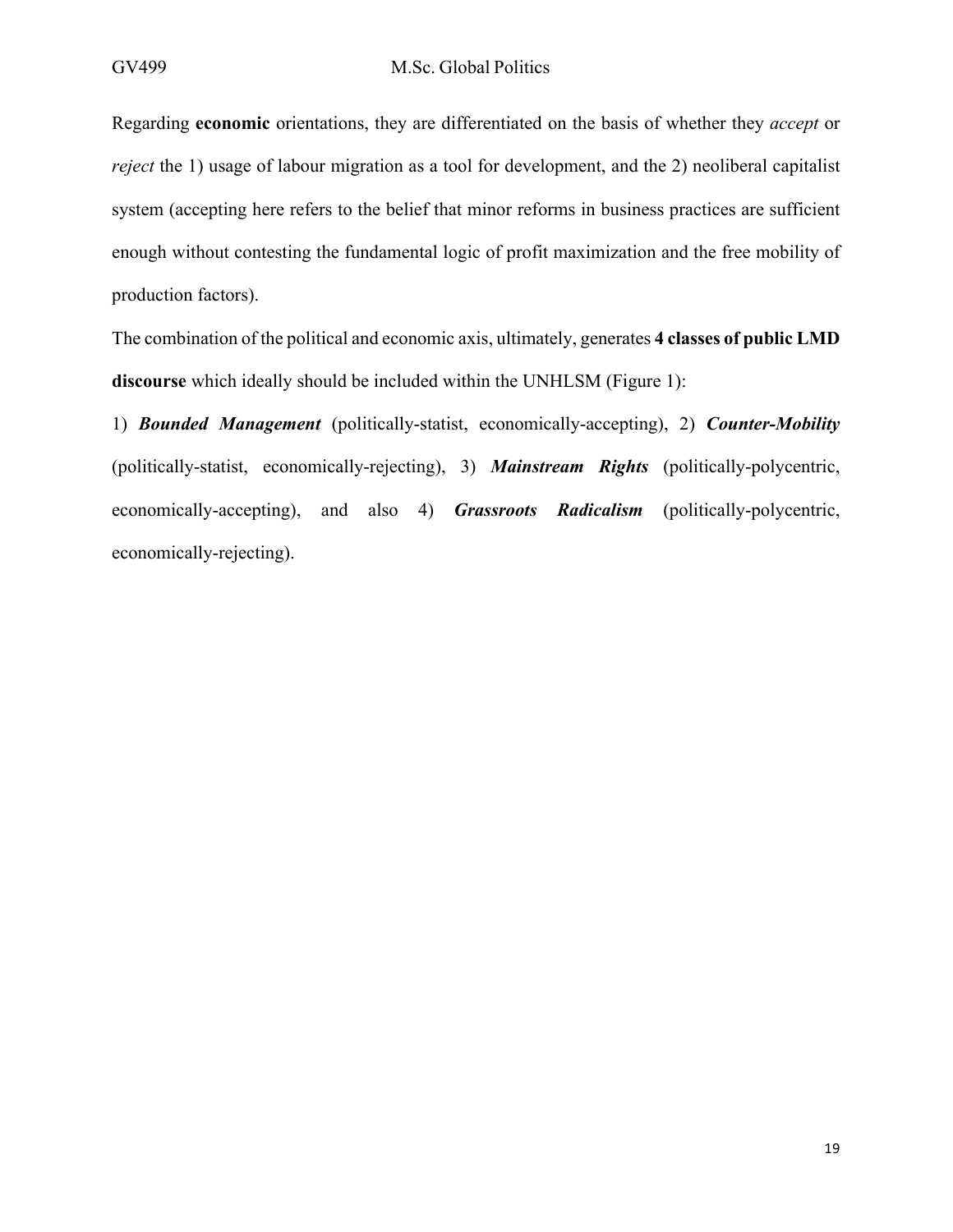#### Accepting

#### **Rejecting**

**ECONOMIC FRAMING** stance toward 'migration as a tool for development', and stance toward neoliberal capitalism



#### Figure 1. A Contestation between 4 LMD Public Discourses (in Political and Economic Terms) Source: Author

To be sure, even if two classes have the same political orientation, some variance may still be observed. One example of this is the variance observed between *Bounded Management* and *Counter-Mobility* despite their agreement on how the issue with LMD is more about the challenges to nation-states rather than labour migrants' rights. The agreement notwithstanding, *Bounded Management* does not call for existing government elites to be replaced, while *Counter-Mobility* does call for a change in government regime. As another example, despite *Grassroots Radicalism* and *Mainstream Rights*' agreement that power should be decentralized, they still have different opinions regarding which non-state actors should be accorded more power and space. While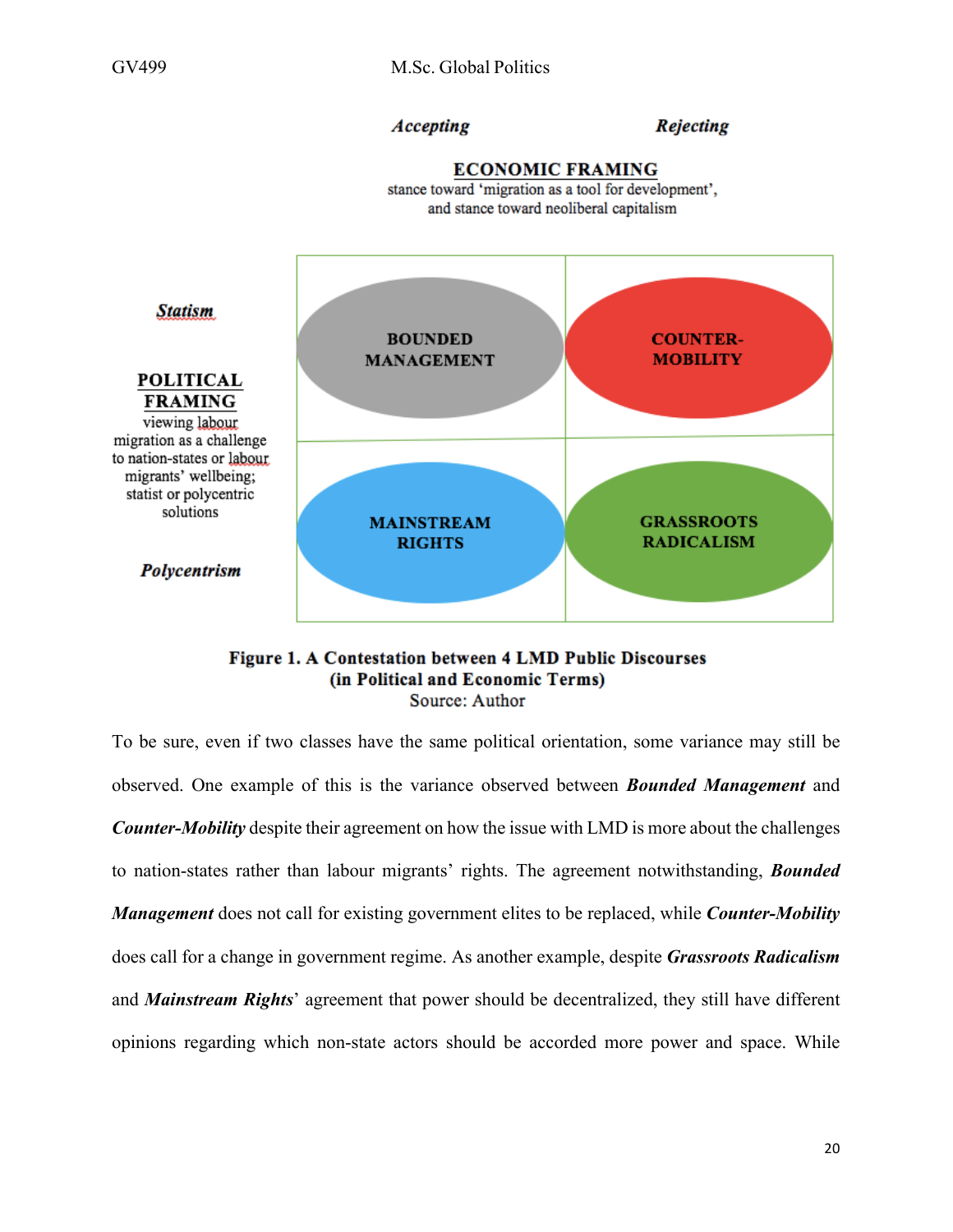*Grassroots Radicalism* merely wants them to be accorded to grass-root labour migrants, *Mainstream Rights* calls for both to be given to non-profit 'GCS' actors and businesses.

This is similar to economic orientation. For instance, *Grassroots Radicalism* and *Counter-Mobility* share a rejection toward: 1) the notion that labour migration is an input for development, and 2) neoliberal capitalism. However, while the former voices this to defend the rights of oppressed labour migrants, the latter voices this for the welfare of national citizens.

The inclusion of the largely 'anti-migration' *Counter-Mobility* as a legitimate discourse class may be viewed as rather controversial for those who view it as 'xenophobic' or 'racist'. Yet, as outlined previously, I employ DiDe which calls for the inclusion of *all* viewpoints so long as they acknowledge the LMD nexus as problematic. Unlike the 'climate denialists' class which did not view climate change as a real issue and thus legitimately excluded by Stevenson and Dryzek (2012a), *Counter-Mobility* does acknowledge the existence of LMD-related problems.

The remainder of this Chapter revolves around explaining the constitutive elements of each of the 4 class of public discourse.

#### **3.1.** *Bounded Management* (Politically-Statist; Economically-Accepting)

*Bounded Management* can be conceived as highly technocratic and managerial, as it is mainly concerned with governments' mismanagement of or the lack of control over the flow of labour migrants, which reduce the development benefits for all (destination and origin countries, businesses, and labour migrants). Weak borders, illegal migration channels, and governments' lack of control over who and how many are admitted into their territories on the basis of considerations for national security, development needs, demographics, labour market gaps, and potentials for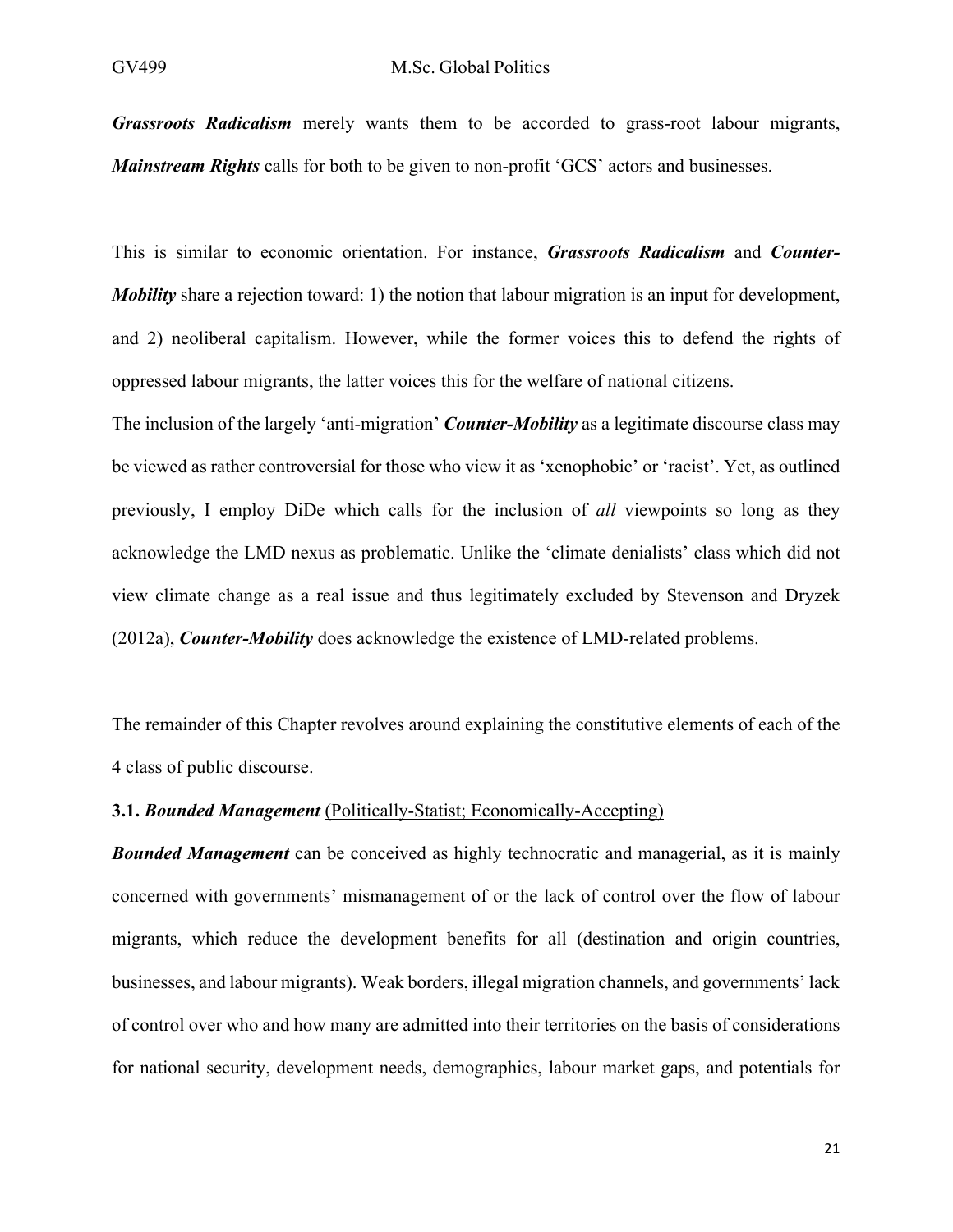integration are framed as the core of LMD issues. The deportation, extortion, and exploitation of labour migrants are ultimately believed to be driven by the large inflow of people who migrate through illegal channels as well as a lack of capacity to police the borders.

To the extent that governments retain control and all parties adhere to the legal requirements set by governments, labour migration is viewed by *Bounded Management* as a positive component of economic globalization which creates development opportunities, not 'threats'.

*Bounded Management* draws a sharp distinction between the definitions and rights of national citizens, labour migrants, and refugees. Labour migrants are viewed as people who migrate voluntarily in search of better economic opportunities, whilst refugees are perceived as those forcibly displaced and thus must be extended humanitarian protection. Over the two categories of migrants, however, national citizens continue to be prioritized.

The agency of states is emphasized by *Bounded Management* as the entities which could devise effective, coherent migration policies for the benefit of all. It is not necessarily against the idea of international cooperation or the participation of non-state actors. However, they only constitute partners for dialogue and implementation, not as those who should be accorded a seat in the decision-making table.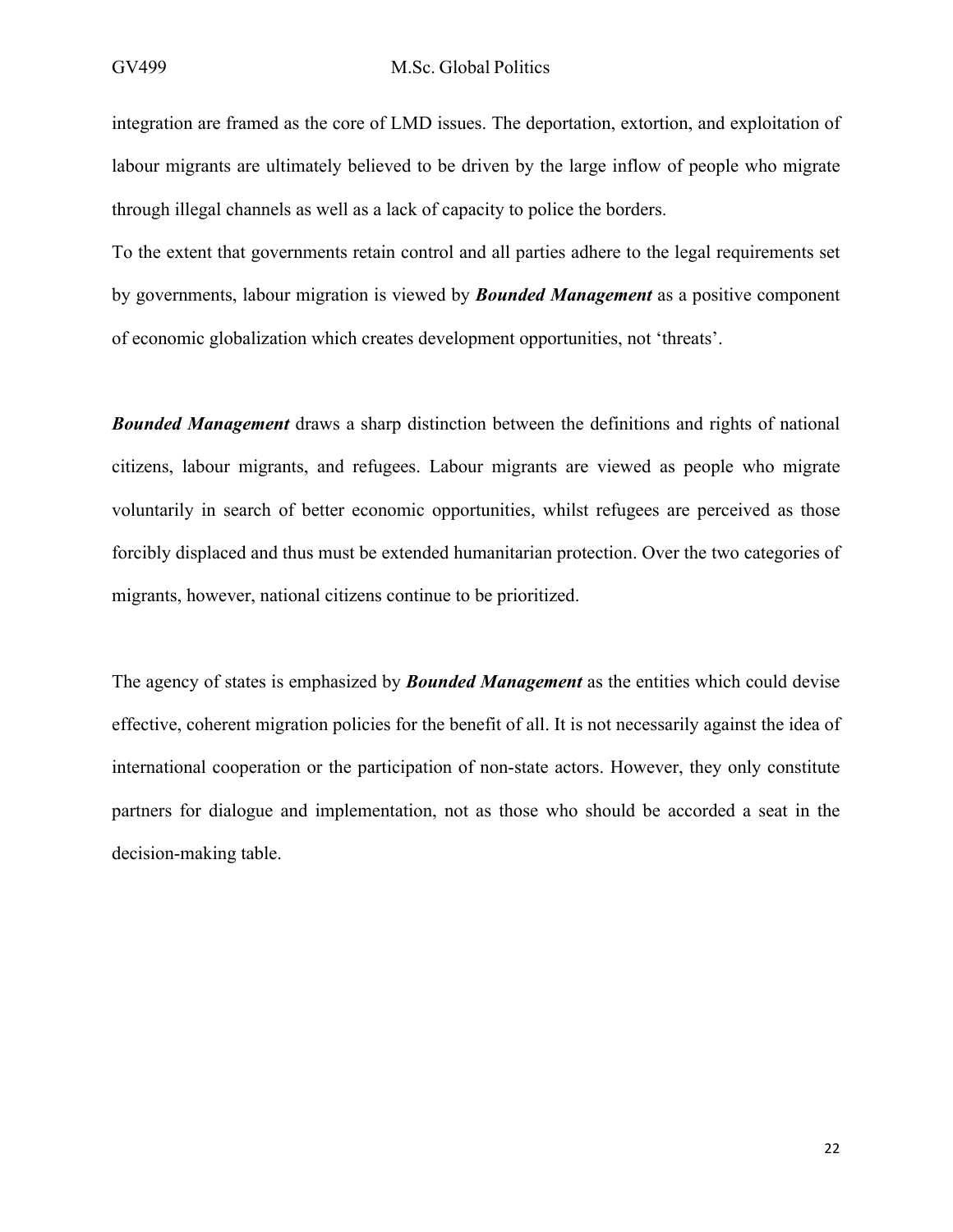#### Basic Entities Whose Existence Is Recognized or Constructed Nation-States; National Citizens; Migrants (as Distinct from Refugees); Territorial Borders

#### **Assumptions about Natural Relationships** Management; Control; Win-win through Well-Managed Migration

#### **Agents and Their Motives**

Governments Who Have the Rights and Obligations to Secure Borders and Manage Migration (Voluntary) Economic Labour Migrants

#### **Key Metaphors and Rhetorical Device**

Managed and Orderly Migration; Secure Borders; Well-Managed Migration as a Development Opportunity; Unmanaged Migration as a Challenge and Threat

#### **Figure 2. Bounded Management** Source: Author

#### **3.2.** *Counter-Mobility* (Politically-Statist; Economically-Rejecting)

Although it shares nationalist tendencies with *Bounded Management*, *Counter-Mobility* does not strictly differentiate labour migrants from refugees, instead views all migrants as the same. Not only burdening states with extra administrative tasks and inducing a state of crisis, migrants in general are also perceived as terrorists and criminals (security threats), steal jobs from national citizens because businesses tend to favor cheap labours (although low-skilled), reduce access for national citizens to development benefits (housing, education, pension funds, etc.), and embody distinct, foreign cultures which do not assimilate well in host societies. Migration, for *Counter-Mobility*, is thus not regarded as a tool for (national) development.

It also does not consider the rights, wellbeing, and potential (socio-economic) contributions of labour migrants, while *Bounded Management* still acknowledges labour migrants' rights to the extent that national citizens are not disadvantaged and all migration flows being legal, orderly, and strongly-regulated by governments.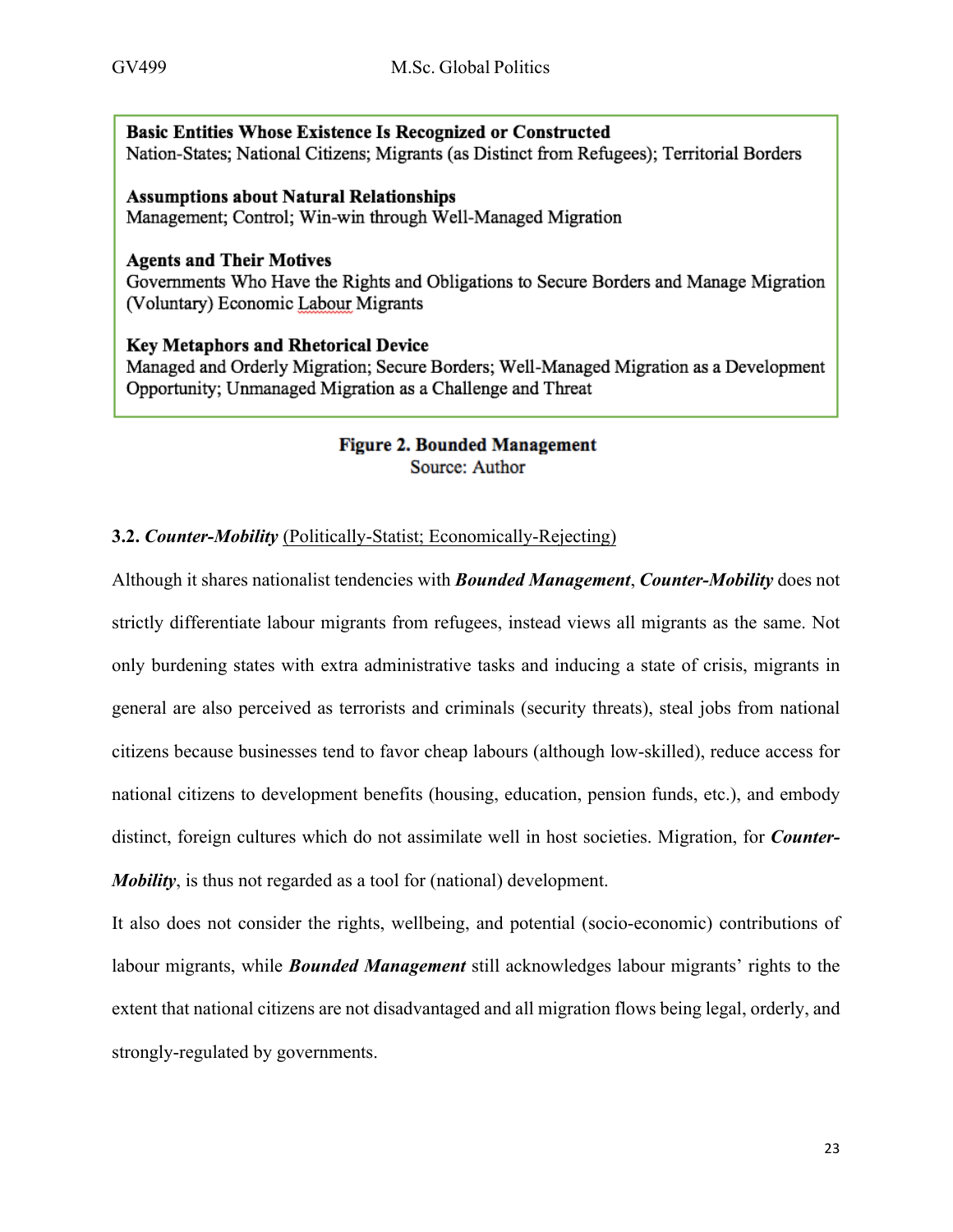Speakers of *Counter-Mobility* often also use personalized communication strategies, particularly citing the negative experiences felt by national citizens with the presence and behavior of migrants.

*Counter-Mobility* is adamant that newly-established governments (not the existing government and economic business elites who have failed to prioritize and protect national citizens) take back control and retract from globalization. Two solutions are especially proposed: 1) the securing and end of open territorial borders to stop, or at least temporarily halt, the influx of unwanted foreigners engendered by globalization, and 2) cancel free trade deals or other elements of neoliberal economic globalization.

Illustrative is Trump's (2016) speech in his Arizona rally: "… But to fix our immigration system, we must change our leadership in Washington … our immigration system is worse than anybody ever realized … The politicians won't talk about them … And Mexico will pay for the wall … On day one, we will begin working on an impenetrable … Southern wall … We do not know these people … Trojan horse … There is only one issue … The wellbeing of the American people …".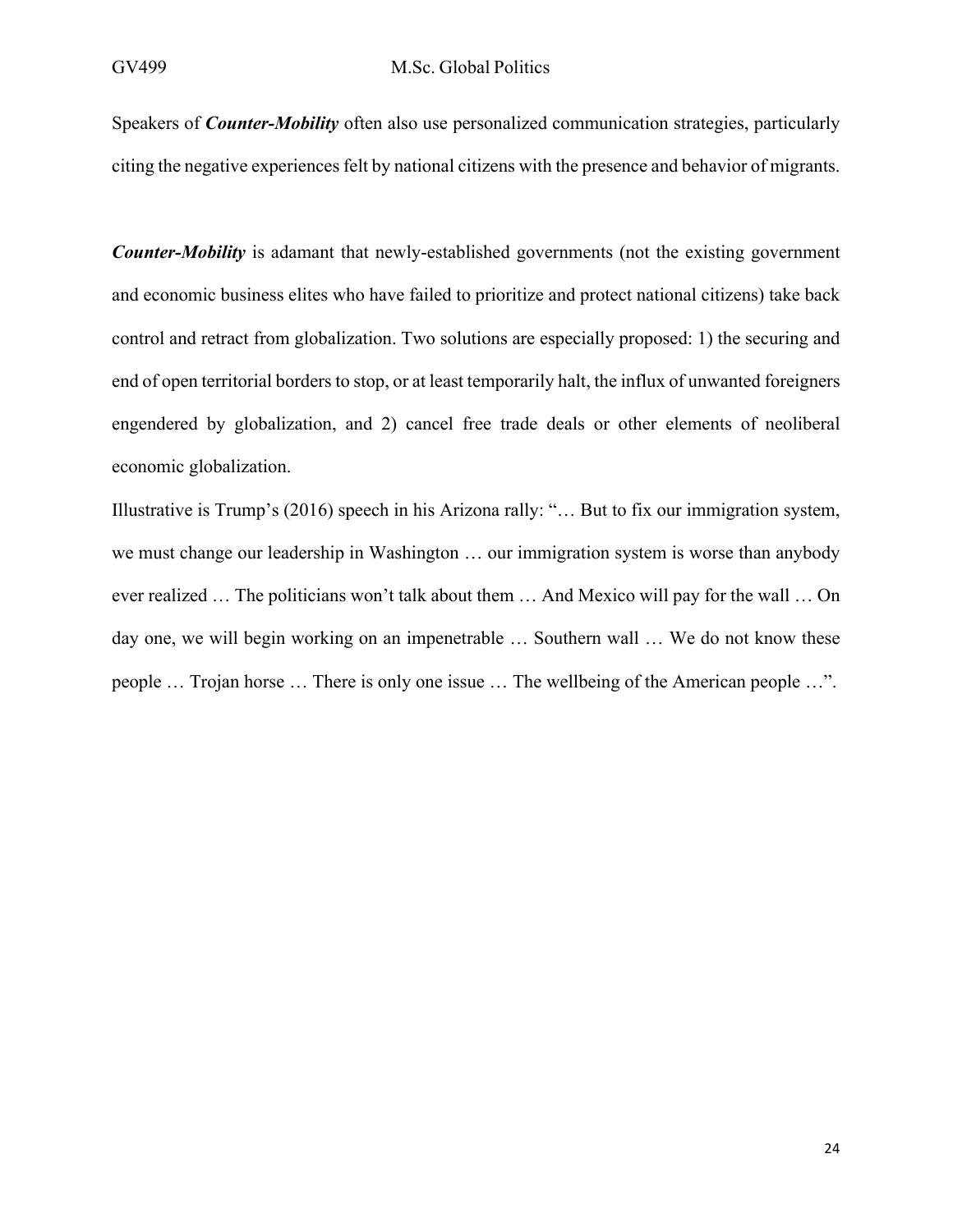#### **Basic Entities Whose Existence Is Recognized or Constructed**

National Citizens; Nation-States; Territorial Borders; Migrants (Labour Migrants and Refugees) as Foreign Threats to National Security/Economic Development/Socio-Cultural Identity and Unity

#### **Assumptions about Natural Relationships**

The Need for a Re-exertion of Control and Temporary Halting of Migration Flows; Zero Sum Game (Win for Labour Migrants and Loss for National Citizens); The Need for Changes in the Current Government Regime

#### **Agents and Their Motives**

- National Citizens Who Need Protection and Prioritization
- Disadvantageous Neoliberal Economic Globalization
- Failed Government Elites Who Need to be Replaced

#### **Key Metaphors and Rhetorical Devices**

'Migrants' as Jobs and Benefits Stealers; Migrants as Threats

#### **Figure 3. Counter Mobility** Source: Author

**3.3.** *Mainstream Rights* (Politically-Polycentric, Economically-Accepting)

The violations of migrants' rights by governments, businesses (recruitment agencies and employers), the media, and national citizens in host countries are framed by *Mainstream Rights* as the core problems associated with the LMD nexus. *Mainstream Rights* tends to be heavily oriented toward 'the global', and specifically the rights of all regardless of their citizenship status. There is, however, a *Feminist Mainstream Rights* strand which distinguishes female labour migrants (girls and women) as those whose plights deserve more attention and actions.

Similar to *Counter-Mobility*, speakers of *Mainstream Rights* also often employ a 'personalized' communication strategy which revolve around personal stories. However, contrary to *Counter-Mobility*-type stories, *Mainstream Rights* speakers often emphasize the harrowing real-life experiences of labour migrants.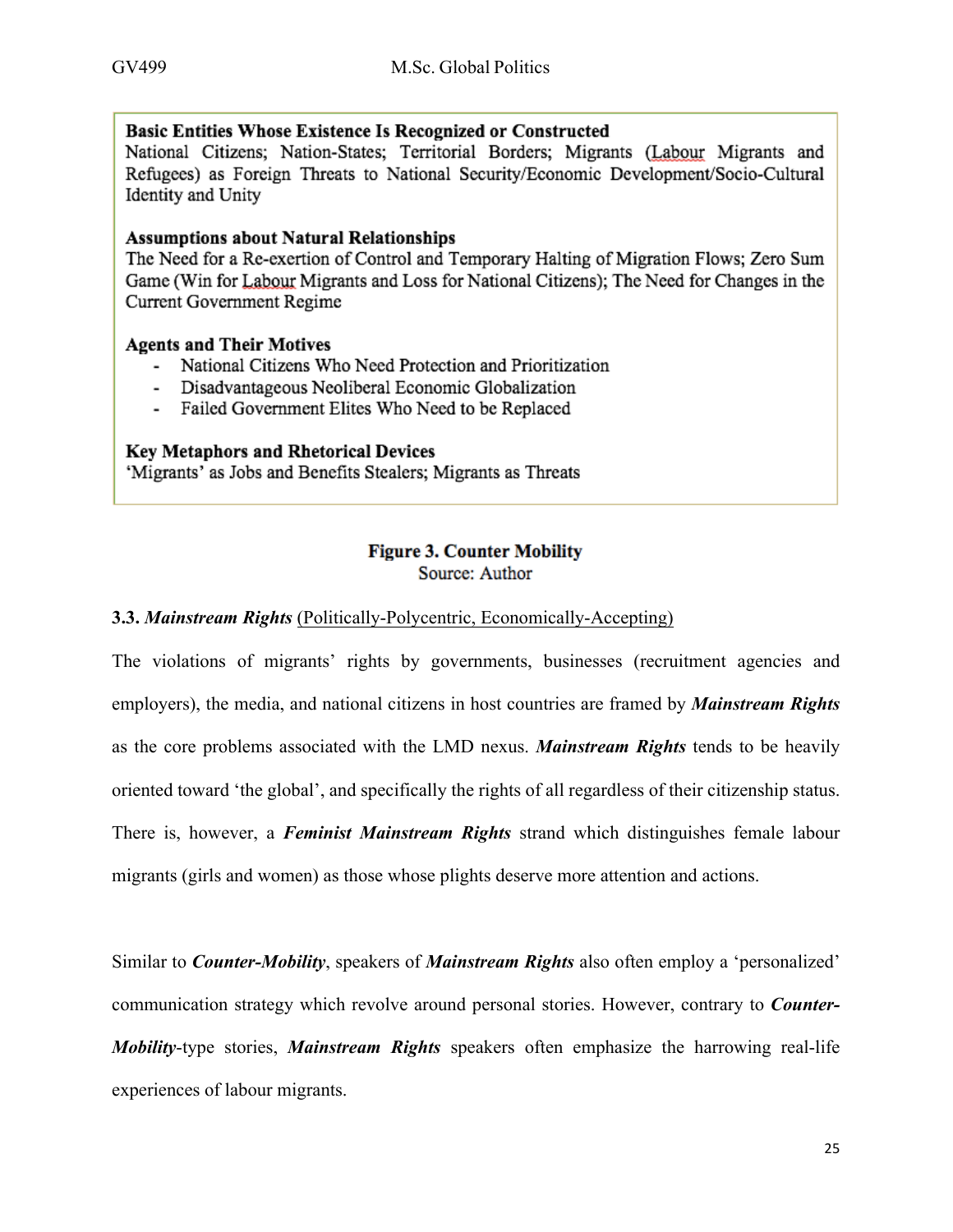The agency of non-state actors is particularly emphasized by *Mainstream Rights* as a democratizing force for GG. In particular, it demands 'multi-actor partnerships' and 'coresponsibility' for non-state actors on all governance levels to ensure that migration brings benefits for all parties and empowers migrants. The discourse class is supportive of IOs, including the GFMD, although it continues to make demands for them to accord more space for the meaningful role of non-state actors.

There is a slight contestation within *Mainstream Rights* regarding the ideal composition of nonstate actors who should play a major role in GG. While generally the emphasis is on 'non-profit' GCS actors (NGOs, associations, community groups), the *Business Case* discursive strand pushes for businesses to also be included within the non-state category.

For *Mainstream Rights*, the violation of migrants' rights is framed not as a structural problem rooted in the usage of migration as a tool for development or neoliberal capitalism, but as something caused merely by a lack of political will on the part of governments and businesses. Thus, *Mainstream Rights* strongly emphasizes how migration can bring many benefits, even for businesses (a form of 'business case' for labour migrants' rights).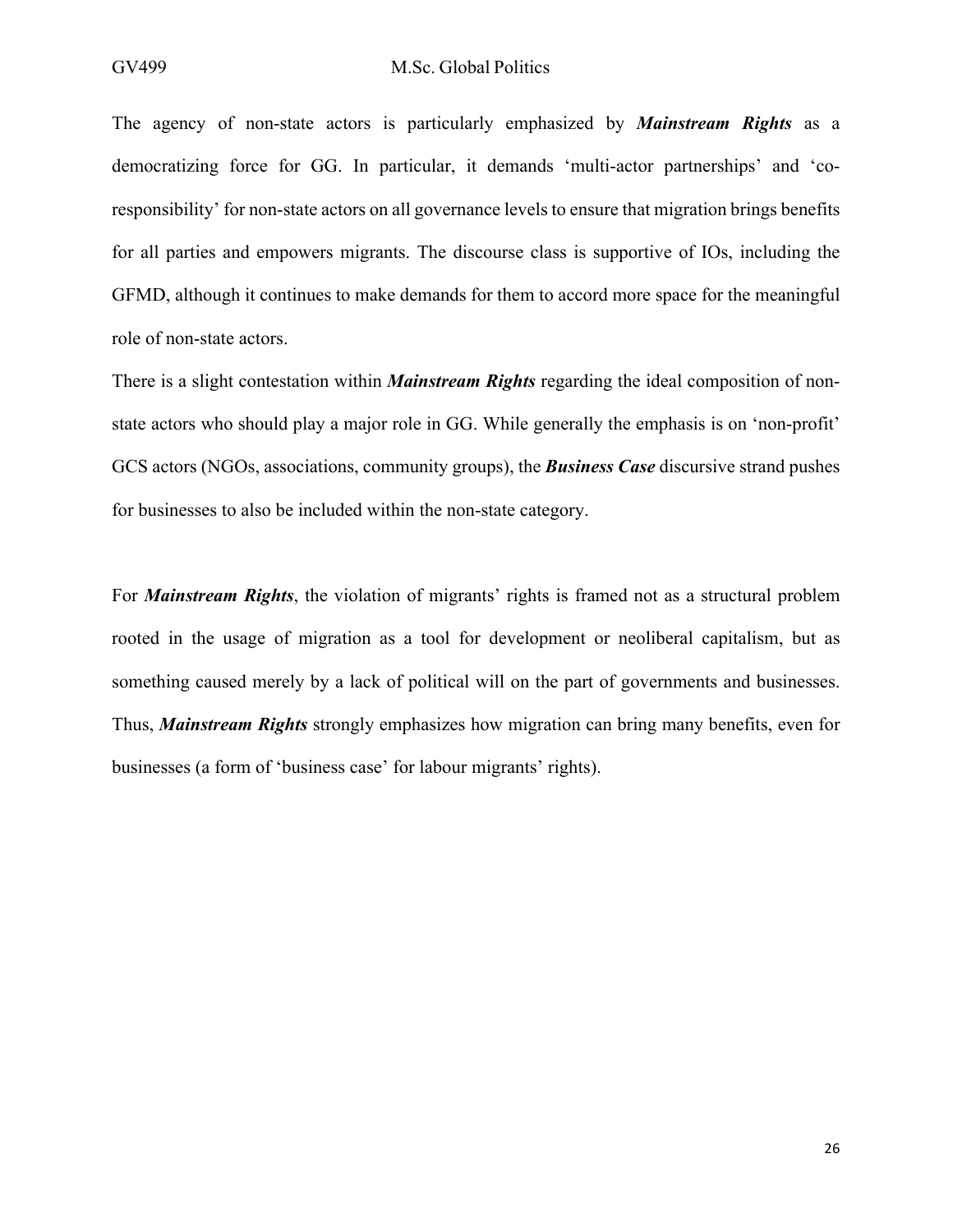Basic Entities Whose Existence Are Recognized or Constructed Labour Migrants; Migrants' Rights and Opportunities in Destination Countries; Global Civil Society; Governments; Businesses; Democratic Polycentric Governance

#### **Assumptions about Natural Relationships**

Currently Conflictual; Potentials for Win-Win (Mutual Benefits) through 'Multi-stakeholder Partnerships' on All Levels of Governance

#### **Agents and Their Motives**

Civil Society as a Democratizing Force Governments and Businesses in Destination Countries Who Lack Political Will Xenophobic Media and Citizens in Transit and Destination Countries

#### **Key Metaphors and Rhetorical Device**

Migrants' Rights Are Human Rights; Rights-Based and People-Oriented Approach to Migration; Sad Stories of Migrants

#### **Figure 4. Mainstream Rights** Source: Author

#### **3.4.** *Grassroots Radicalism* (Politically-Polycentric; Economically-Rejecting)

Similar to *Mainstream Rights*, *Grassroots Radicalism* is mainly concerned with the multidimensional oppression or the violation of human rights experienced by labour migrants. However, Grassroots Radicalism views it as being fundamentally a problem of structure – governments' usage of migrants as a tool for development and businesses' need for cheap labors within the structure of neoliberal capitalism.

Akin to *Mainstream Rights*, this discourse class also has a feminist strand which highlights the intersectionality between structural drivers of oppression: class, gender, race, and patriarchy – ultimately leading female labour migrants to be more subjected to exploitation in comparison to others in the whole population of labour migrants.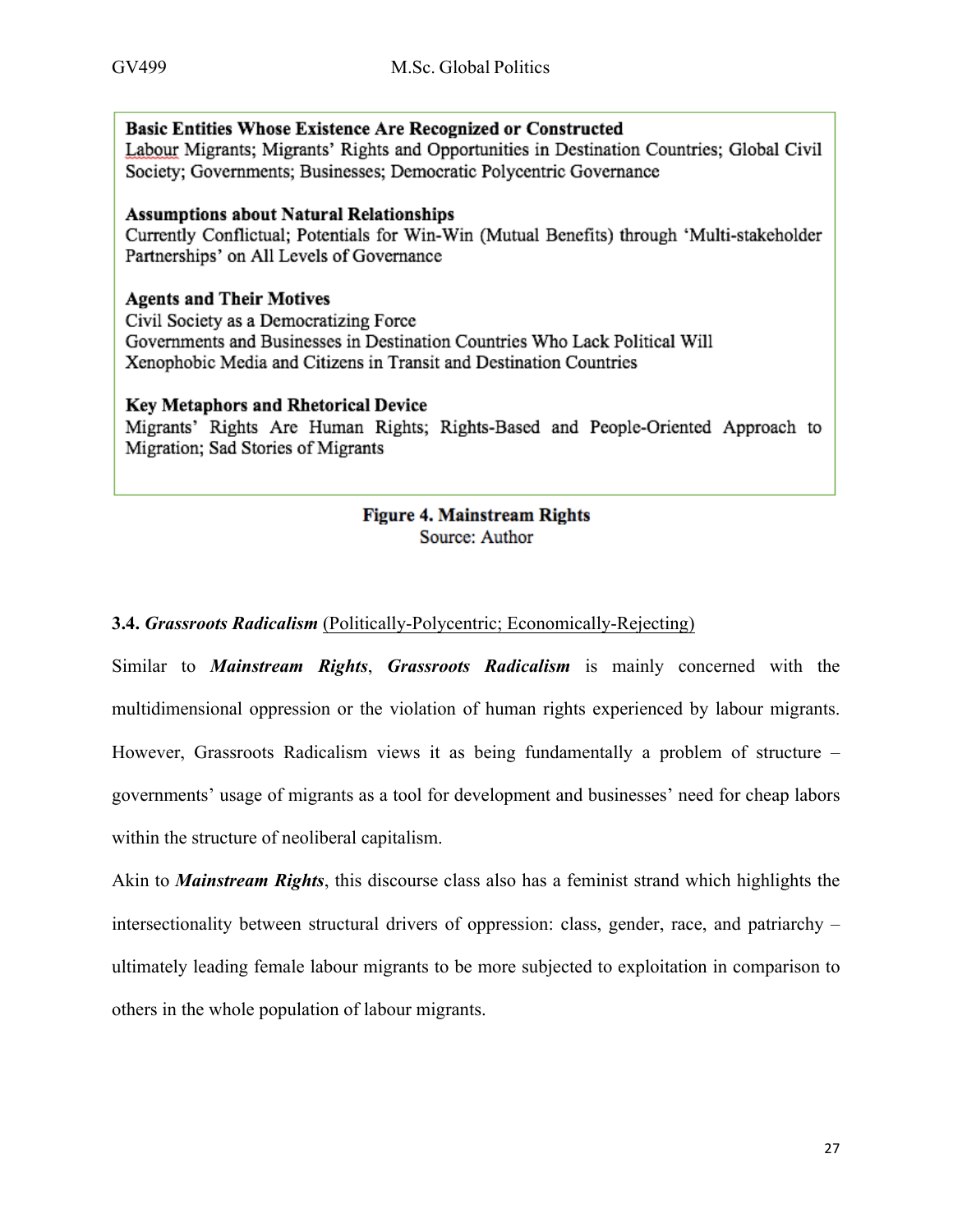For *Grassroots Radicalism*, the storyline is as follows. States' adoption of the neoliberal economic model triggered economic crises, widened North-South inequality, as well as loss of job opportunities and social subsidies which eventually forced those *from the lower classes* in the South to separate from their families to find (any kind of) employment in the richer North. Southern governments and capitalistic recruitment agencies thus collaborate to export Southern, low-class citizens as 'modern day slaves with no rights in foreign countries', or 'lifeless goods and capital', to be used as 'tools for development' (Lestari, 2016a). Not only do labour migrants only obtain low-paid and low-security work with temporary contracts (mostly in domestic households and factories), they are also denounced as threats, when actually they provide cheap labours for capitalistic economies. Whenever they have enough slaves, Northern governments shut off entry or conduct deportation, forcing desperate labour migrants to turn back to extreme poverty or illegal channels which further narrow their (already limited) access to social services.

*Grassroots Radicalism* demands a further decentralization of power from the hands of states to IOs which have formal accountability mechanisms, such as the UN, and also grass-root labour migrants (not other non-state actors). Contrary to *Mainstream Rights* who perceives labour migrants as victims who need to be empowered, *Grassroots Radicalism* views labour migrants now already as empowered subjects who survived their oppression and collectively struggle to reclaim their own voice from GCS actors, especially academics and professionalized NGOs, who have long pretended to speak on grass-root labour migrants' behalf. The UN, not the GFMD, is particularly viewed here as key to holding governments accountable so that they would realize 'development justice', or a form of development generated by states through which labour migrants reap benefits from development, not the other way around where development is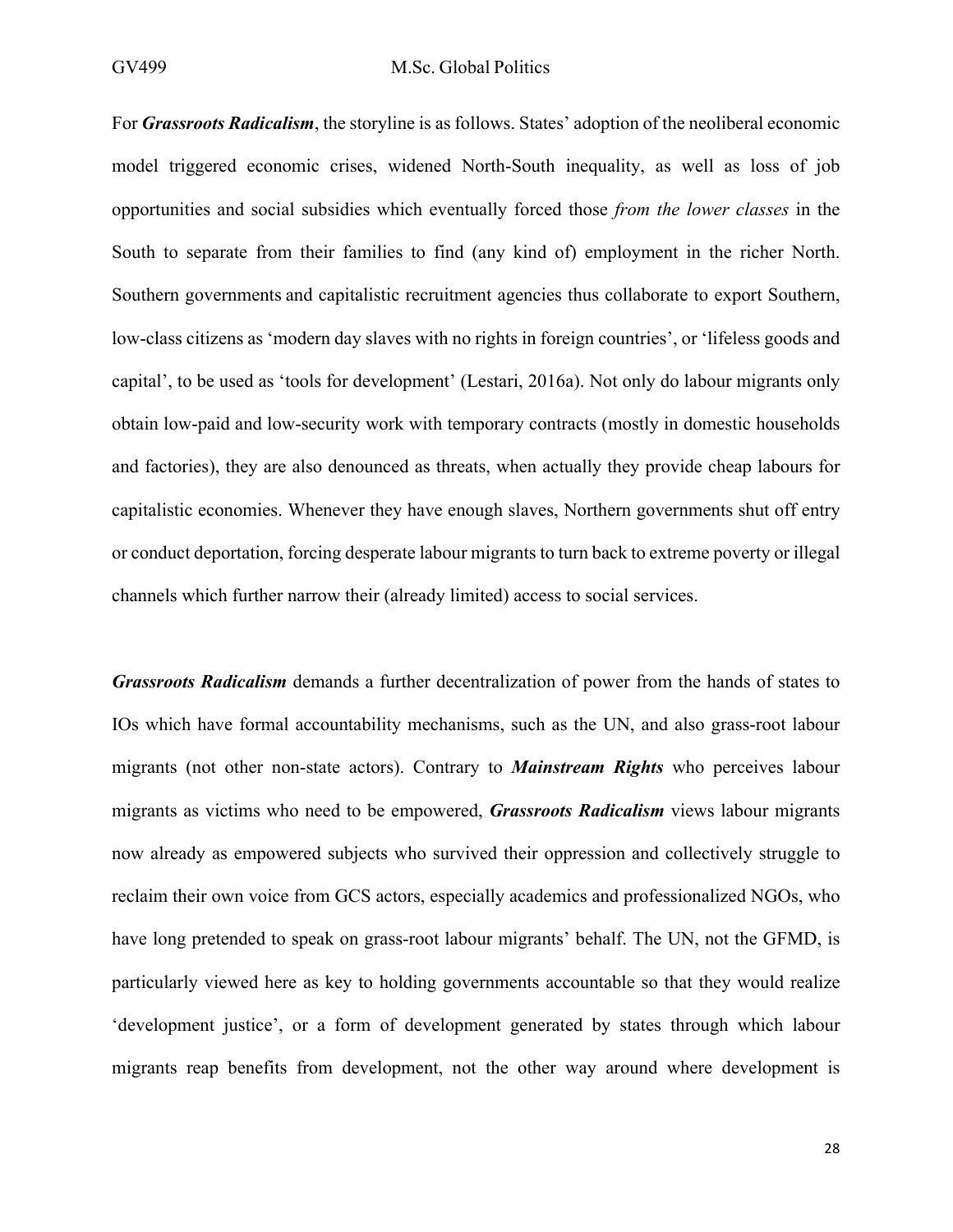generated at labour migrants' expense. To realize this, 'imperialistic neoliberal policies', namely

free trade deals, which widen North-South gap and compel people to migrate, must be eliminated.

#### **Basic Entities Whose Existence Is Recognized or Constructed**

Low-Skilled Southern Labour Migrants (and Refugees) as Victims, Survivors, and Empowered Grass-root Movements; States as Those Responsible for Taking Actions; the United Nations for Global Democracy

#### **Assumptions about Natural Relationships**

Hierarchy; Imperialism; Slavery; Commodification; Conflict

#### **Agents and Their Motives**

Southern Governments Who Instrumentalize Migrants for Development Capitalistic Businesses Neoliberal, Communitarian, and Xenophobic Northern Governments and People Academics and NGOs Who Strip Voices from Migrants Migrants Who Survive Oppression and Struggle for Rights/Justice

#### **Key Metaphors and Rhetorical Devices**

'Slaves'; Migrants as Tools for Development; Anti-Imperialism; Migrants' Rights; Development Justice; Speak About Migrants with Migrants; Reflection on Their Own Personal Experiences; Against the GFMD

#### **Figure 5. Grassroots Radicalism** Source: Author

The notion that there is a contestation of discourse classes in the LMD public spaces further serves as evidence for Stevenson and Dryzek's (2012a; 2012b) contention that the democratization of the production of meaning is 'plausible'. As a collectivity, the public spaces are not only hegemonized by *Bounded Management*, but inhibited also by three other alternatives: *Counter-Mobility*, *Mainstream Rights*, and *Grassroots Radicalism*. By drawing a difference between *Mainstream Rights* and *Grassroots Radicalism*, we can discern how the view toward labour migrants' rights is more complicated than what is depicted in existing literature on the GG on LMD (refer back to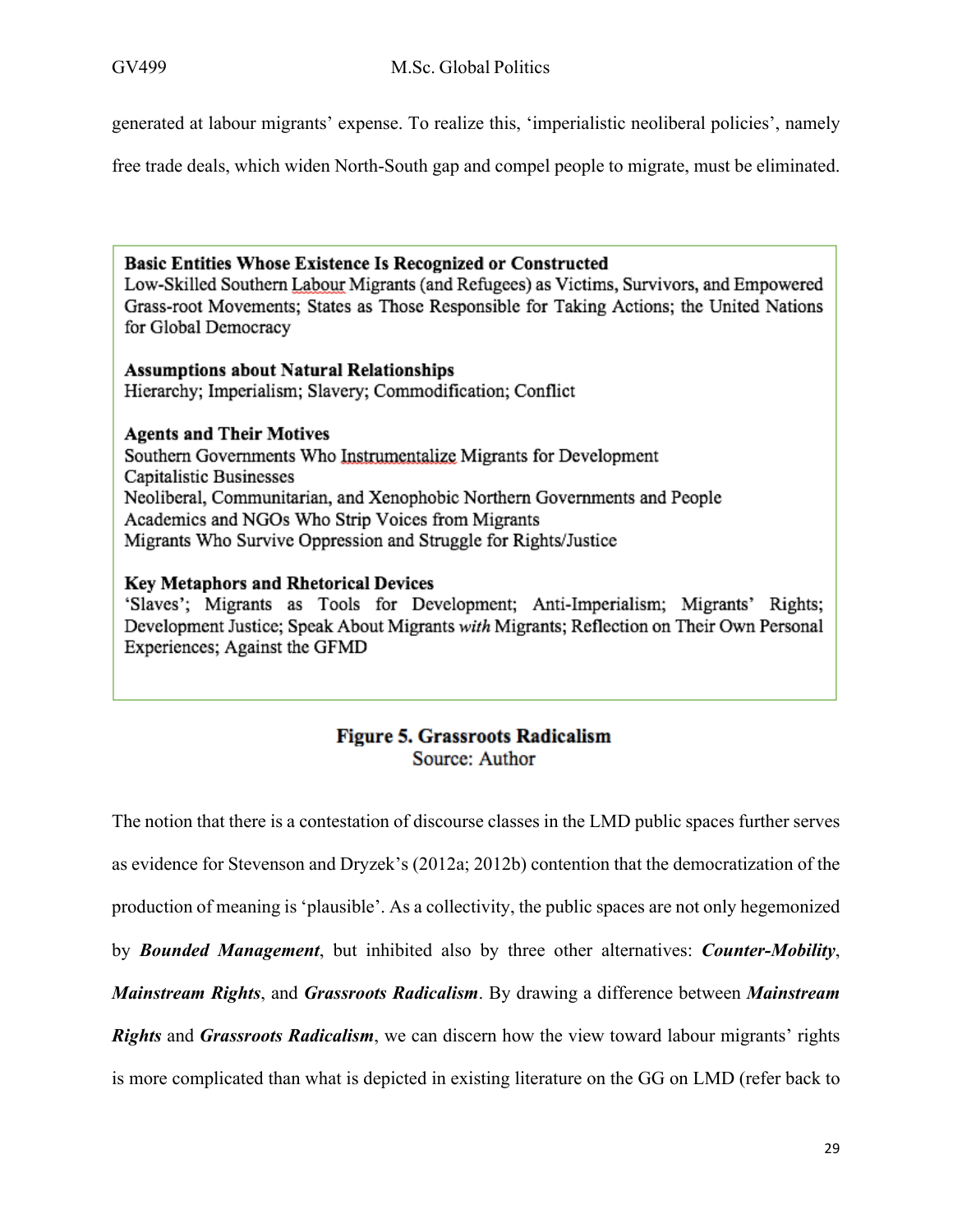Chapter 3). The economic stance of *Grassroots Radicalism* and *Counter-Mobility* which rejects 'neoliberalism' (although for different reasons) further drives down the point that alternatives can emerge in the face of 'hegemonic discourses'. The two arguably also serve evidence for what Barnett and Duvall (2005) argue as the proximity between 'power' and 'resistance' in GG. *Grassroots Radicalism* and *Counter-Mobility* qualify as a form of resistance toward the exercise of 'structural power' or power which creates injustice for some of the world's populations. Furthermore, *Grassroots Radicalism* provides evidence for what Barnett and Duvall (2005) argue as 'resistance' toward the exercise of 'productive power' or the creation of debilitating subjectivities. In the public spaces, low-skilled, low-class labour migrants who predominantly speak the *Grassroots Radicalism* discourse class strongly resist the dominant subjectivities attributed to them as agents of or tools for national development who are weak, disempowered, and who cannot speak for themselves. Having considered the constitutive elements of the 4 public discourses and their differentiations in terms of politics and economics, my analysis can be read as providing a more nuanced view of the LMD nexus discursive terrain.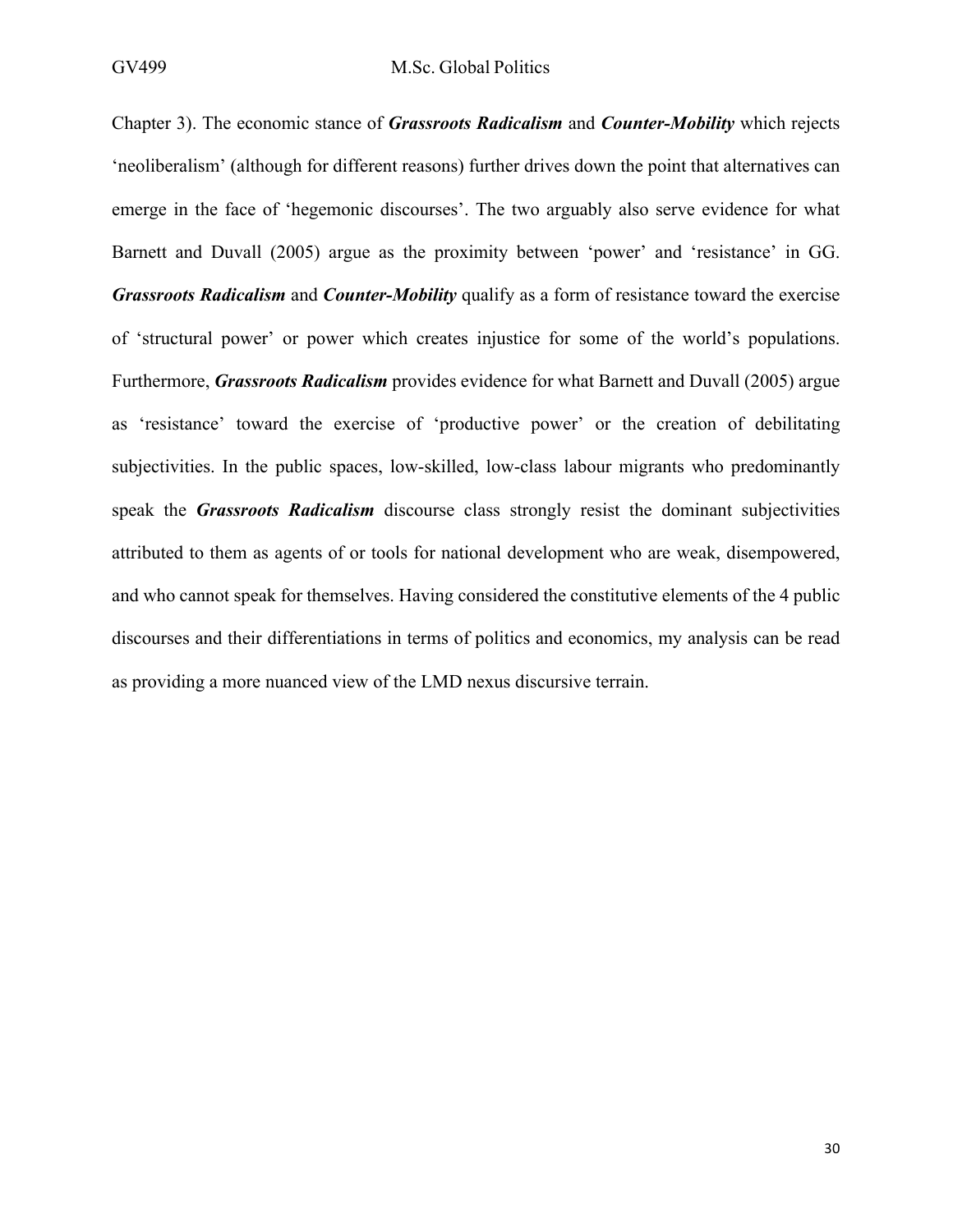#### Chapter 4. The UNHLSM's Low Quality of Deliberative Contestations: Discursive Exclusivity/Inequality and a Lack of Deliberative Authenticity

This Chapter focuses on the quality of 'deliberative contestations' in the UNHLSM as a recent, consequential, yet underexplored authoritative LMD spaces. The idea for the conference was conceived in September 2015 as part of an effort to tackle migration within the Sustainable Development Goals (SDGs) framework, and went on to manifest as a highly-prestigious 'High Level General Assembly Summit' (not merely a Dialogue). The UNHLSM went on to attract a breadth of participation from states and non-state entities, and served as the foundation for the negotiations on the 'UN Global Compact for Safe, Orderly, and Regular Migration' which is expected to be agreed by states as 'legally-binding' in 2018 and reinvigorate interests to tackle LMD-related problems, especially after years have passed without a re-surge in interest by states, especially 'major destinations', to ratify the UN Convention on Labour Migrants' Rights. The UNHLSM was also chosen here for more practical reasons. The conference recordings are accessible online (UN TV) and so enabled me to obtain data from multiple sources: observation of conference recordings, analysis of UNHLSM documents and media reports, and interview with a UNHLSM participant<sup>6</sup>. Specifically, five LMD-focused UNHLSM events were analyzed: Opening Session, ECOSOC Plenary Session, Round Table Discussions (RTD) 2, RTD 5, and the SDG Zone. The following sections investigates the extent to which the UNHLSM's empirical features fare against the 'discursive inclusivity/equality', and 'deliberative authenticity' (trust, respect, absence of coercion, listening, and reflexivity) criteria. The elements are not mutually exclusive, and so explanations for some criteria are meshed together. I may use the term 'GCS

 $^6$  I contacted 4 other UNHLSM participants yet to no avail. To reduce the possibility of bias, this study does draw on other sources. The interview was conducted with Eni Lestari (Opening Speaker) via Skype on August 10, 2017 at 09.30 AM. She has given consent for her identity and statements to be disclosed in this paper.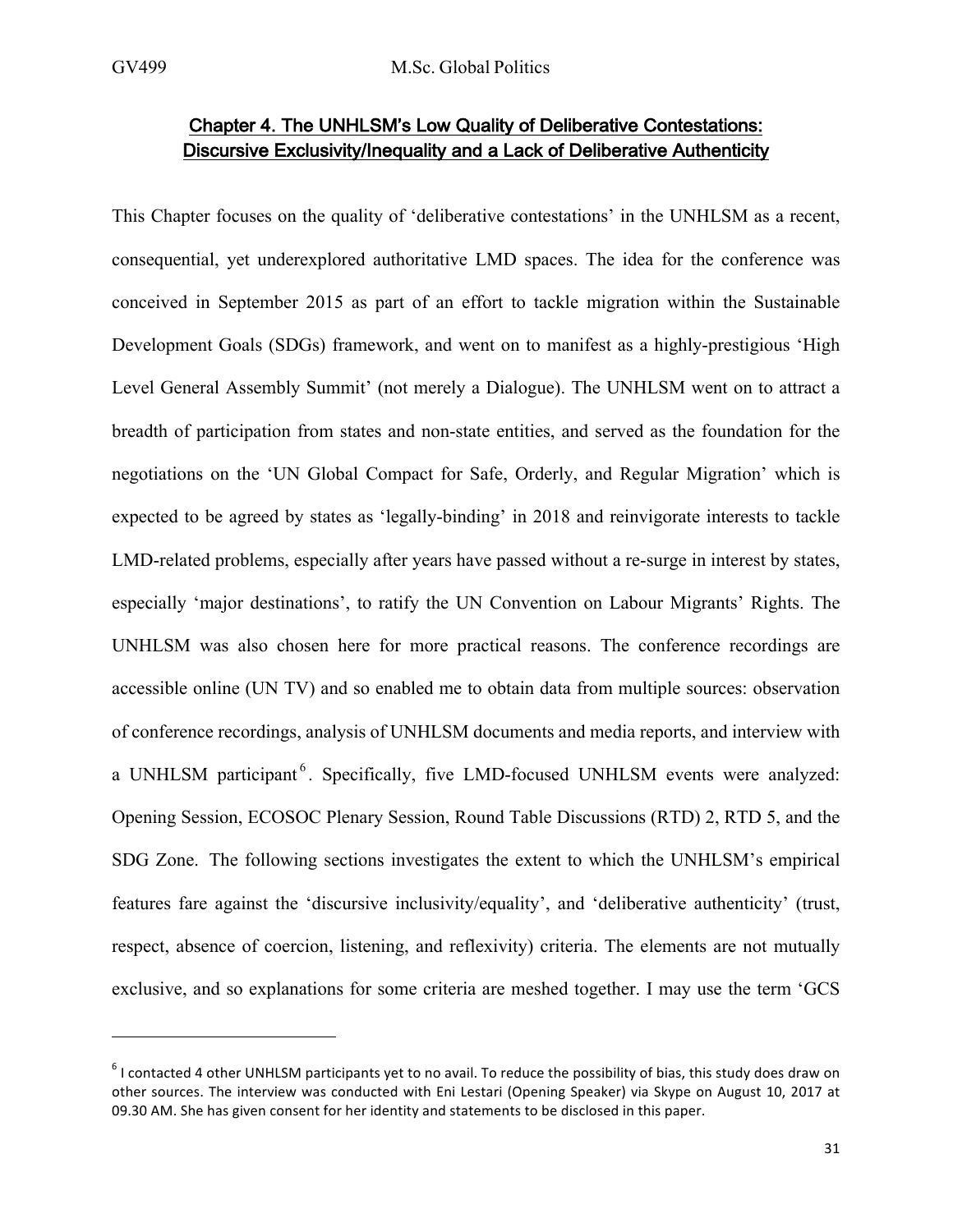actors' here, yet it denotes the UN's perspective (GCS as various non-profit NGOs or local community groups), not how I conceptualize it academically (a 'sphere' of contending discourses).

#### **4.1. Traces of Discursive Exclusivity and Inequality**

I used Stevenson and Dryzek's (2012a) coding scheme to classify speeches from the 5 UNHLSM<sup>7</sup> events to understand the level of discursive inclusivity and equality in numerical terms, and then drew upon other data sources to deduce: 1) the discursive inclusivity/equality situation from a procedural standpoint, and 2) trace the plausible reasons behind some marginal or missing discursive representations. Evidence suggests that the UNHLSM was not characterized by the equal presence of all the 4 contending public discourses as outlined in Chapter 3. In other words, there were imperfections in the transmission process from the GCS to the authoritative UNHLSM.

#### **4.1.1. Numerical Exclusion/Inequality**

From a numerical standpoint, *Mainstream Rights* dominated, while *Bounded Management* tailed as a weaker form of dominant presence. *Grassroots Radicalism* was marginally represented, while *Counter-Mobility* was completely missing. The transmission process from the GCS to the authoritative UNHLSM was thus not perfect, although not fatal enough to the extent that the latter became hegemonized by only one viewpoint. The UNHLSM still embodied inclusivity, albeit at a considerably low degree.

 $<sup>7</sup>$  Speeches were excluded if: 1) not uploaded online in the UN SmartPaper system, 2) communicated in languages</sup> outside of English, 3) focused solely on refugees, and or 4) ignored the LMD nexus. Recordings for part 3 of the ECOSOC Plenary Session were also not accessible and thus not analyzed.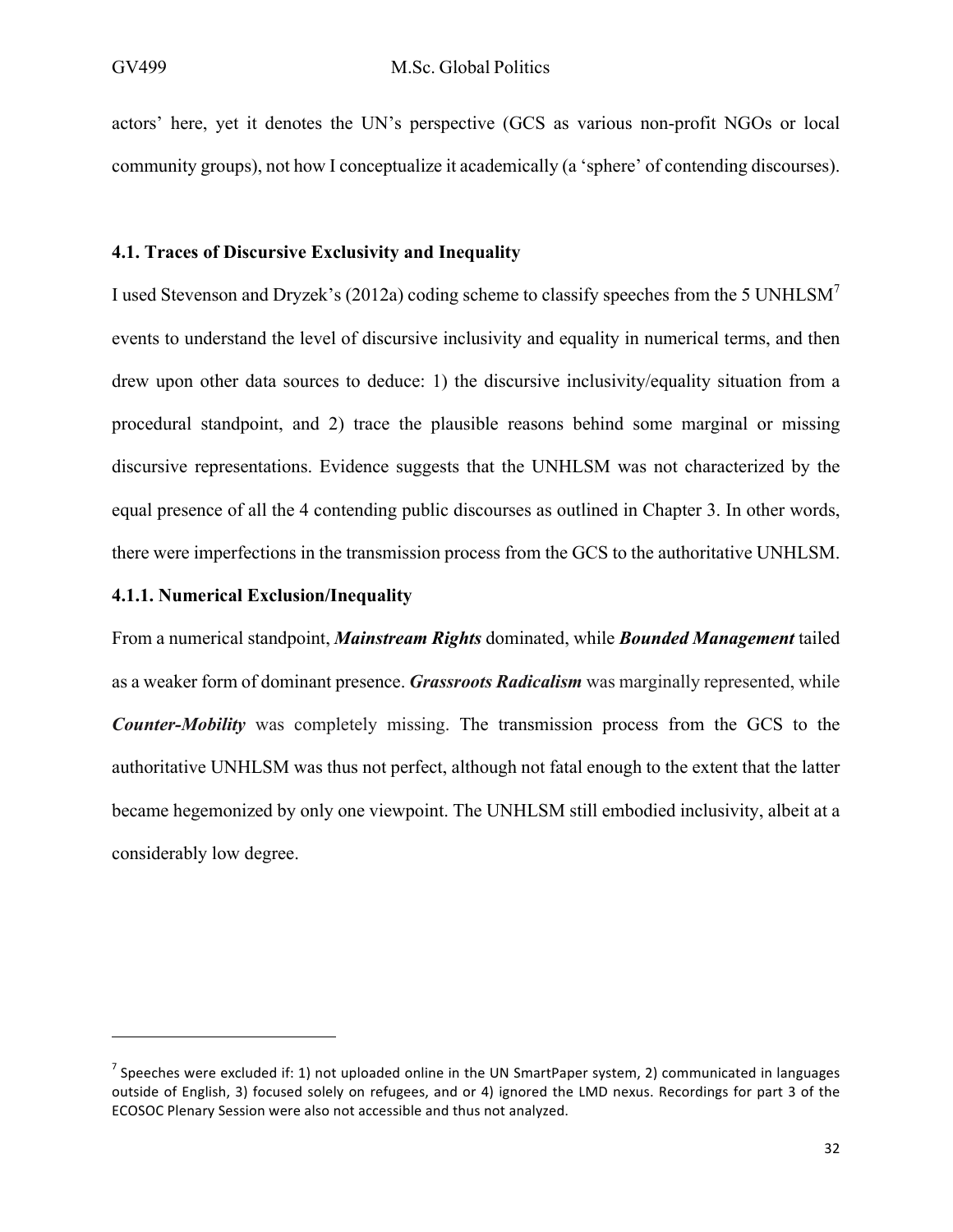The majority of speeches coded (48 of 95) belong to *Mainstream Rights*. This corroborates the arguments of existing LMD literature (Chapter 2) that the once-neglected notion of 'labour migrants' rights' has now become part of the 'mainstream' in GG.

Illustrative of *Mainstream Rights* inside the UNHLSM is the speech of Lagunzad (Philippines) in RTD 2. Lagunzad (2016) strongly advocated for labour migrants' rights, not only to occupational safety but also inclusive social access and protection against illegal recruiters, exorbitant recruitment fees, smugglers, and drug syndicates. He also advocated the mainstreaming of migration as an input for development, yet demands the latter to be social and sustainable enough so as to develop labour migrants' potentials and secure their livelihoods. The delegate also strongly praised the concept of states and non-state 'partnership':

"We believe that migration protection and development are not mutually exclusive … In our engagement with foreign governments, international organizations … and civil societies … we have seen and felt the value of partnership and cooperation in advancing the agenda of migration and development …" (Lagunzad, 2006)

*Mainstream Rights*' two discursive strands (refer to Chapter 3), were also represented.

Illustrative of *Feminist Mainstream Rights* is the Opening Session speech from Mlambo-Ngcuka (the Global Migration Group). Mlambo-Ngcuka (2016) tried to shift the negative perception toward girl and women migrants by highlighting their cultural and economic values, and deplored the lack of policies which ensure the protection of their rights. As she emphasized economic benefits and did not connect rights to the broader notions of neoliberalism, economic class and North-South inequality, her speech is classified as *Mainstream Rights*.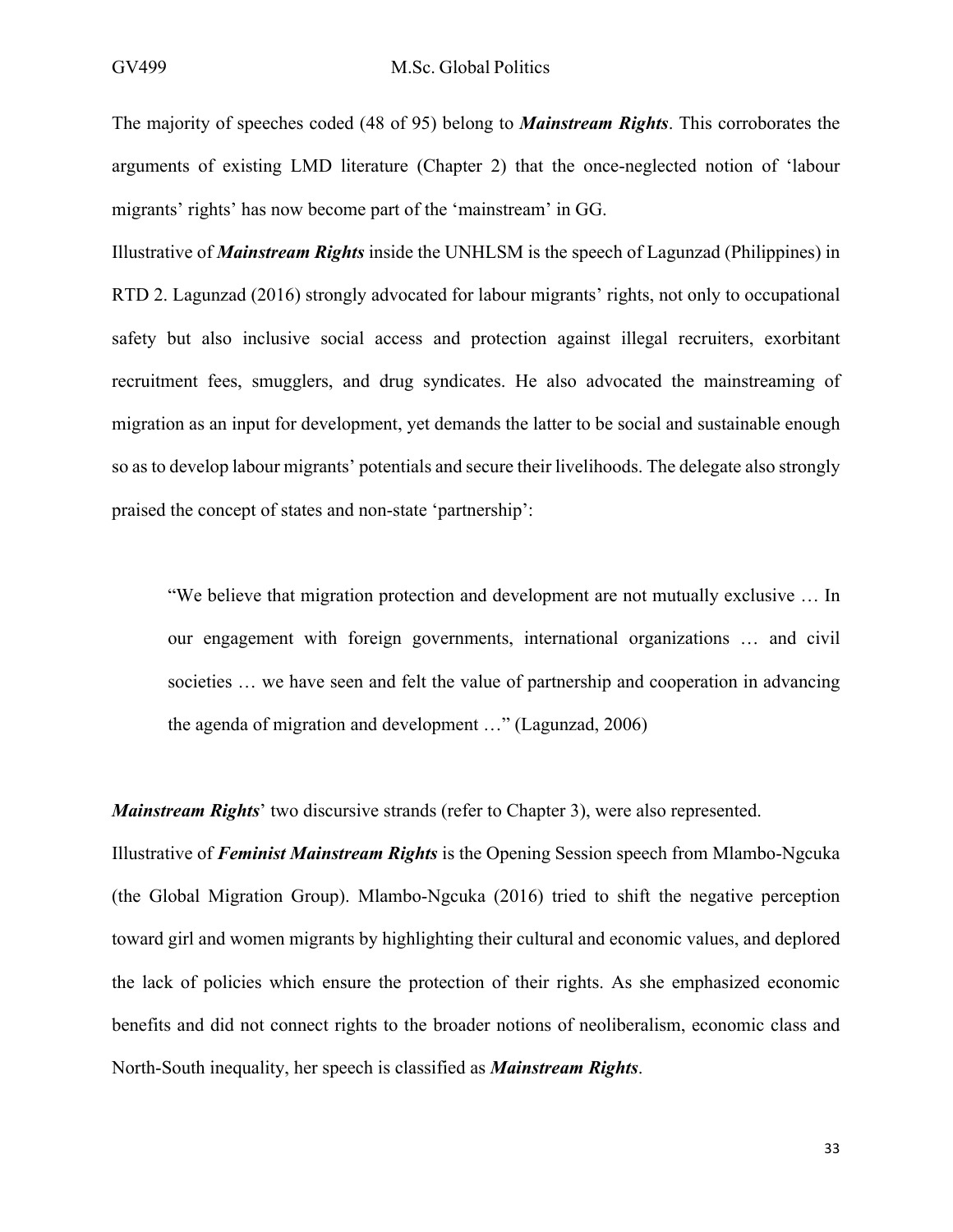Illustrative of *Business Case* is the RTD 5 speech from Goldberg (International Employers Agency). Goldberg (2016) also strongly emphasizes the benefits of migration, and calls for migrants to be protected through open, modern, fair, humane, and orderly migration systems, as can be understood from the following:

"By filling labour market needs, immigrants increase productivity and raise consumption … generating additional jobs and benefiting society … Migrants contribute to diversity, bring new skills, and increase innovation and productivity … migration policies are also necessary to ensure the protection and promotion of human rights …" (Goldberg, 2016)

Not only a matter of ethical and legal obligations, Goldberg (2016) argued that businesses, as employers and citizens, do have an interest in protecting labour migrants' rights as it also protects companies' reputation (Goldberg, 2016). Labour migrants' rights, in Goldberg's (2016) view, can only be ensured through a synergy between governments, trade unions, and businesses, which may contribute to migration policy debates through the GFMD Business Mechanism.

With 44 out of 95 speeches, *Bounded Management* was still a dominant presence, although numerically weaker if compared to *Mainstream Rights*.

Illustrative of *Bounded Management* is Theresa May's (United Kingdom) ECOSOC Plenary Session Speech. Framing the core issues as the "overwhelming burdens put on countries to administer the large number of labour migrants", the lack of "controlled, legal, and safe migration" and "unmanageable population movements", May (2016) strongly emphasized the need for "a more effective policy approach". May (2016) argued that the problems can only be resolved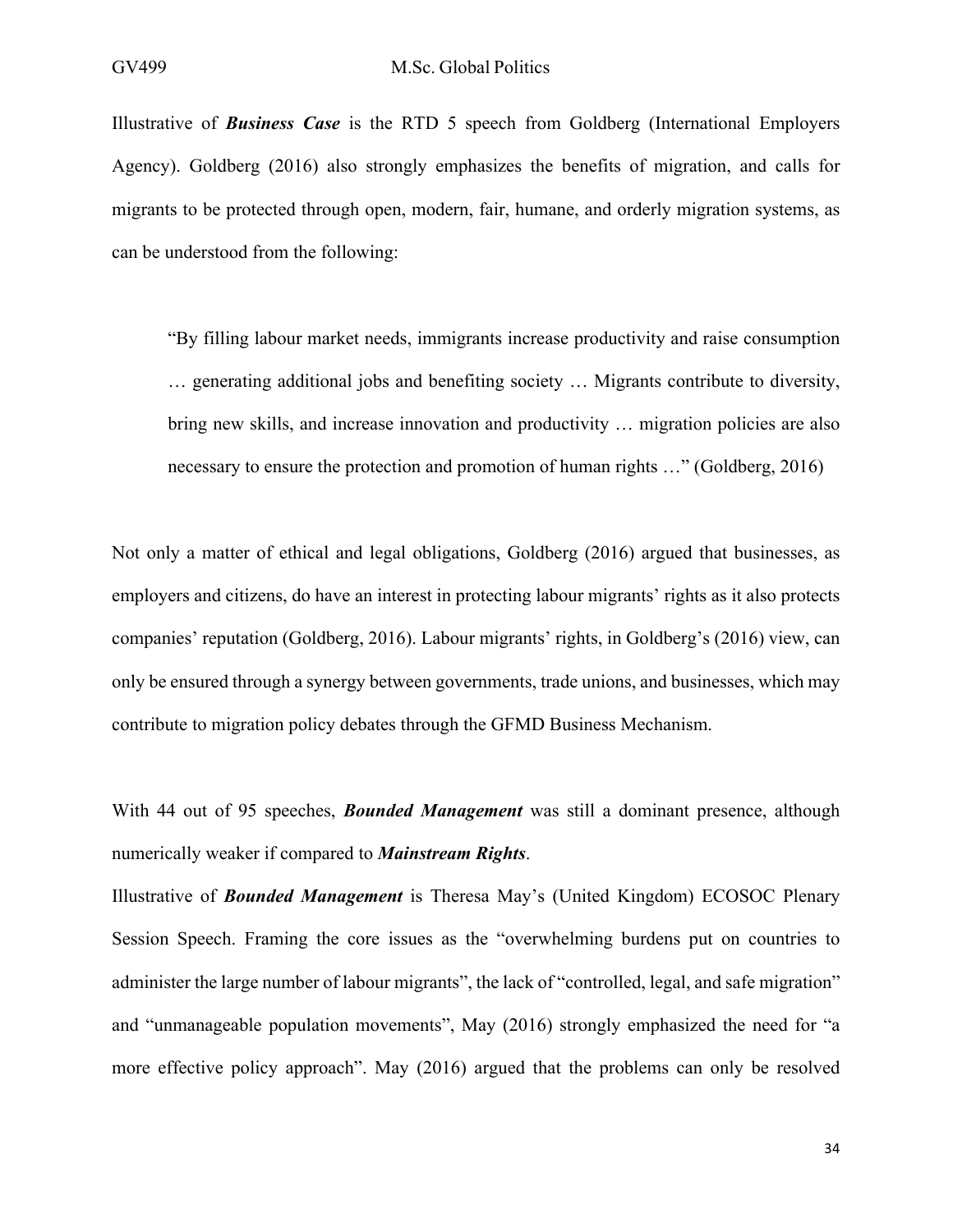through: 1) an acknowledgment of countries' rights to control their borders and manage their populations, and 2) a clear differentiation between refugees and migrants so that national resources can be 'better' diverted to refugees whose lives are at risk unlike labour migrants who merely seek to find better employment opportunities. Below is an excerpt of her speech:

"Unprecedented movement of people in search of greater economic opportunities … *Countries* have to be able to exercise *control over their borders* … The failure to do so erodes public confidence, fuels international crime, damages economies and reduces the resources for those *who genuinely need protection* …" (May, 2016; Emphasis added)

Also illustrative of *Bounded Management* is the RTD 2 speech from Dutton (Australia). The emphasis was placed on safe and orderly migration policies which strike a balance between population growth, nation-building, and economic needs (Dutton, 2016). Unruly migration flows were depicted as a challenge to national sovereignty, and the satisfaction of Australian national citizens in the practices of migration management emphasized (Dutton, 2016). *Only* well-managed migration policies, in Dutton's (2016) view, can realize the full economic and socio-cultural benefits of migration.

*Grassroots Radicalism*, however, was only marginally represented through 3 (out of 95) speeches. In both her Opening Session and SDG Zone speeches, Eni Lestari from the IMA (2016b) recounted her own experience of being forced into migration as a poor low-class woman from the South and falling victim to a system in which corporations reap profits through commodifying cheap migrant labours without treating them as human beings. Lestari (2016b) also argued how she now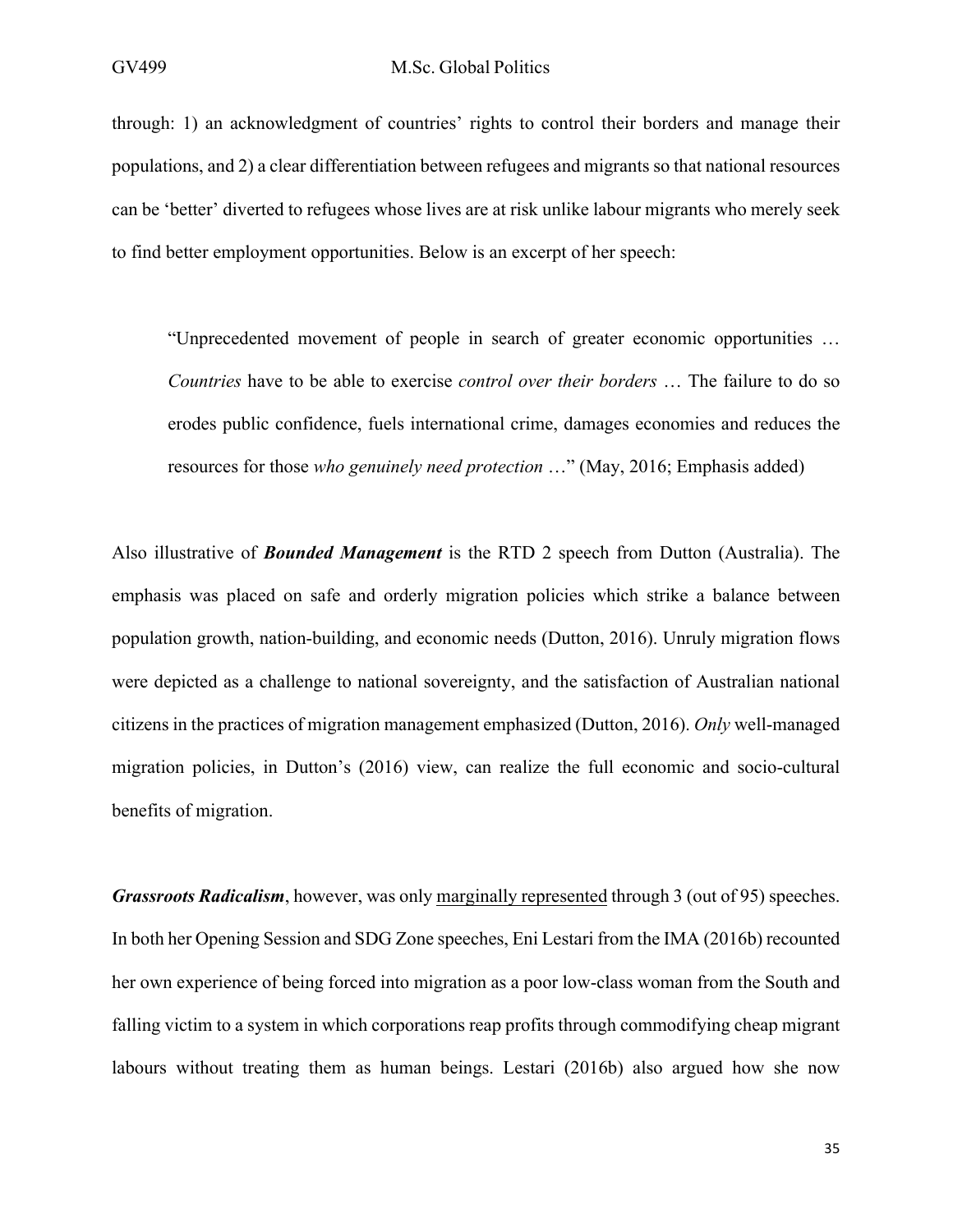collectively struggles with fellow grass-roots to demand 'development justice' which can only be achieved through governments' willingness to forego labour export as a development tool and talk to migrants as people who speak for themselves.

Similarly, Gabre (2016) in RTD 5 spoke about how the intersectionality of his identities as a migrant, refugee, and person of colour oppressed him, and how he now leads a resistance against states' and corporations' violation of migrants' rights. Gabre (2016) also called for the inclusion of migrants in governance and the abolition of unfair trade/economic policies.

Missing from the representations of *Grassroots Radicalism* (from both), however, is an explicit condemnation of the term 'neoliberalism', which is usually central to the discourse class when spoken in public spaces settings.

Unidentifiable from any of the UNHLSM speech analyzed, however, is a representation of *Counter-Mobility*. The missing representation of *Counter-Mobility* is a clear violation of DiDe as ideally *all* discourse classes should ideally be admitted inside authoritative spaces.

#### **4.1.2. Procedural Exclusion/Inequality**

The marginalization/absence of discourses in numerical terms could have been somewhat mitigated by some technical-procedural assistance which favors the representatives of the numerically-disadvantaged discourse classes (in this case *Grassroots Radicalism*, as there were no *Counter-Mobility* representatives inside the UNHLSM). Two procedural discriminations and one positive technical support were extended toward *Grassroots Radicalism* representatives. For one, Lestari and Gabre as the numerically-disadvantaged *Grassroots Radicalism*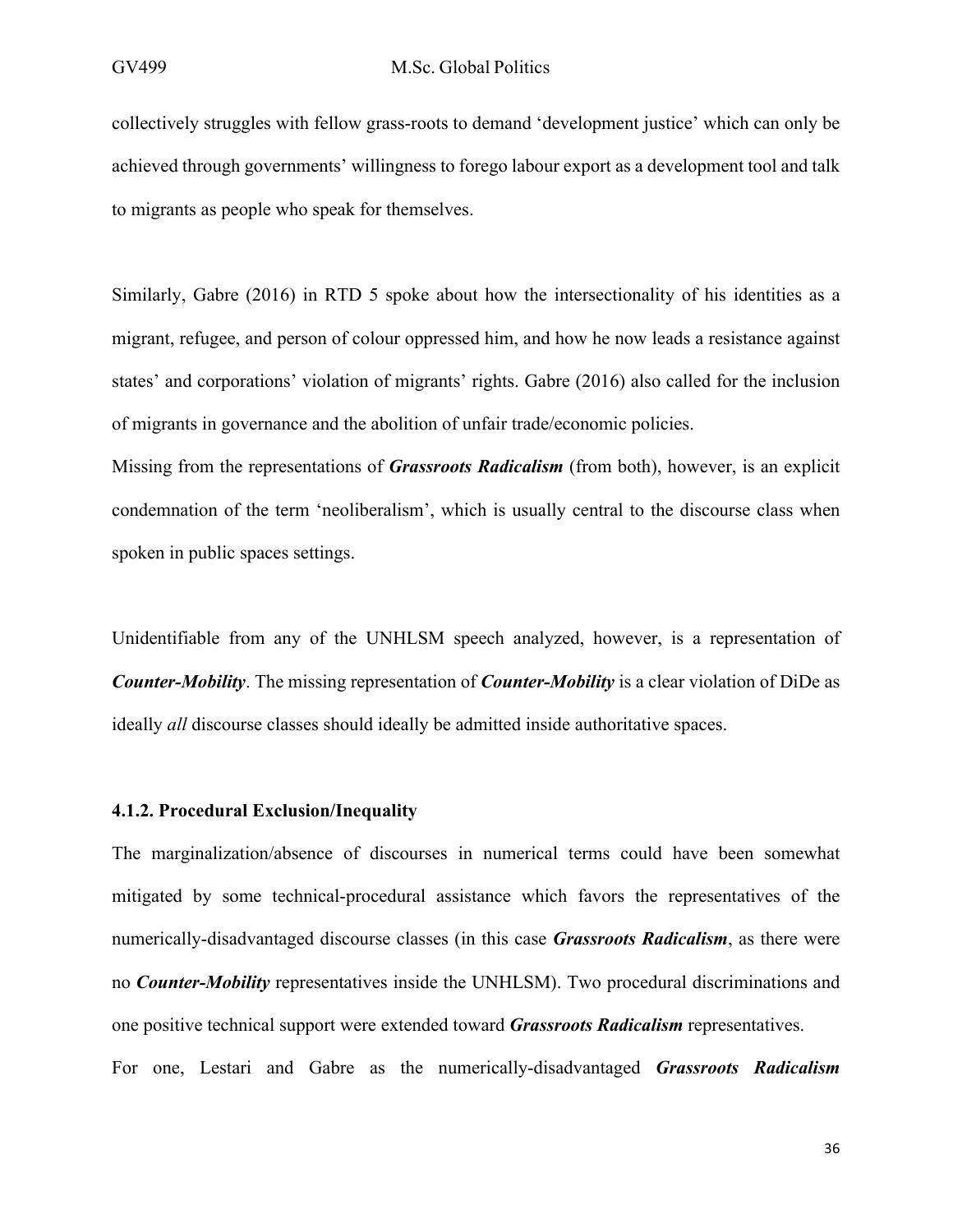representatives could have (ideally) been accorded far more time to speak. Yet, that was not the case as both were given equal speaking time as *Mainstream Rights* and *Bounded Management* representatives (UNHLSM Opening Session, 2016; UNHLSM RTD 5, 2017). Sure, Lestari was admitted inside the SDG Zone where she engaged in a 20 minutes-dialogue with Eliasson (UN Director General). However, Eliasson was the only other UNHLSM delegate in the venue and the extra 20 minutes still could not cumulatively catch up to the amount of airtime received by *Mainstream Rights* and *Bounded Management* representatives. From a DiDe standpoint, then, 'equal speaking time for all participants' cannot be taken at face value as positive as there may be instances where authoritative spaces admit uneven number of representatives for each of the class.

Another note of concern is the procedural discrimination enacted toward Lestari and Gabre as nonstate entities inside the UNHLSM. In RTD 5 in which Gabre was present, the Chair enacted an 'Order of Precedence' which gave high-level state actors a precedence to speak and only accord speaking time for observing delegates to speak if there is leftover time (UNHLSM RTD 5, 2016). Gabre was eventually accorded an opportunity to speak, yet it could have easily not been the case. Both Gabre and Lestari, as non-states, were also barred from attending sessions other than the specific ones designated (Opening Session and SDG Zone for Lestari and RTD 5 for Gabre), which arguably lessened their ability to influence the UNHLSM decision-making process.

The limitations notwithstanding, there was one positive technical assistance provided for Lestari as a *Grassroots Radicalism* representative who was materially-weaker which ultimately helped enhance the level of discursive equality: the provision of travel grants and linguistic support (for non-English speakers). Although she could communicate in English, in her interview, Lestari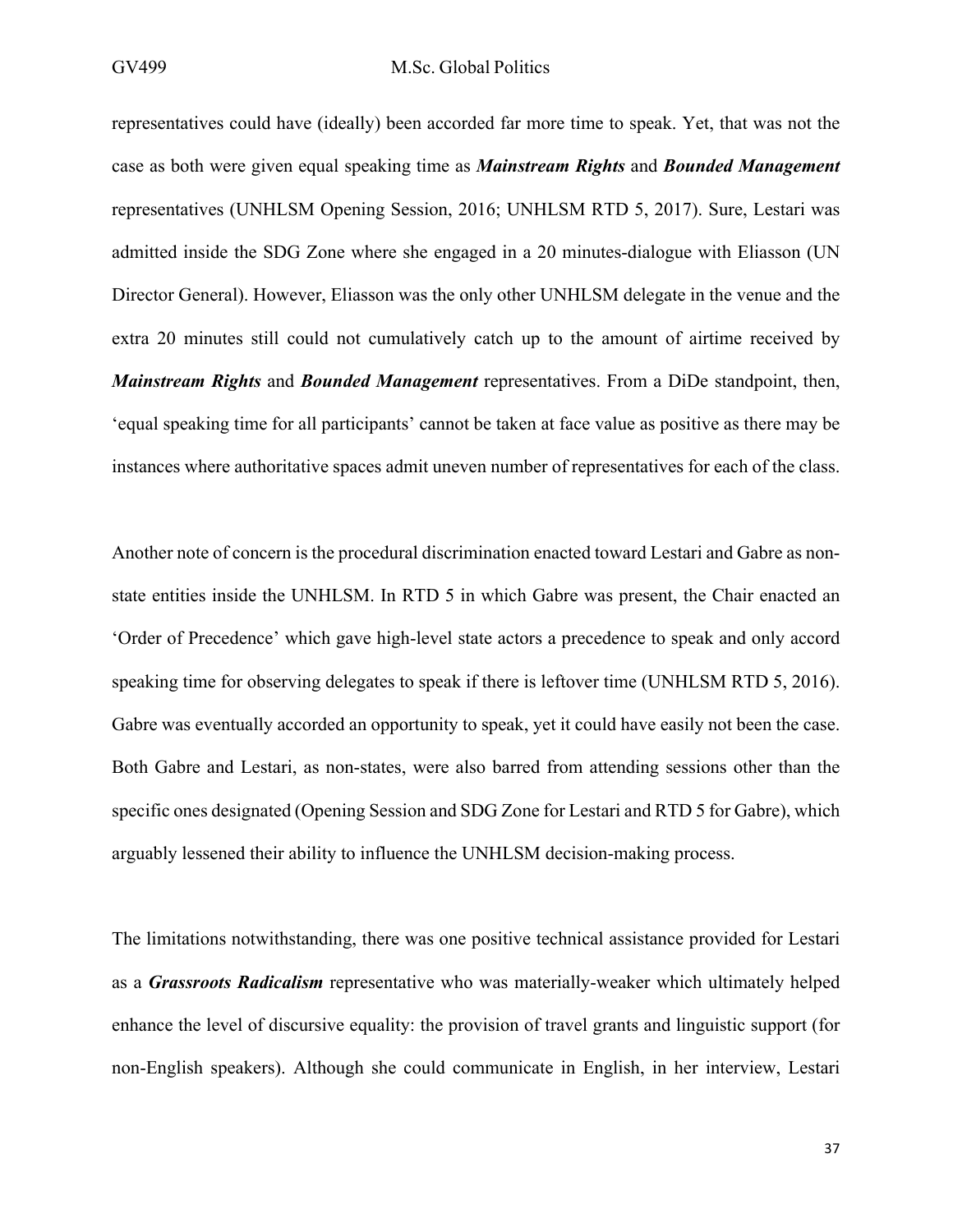(2017) admitted that she would not have been able to attend the UNHLSM had it not been for the UN's generosity in bearing the cost of her transportation and accommodation.

#### **4.1.3. The Exercise of Structural Power on the Margins of UNHLSM 'Inside' and 'Outside'**

I also traced the lead up to the UNHLSM to better understand how its 'inside'/'outside' boundaries were delineated and illuminate some plausible reasons behind the UNHLSM's degree of discursive exclusivity/inequality.

One major explanation for the UNHLSM's degree of discursive exclusivity/inequality was the UN's emphasis on the 'procedural inclusion of actors' instead of 'discourse classes' (similar to the conceptualization of global democracy used by existing LMD academics as outlined in section 2.3.1.). While all UN member states were automatically granted entry, non-state representatives (who applied online) were selected by the organizers on the basis of balance between gender, geographical locations, and sectoral (NGOs, academics, and the private sector) representations, through open, transparent, and inclusive consultation with member states (United Nations, 2016).

Delving deeper, however, there is evidence to suggest that there was an exercise of structural power by some states to guard the UNHLSM's boundaries from 'outside' voices which may be too radical for their own self-interests.

In her interview, Lestari (2017) stated that it was common practice for some powerful states to bar 'critical voices' from entering UN forums, something which was also often subjected to in the past as a grass-root labour migrant. In her view, states usually only allow the 'harshest' critics to come from professionalized, (Northern) donor-driven NGOs who turn out to be quite tame to maintain a degree of good reputation. This is why Lestari (2017) was surprised to learn that her application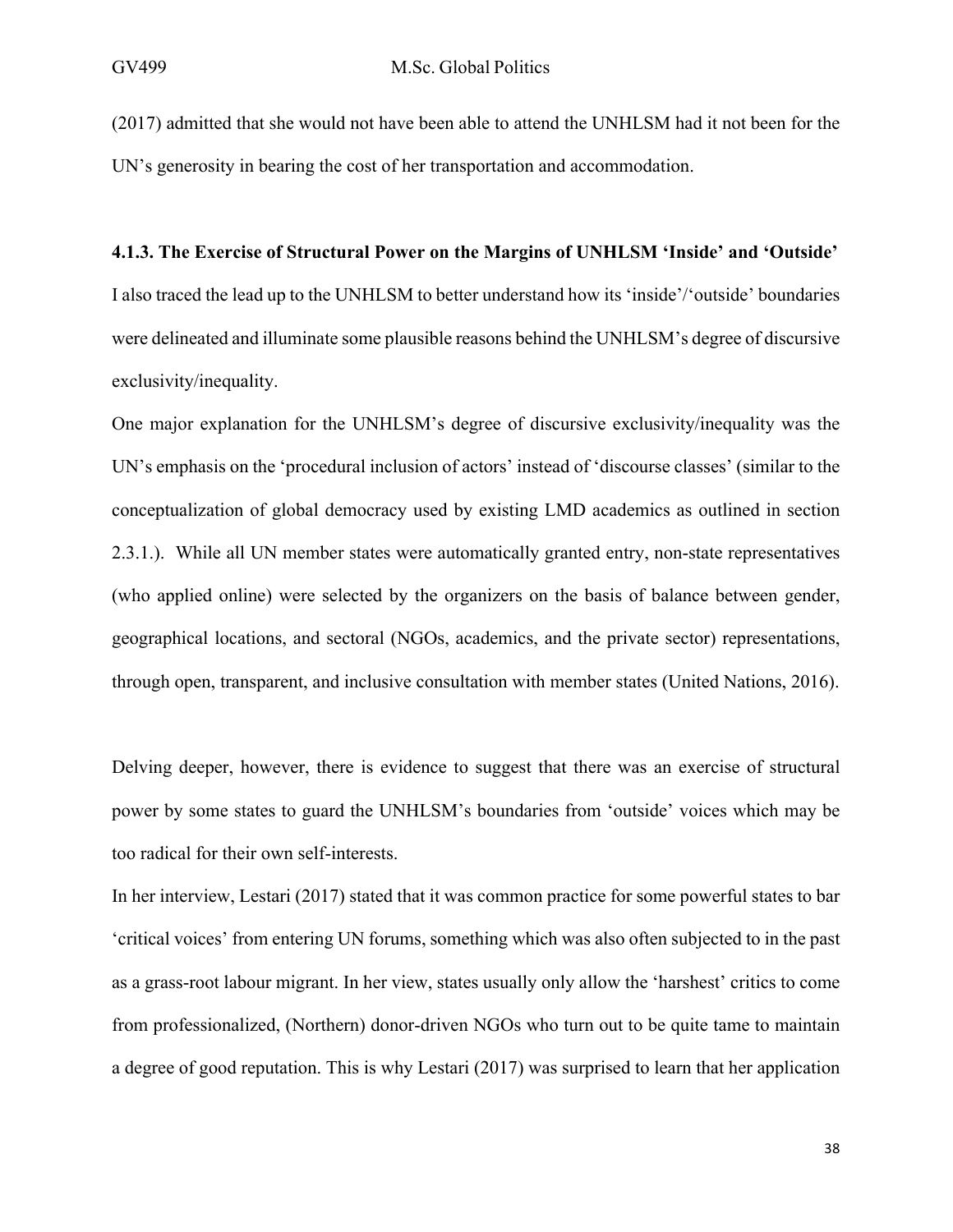to the UNHLSM was successful, especially as she heard from some 'trusted insiders' a few days prior to the conference that the same thing had happened again: some 'powerful parties' fought hard to nullify her participation out of fear for her radical voice. Considering her track record, Lestari (2017) admitted to self-censoring some overly-radical elements from her UNHLSM Opening Session speech, including ones connected to 'neoliberalism', as she feared that herself and other grass-root labour migrants would never be able to enter future UN conferences.

Exclusion attempts (which were ultimately successful) were also experienced by 7 other GCS organizations. They had previously been selected to participate in the UNHLSM by the organizers, yet blocked a few days prior to the UNHLSM as a result of some member states' objections; the names of the blocked organizations were disclosed, yet the states and the reasons behind the veto were not (United Nations, 2016b). When asked by a journalist about this during UNHLSM's Press Briefing, Lykketoft stated that the exclusion was against his personal beliefs yet he believed that everything was still in accordance with the UN's existing rules and denied to give more elaborations on what had actually happened (Thomson and Lykketoft, 2017). When asked about this, Lestari (2017) during her interview reiterated what she had told me previously, that it was common practice for some radical voices, such as herself, to be subjected to exclusion attempts. To be sure, I do not provide a definitive conclusion as to why the aforementioned states exercised their veto rights toward the said organizations. However, this instance can still be argued as jeopardizing the DiDe ideal insofar as a lack of transparency was involved – paving the way for some participants or powerful parties to exclude certain viewpoints from speaking and reject them without the due process of deliberative contestations.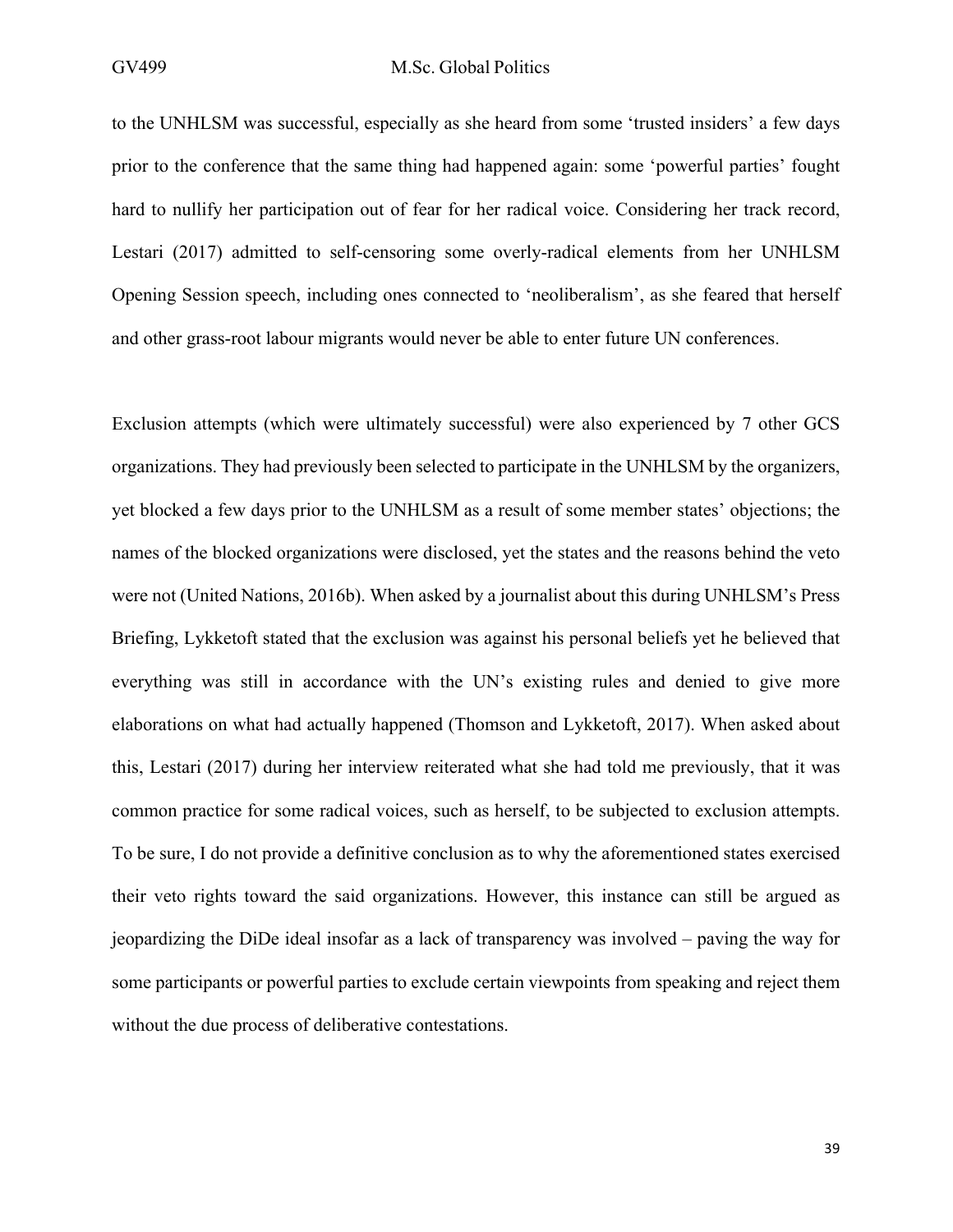#### **4.2. UNHLSM's Low Quality of Deliberative Authenticity**

#### **4.2.1. Deep-Seated Mistrust**

Evidence suggests that 'trust', a foundational element of authentic deliberative contestations, was also rather low in the UNHLSM due to: 1) past historical failures in the GG on LMD, and 2) what happened in the lead up to the UNHLSM, specifically regarding the exclusion of some non-state participants (which I have also touched upon previously). Sure, 'trust' may be construed as highly subjective and thus only identifiable through interviews with UNHLSM participants. I did interview one UNHLSM participants, yet contend that there are also some other data sources which could illuminate some UNHLSM participants' level of trust toward others.

At least **four** types of deep-seated mistrust can be identified from the UNHLSM context.

First, mistrust toward governments. Lestari (2017) confessed in her interview to having no trust at all in governments as they have historically displayed indifference to the plights of grass-root labour migrants, even when compelling arguments and horrific real life stories are presented in their doorsteps. In Lestari's (2017) view, the root of the problem is not states' lack of technical capacity, but states and businesses' neoliberal agenda which could not be realized without migrants' oppression. Lestari's mistrust was perhaps most evident through her decision to omit some 'overly-radical' features of her UNHLSM Opening Speech draft due to fear of being excluded in future UN processes (which I have also explored in the previous section). What she heard about some powerful parties' attempts at excluding her radical voice from the UNHLSM cemented her mistrust and suspicions of governments' true intentions behind their sweet promises of development and rights (Lestari, 2017).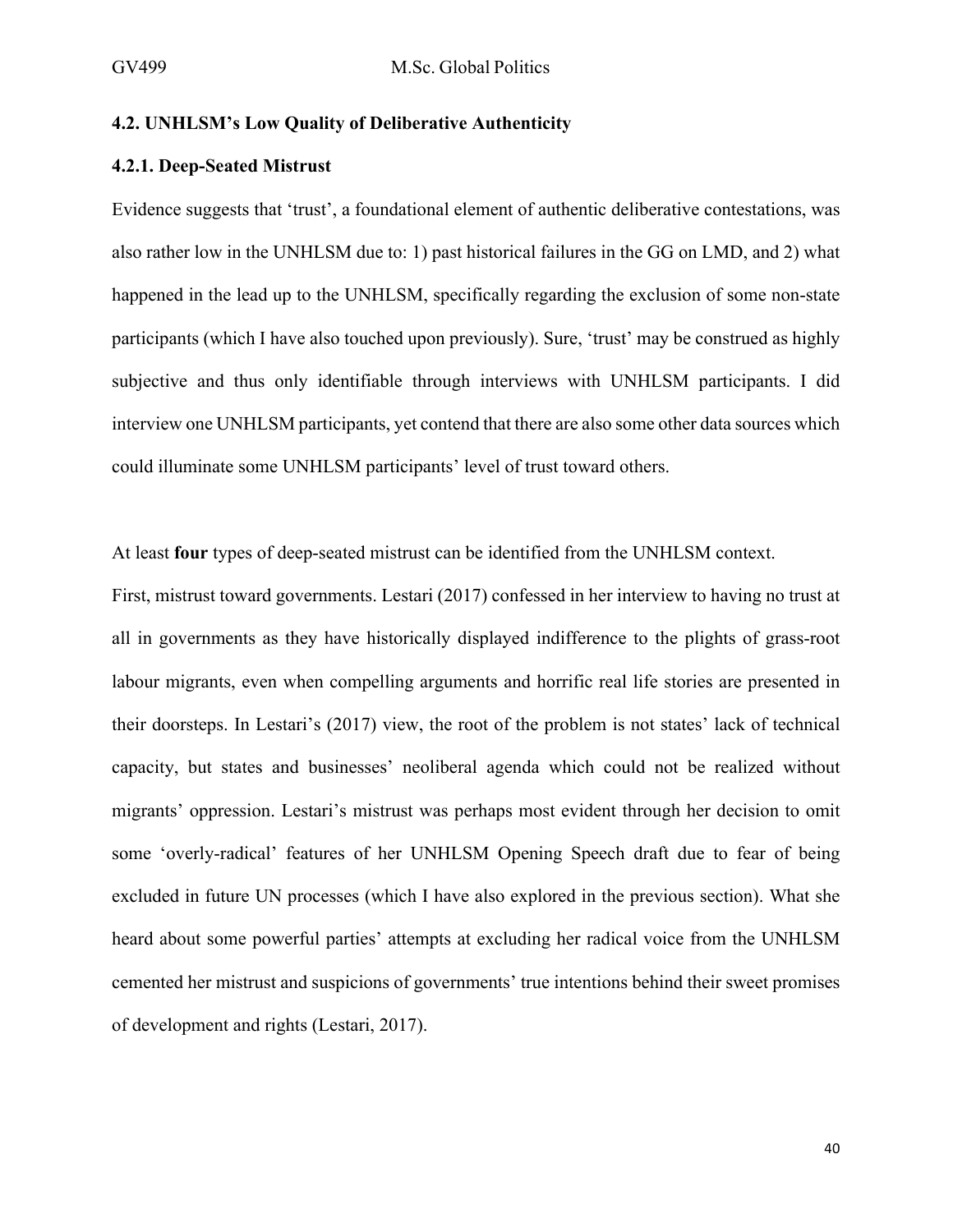Lestari was not the only UNHLSM participant who felt disappointed about the behavior of governments. Organizations under the banner of MADE (Migration and Development Civil Society Network) who were heavily involved in the preparations for the UNHLSM released a collective statement a few days prior to the UNHLSM to express their disappointment regarding what was explored in the previous section regarding states' exclusions of 7 GCS organizations (and the lack of transparency associated with it). Below is an excerpt of MADE's statement:

"… Civil society organizations and networks across the globe are expressing their *grave concern* over the *blocking* itself as well as *the lack of transparency* on why objections are made and by whom, *insisting* upon *open civil society participation and transparency* …" (MADE, 2016; emphasis added)

Not only mistrusting of governments, Lestari (2017) also disclosed during her interview how she also did not (and continue not to) trust "tamed, elitist, professionalized NGO elites who always seek to look good as they are dependent on donors' money", in this context those who are annually involved in organizing the GFMD Civil Society Days under the MADE flag. The relationship between Lestari and MADE NGOs have always been tense, going way back to the GFMD inception in 2007 (another authoritative LMD space). Although deeply skeptical of the GFMD, she at least wanted to gain access to the Civil Society Days to try and re-radicalize it from within (Lestari, 2017). However, from time time, with the exception of the December 2016 Civil Society Days in Bangladesh, she had always been treated poorly and not allowed entry into the event. This year, she got rejected again from attending the GFMD Civil Society Days in Germany, although she admitted to being slightly optimistic that things would change after their 2016 Bangladesh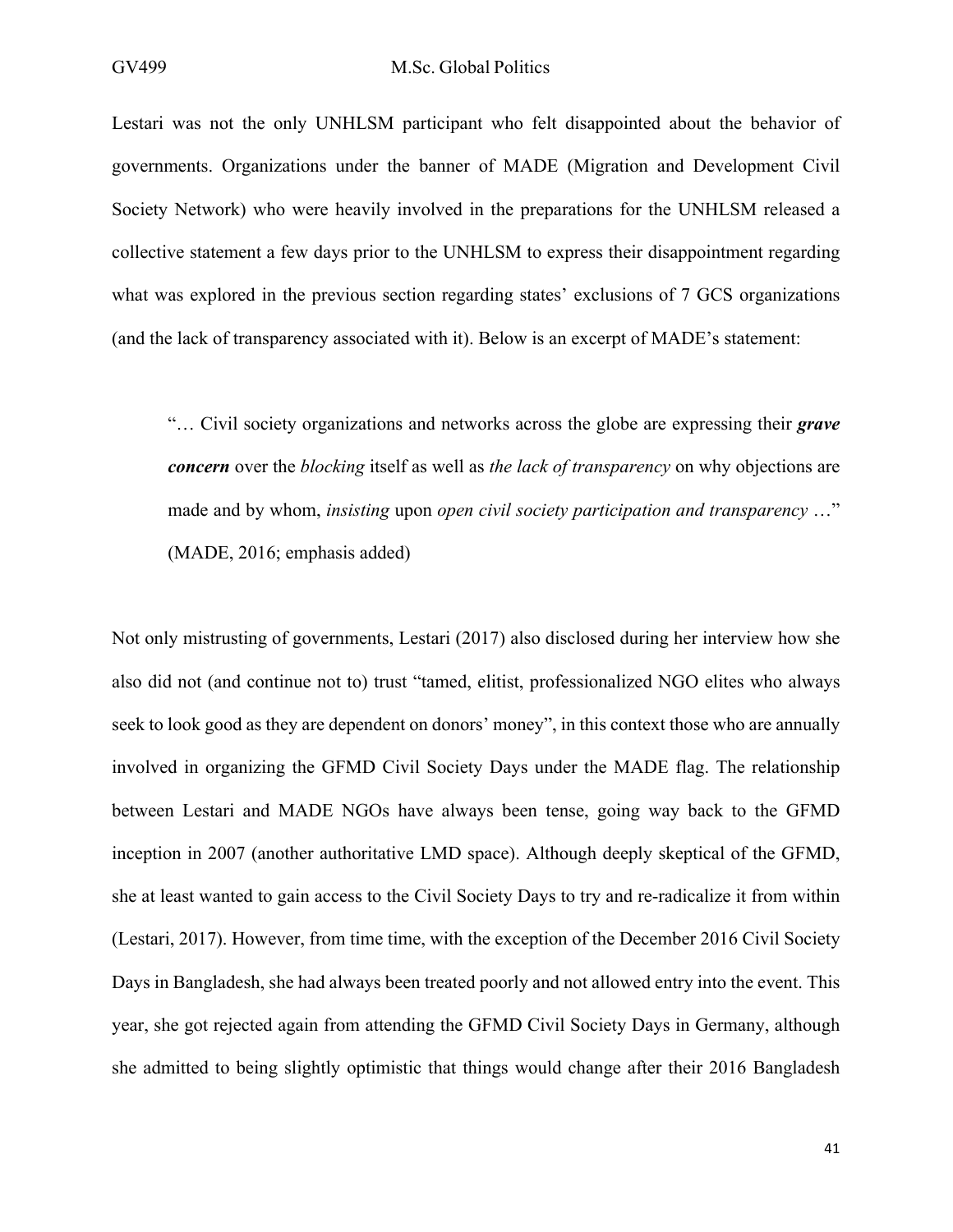experience together. Lestari (2017) then concluded that they "… had and never will have the best of intentions for grass-roots. They are fearful that donors would stop funding their work if it looks as though labour migrants could already speak for themselves".

The third type of mistrust is one felt by Zeid Ra'ad Al Hussein (UN Special Rapporteur for Human Rights) toward the efficacy of the UNHLSM and some other participants. Not only did he call some participants as potentially "race-baiting bigots and deceivers who seek to gain or retain power by wielding prejudice and deceit" (Al Hussein, 2016), he was also cautious that the UNHLSM would be rather ineffective, as could be understood from the following: "This should not be a comfortable summit … cannot be reduced to speeches and feel good interviews … selfcongratulations, and we move on… this summit was called because we have been largely failing …" (Al Hussein, 2016).

Having said that, I argue that 'trust' was not completely non-existent in the UNHLSM context. Despite her deep-rooted skepticisms, Lestari (2017) admitted to still having trust in the UN which "is equipped with formal mechanisms to supervise governments and hold them accountable". Lestari (2017) is especially trusting of the UN-NGLS (which selected the UNHLSM's non-state participants), which in her eyes is very oriented toward and inclusive of the voices of grass-root labour migrants. From William Lacy Swing's (IOM Director General) UNHLSM Opening Session speech, we can also discern from his speech a certain level of trust shared by the IOM as one of the participants and member states in general, which was especially evidenced by the latter's approval of the IOM being formally made a part of the UN structure: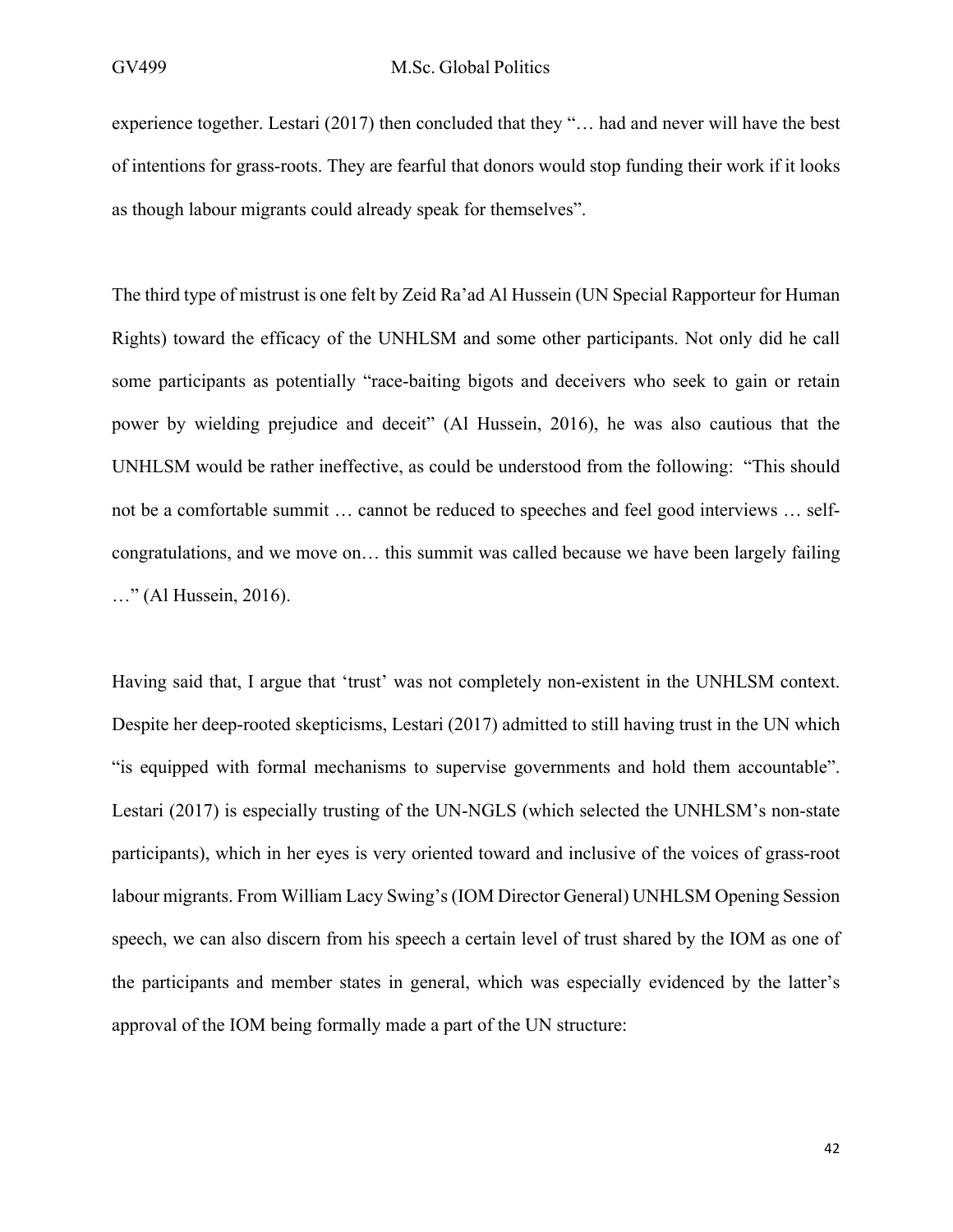"… Trust built on a half-century of cooperation … a 65-year relationship … We are formalizing an old relationship … We built up a level of trust … This can be a defining moment for human mobility, here at this Summit ..." (Lacy Swing, 2016)

## **4.2.2. Low Level of Reflexivity Owing to Instances of Disrespectful Behavior/Coercion, Mistrust and Discursive Exclusivity/Inequality**

Deliberative contestations are ultimately expected to generate *reflexivity* toward the relative merits and weaknesses of *all* discourses after each discourse is represented *freely* and *in its entirety* by its representatives in a setting characterized by political equality, trust, respect, and absence of coercion. Considering that conceptualization, I argue the overall quality of UNHLSM's reflexivity was already jeopardized through the traces of discursive exclusivity/inclusivity and mistrust I have uncovered in the previous sections. Yet, as I will now explore in this section, the UNHLSM's quality of reflexivity was even more jeopardized through some identifiable instances of coercion/disrespectful behaviors. Granted that there were no direct forms of coercion inside the UNHLSM, such as physical altercations or violent interruptions toward delegates who are speaking. Yet, by tracing conference recordings and the speeches delivered, we can discern some implicit traces of disrespectful behavior, 'coercion', or a combination of the two in the UNHLSM.

At least two instances of coercion could be identified in the UNHLSM context. One which happened to Lestari, a grass-root labour migrant who spoke in the Opening Session, was already touched upon briefly. After hearing how some powerful states tried to nullify her participation, Lestari (2017) in her interview admitted to not only being more mistrusting of governments, but also afraid that she would be excluded from future UN conferences if she spoke too radically,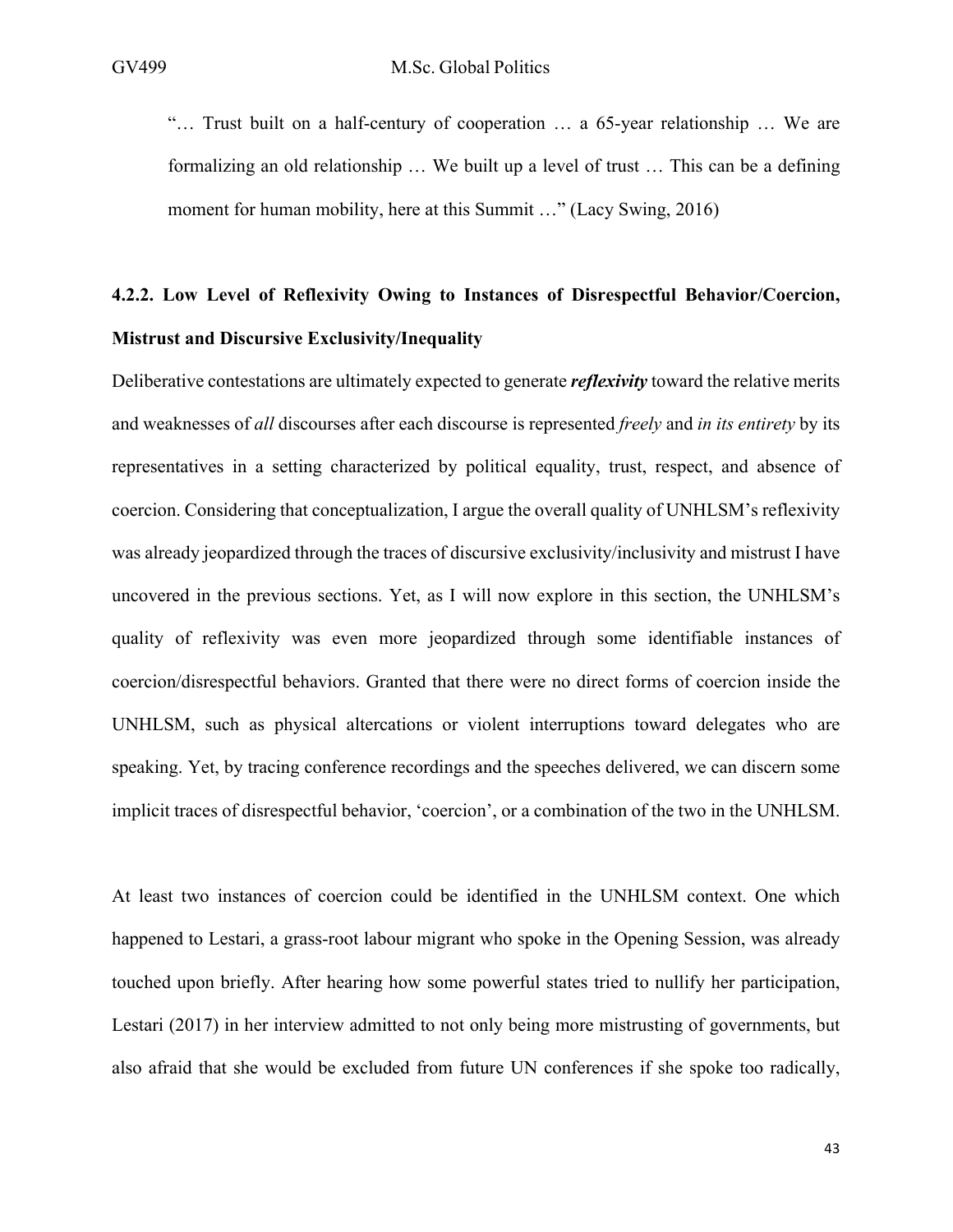especially about the fatalistic logic of neoliberalism which is central to her beliefs. Lestari's coercion-induced fear ultimately disrupted the process of reflexivity in the UNHLSM as she could not bring herself to represent *Grassroots Radicalism* (to which she subscribes) freely in its entirety. Another instance of coercion (which also qualifies as a form of 'disrespect') can be observed in Al Hussein's (2016) Opening Session speech which contained some rather harsh words and a form of intimidation. Below is an excerpt of his speech:

"… *race-baiting bigots* … *half truths and outright lies* … *bigots and deceivers* … *promote ruptures* … *some of them may well be in this Hall this morning* … we say to you: *We will continue to name you publicly*. *You may soon walk away from this Hall*, *but not from the broader judgement of 'we the people'*, *all the world's people* …"

(Al Hussein, 2016; Emphasis Added)

Although it does not qualify as coercion, the decision of a large sum of ECOSOC Plenary Session delegates to leave their respective seats for a considerably long period of time without the Chair's authorization qualifies as 'disrespectful behavior'. This was not only disrespectful to the Chair and the sanctity of the proceedings in general, but also led to some of the participants' arguments not being heard by others who left the room and the Chair temporarily suspending the meeting as the ones remaining on the speaker list had actually left the room (UNHLSM ECOSOC Plenary, 2016).

Having said that, genuine reflexivity can be argued as not completely missing from the UNHLSM through what happened in the 'SDG Zone' between Eliasson (UN Director General; *Mainstream Rights* representative) and Eni Lestari (a grass-root labour migrant; *Grassroots Radicalism*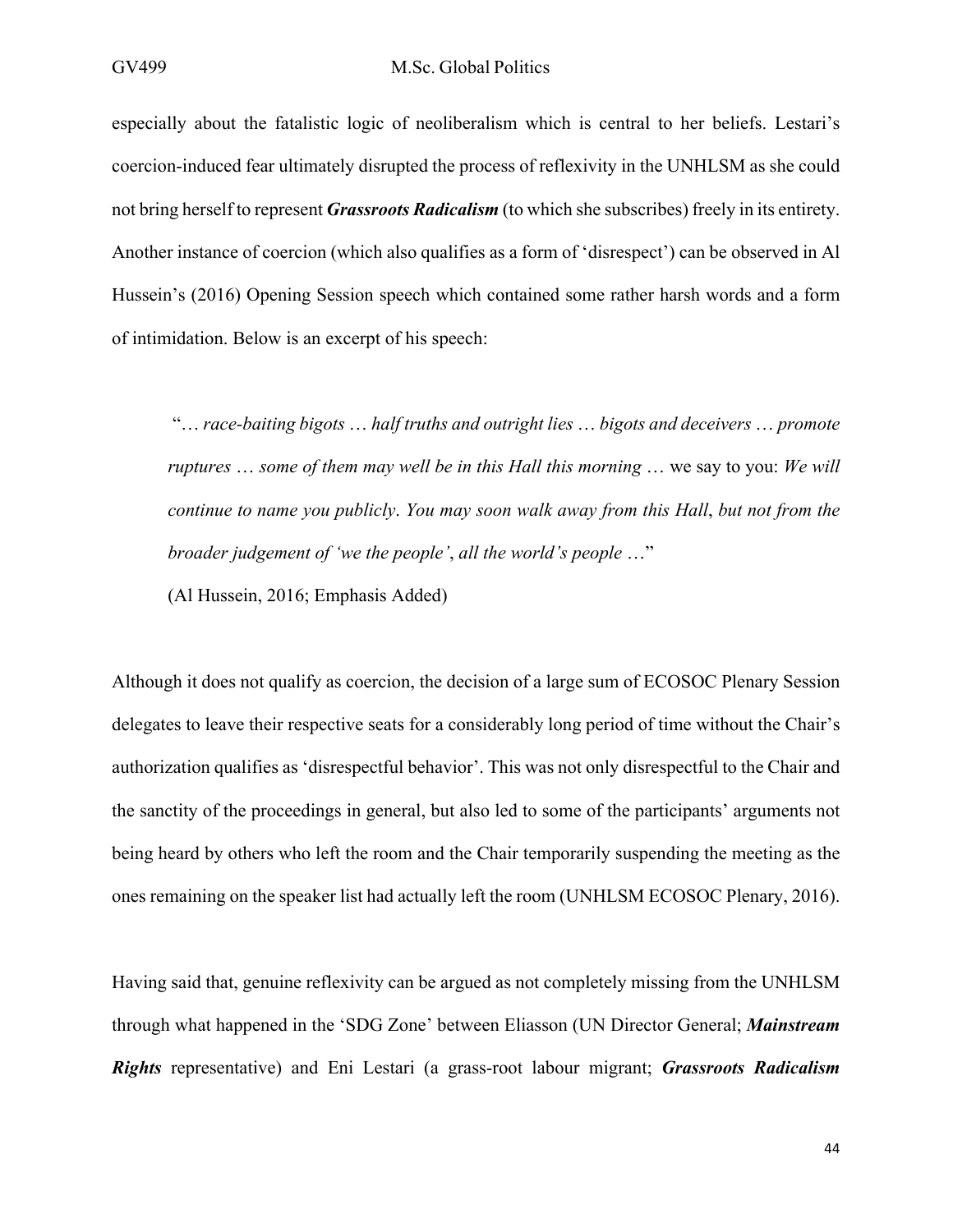representative. Held after the Opening Session, the SDG Zone facilitated a conversational minidialogue (around 20 minutes) between a high-level UN leader and a representative of the GCS sector. This format was rather different from the Opening Session, ECOSOC Plenary or RTDs as each participant is given an opportunity to not only deliver an opening speech, but to also have their points followed up by the other party involved in the dialogue. In her interview, Lestari (2017) expressed satisfaction over the SDG Zone as she was accorded more time to speak (so she could better clarify her points and not be misinterpreted) and engage in dialogue (not only deliver a formal speech). Moreover, in the SDG Zone, Lestari (2017) admitted to feeling more free to present her arguments and tell her own stories, especially as she felt more trusting of Eliasson (and the UN in general) rather than governments. The trust and collegiality Lestari felt seemed mutual, with Eliasson praising Lestari numerous times during the dialogue; calling Lestari his friend and cracking jokes that Lestari could take over his job in December 2016 (the end of his term) after he saw how passionate of a person she was and how strong her convictions were. Ultimately, it could be argued that the dialogue moved Eliasson to display a form of 'reflexivity', especially as he acknowledged the justifications behind Lestari's plea for labour migrants to be treated as equals and included genuinely in the governance process. Specifically, this can be understood from the following statement by Eliasson:

"It's great to hear you … We in the UN and member states should welcome you in our halls, that's why it's good for you to be one of our main speakers this morning. I also think you brought out something … You said that we don't want you to only work for us, but work with us. That's a very interesting additional thought, isn't it? That you should be part of working out the different formulas …" (SDG Zone, 2017)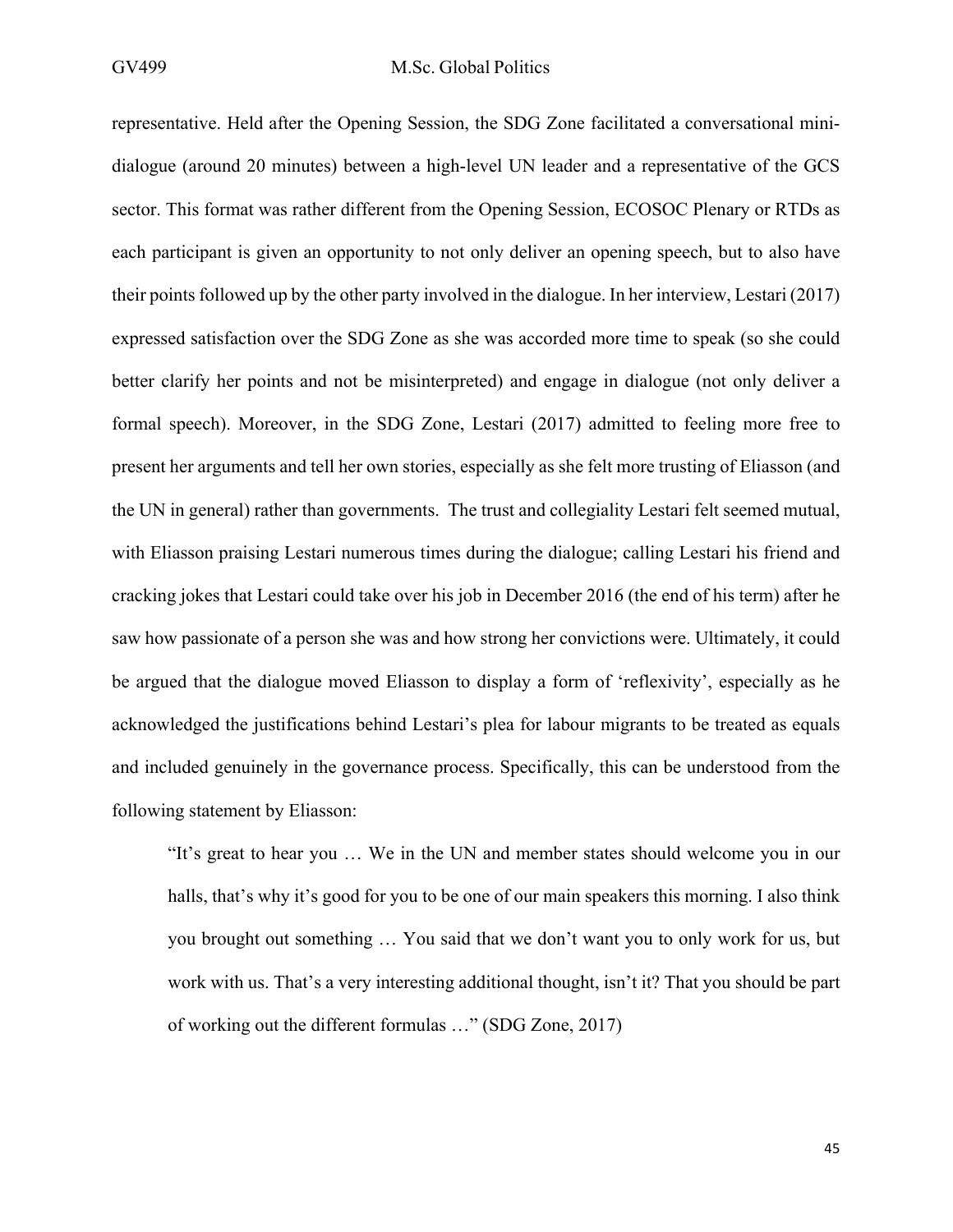Sure, the SDG Zone was not perfect as there were only two discourses present in the form. That being said, the SDG Zone does stand out from other events in the UNHLSM as a kind of 'best practice' which displayed the closest to a 'deliberative contestation' in the UNHLSM which was founded on trust, respect, absence of coercion, and reflexivity.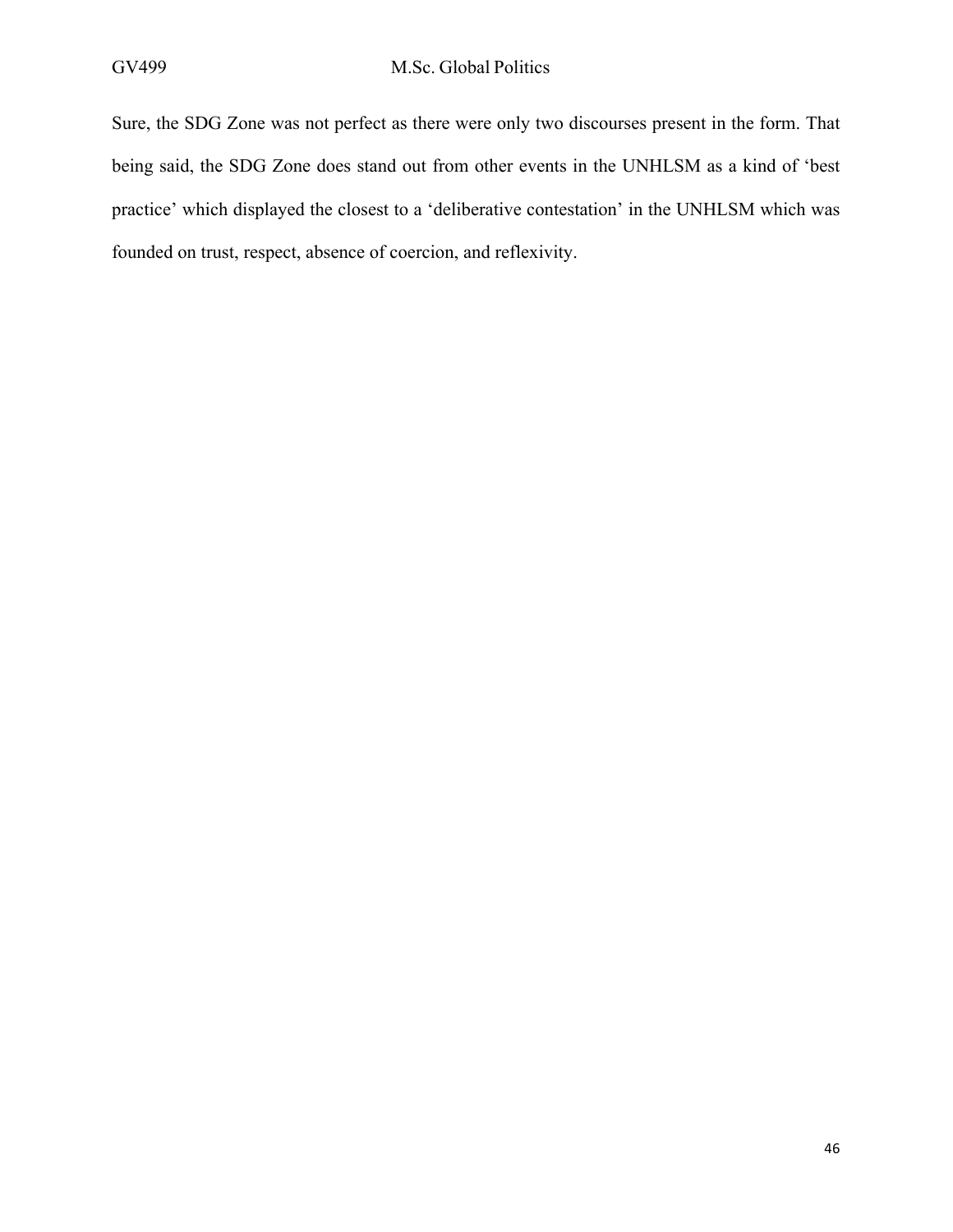#### Chapter 5. Conclusions and Implications

This paper has demonstrated the extent to which the GG on LMD embodies 'democratic legitimacy', as understood from a DiDe normative standpoint. Despite LMD's global salience and increasing public demands for 'global democracy', there have been very few analyses on the subject. The limited amount of literature which do tackle the subject tend to focus on the procedural inclusion of some GCS actors and their (seemingly-unified) 'rights-oriented' discourse. This paper complicatesthe notion that GCS is unified as it demonstratesthe contestation of 4 discourse classes in public spaces between *Bounded Management*, *Counter-Mobility*, *Mainstream Rights*, and *Grassroots Radicalism*. The 4 classes largely differ in terms of their **political** views (whether labour migration is seen as posing more problems for nation-states or labour migrants' well-being; and whether statist or polycentric governance is seen as the better solution) and their **economic** views (whether labour migration is believed to be a tool for development and whether it is viewed that neoliberal capitalism should be dismantled). Although the public spaces are found to be healthy enough to be 'contestatory', this paper finds that there were imperfections in the way that the public discourses were transferred to the authoritative UNHLSM. It was not hegemonized by only one public discourse class, yet it was marred by:

1) Tendencies toward discursive exclusivity and inequality (numerical dominance of *Mainstream Rights* and *Bounded Management*, marginal presence of *Grassroots Radicalism* and complete absence of *Counter-Mobility*; procedural discriminations experienced by *Grassroots Radicalism*; the exercise of structural power to delineate the inside/outside boundaries);

2) Deep-seated mistrust felt by participants toward others (governments, grass-root labour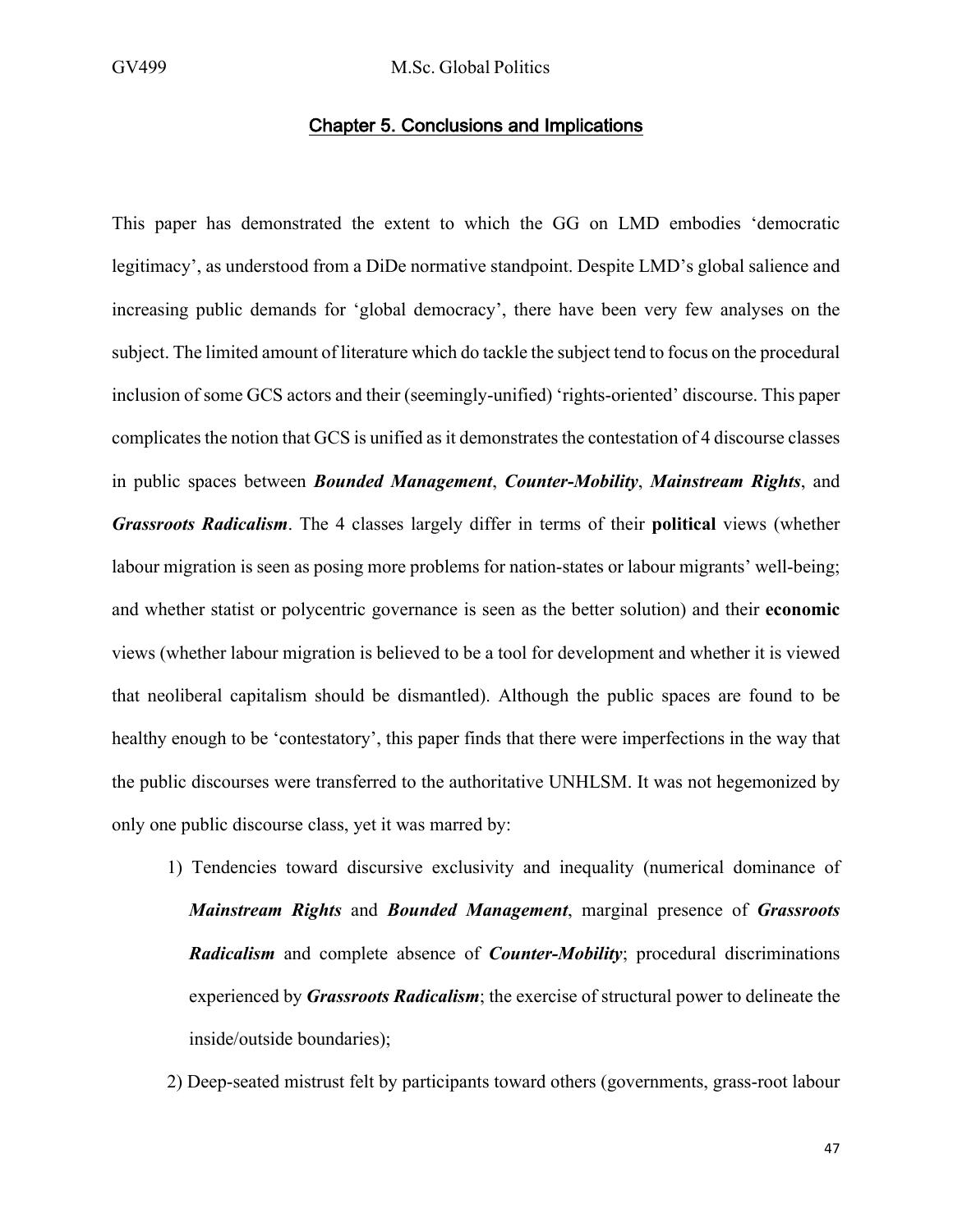migrants, and professionalized NGOs);

- 3) Some instances of implicit coercion/disrespectful behaviors;
- 4) Influenced also by components 1-3, a lack of reflexivity toward the relative merits and weaknesses of *all* discourse classes.

None of the ideal features of deliberative contestations were found to be completely non-existent in the UNHLSM, yet they were all jeopardized in one way or another. The GG on LMD, then, fulfills DiDe only to the extent that public spaces embody the 'contestatory' quality. The authoritative UNHLSM, meanwhile, exhibits a low degree of 'discursive inclusivity/equality' and 'deliberative authenticity'.

By employing 'DiDe' which emphasizes the contestation of 'discourse classes' in the GCS, this paper has shown that at least two things could be gained. First, a major distinction between two labour migrants' rights-oriented viewpoints: *Mainstream Rights* (which works within the existing neoliberal economic structure where migration is largely conceived as a tool for development and views labour migrants as needing 'empowerment') and *Grassroots Radicalism* (which resists the subjectivization of labour migrants as 'disempowered' and the neoliberal use of migration as a tool for development). I also managed to uncover other legitimate viewpoints from the AAP, as encapsulated by what I termed *Bounded Management* and *Counter-Mobility*. Considering how deeply nuanced the LMD discursive terrain is, this paper demonstrates how 'thin' it would be for global democracy to be conceptualized merely in terms of the procedural inclusion of some 'labour migrants' rights-oriented' NGOs. That conceptualization does not necessarily guarantee that the many nuances of AAP's viewpoints on the LMD will be captured. Secondly, this paper also demonstrates the value of conceptualizing global democracy beyond 'what' (should be admitted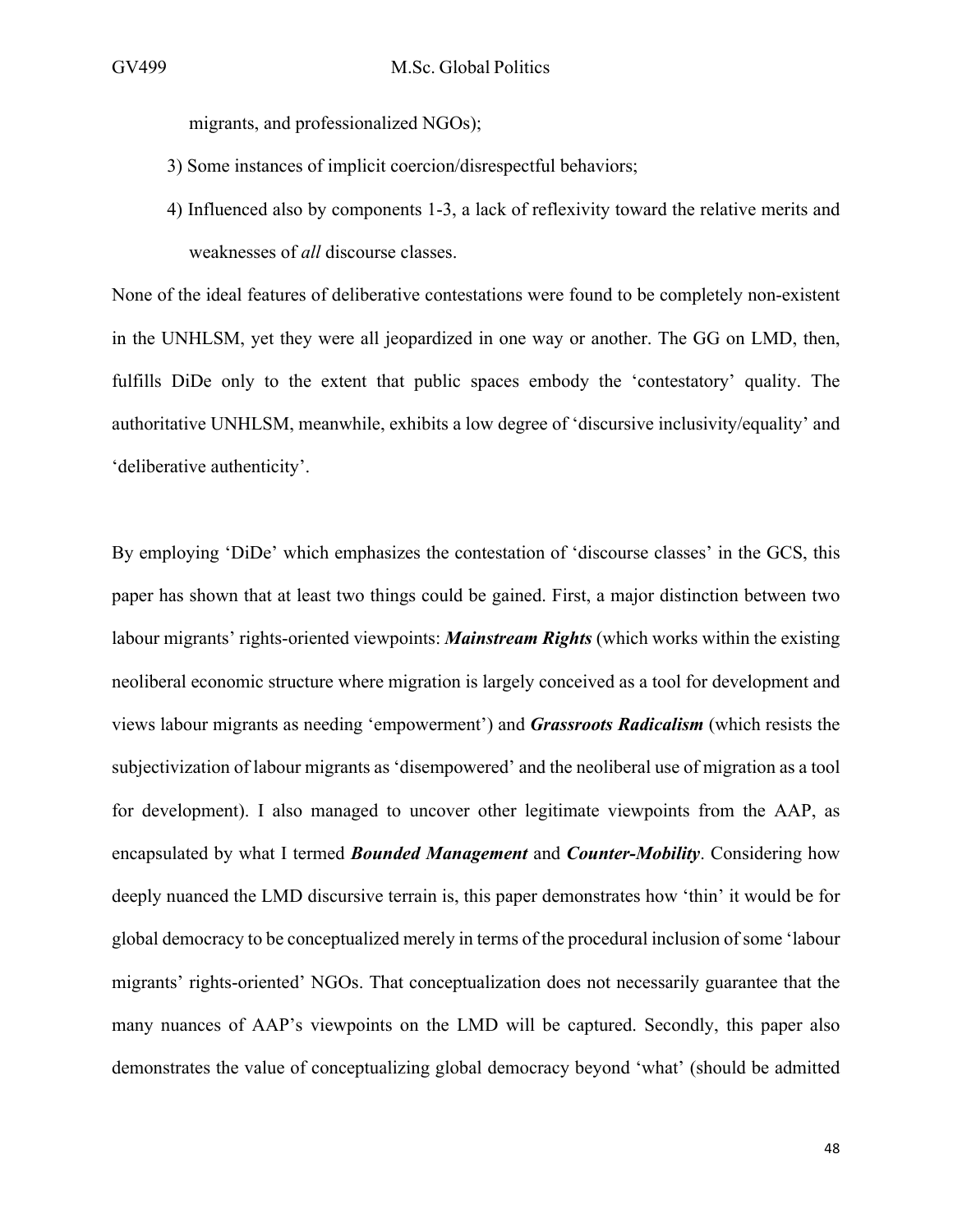inside authoritative spaces) to include 'how' the 'what(s)' should be treated on the inside. As demonstrated by the UNHLSM case, representatives of 3 different discourse classes could be admitted to the 'inside', yet subjected to some numerical/procedural disadvantages, mistrust, and disrespectful/coercive behaviors.

Having considered the two implications, we can now think of ways to move forward. Out of all of UNHLSM's 'imperfections', two things particularly stand out as (likely) the most obstructive to future reforms: 1) the exercise of structural power by some states to guard the 'inside' of authoritative spaces from viewpoints which threaten their immediate self-interests, and 2) the dominant practical conceptualization of global democracy, at least in the UN, as being about including all member states and a handful of non-state entities on the basis of balance in geography, gender, and sectors. It would be difficult to ask powerful parties to refrain from exercising their power, especially if their own interests are at stake. It is equally difficult to convince people to reorient their focus from including a tangible set of 'actors' into the more abstract realm of 'discourse classes', even if it is more normatively-justified. Despite the challenges, as Scholte (2005) argues, democracy remains an aspiration worth fighting for, as societies which do not strive for it tend to be a far more dangerous place. I thus call for more academic work to be conducted on the empirics of other GG arenas against the DiDe ideal to: 1) demonstrate the larger value of re-conceptualizing global democracy in discursive terms, and 2) outlining best practices or unique challenges in other authoritative spaces, which could strengthen the normative case for DiDe and engender practical guidance for policymakers in that direction. From the UNHLSM specifically, I identify the SDG Zone as a potential model for future reform as it encapsulated an almost perfect embodiment of DiDe by enabling reflexivity on the basis of authentic two-way dialogue (not one-way speeches)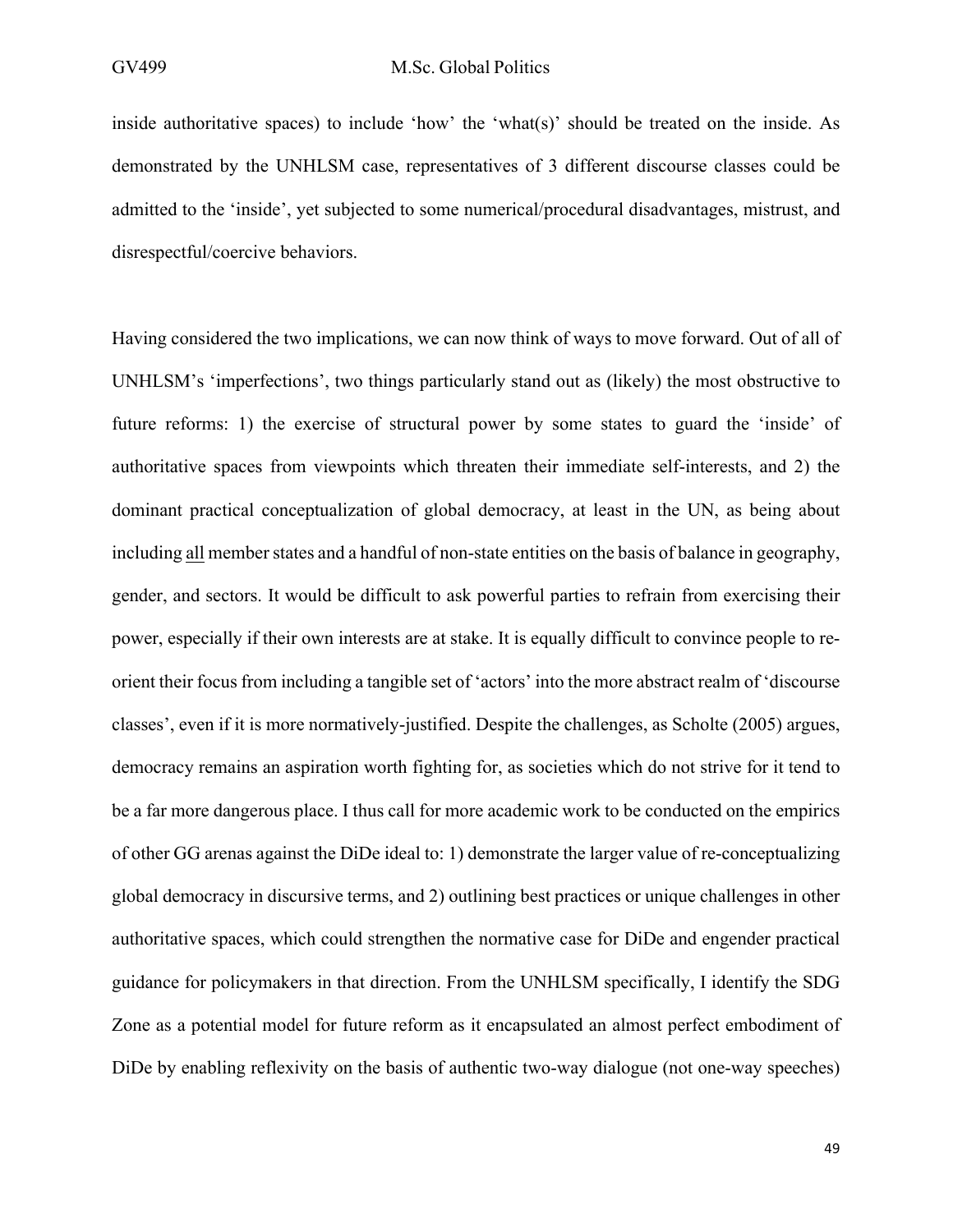between a limited number of discursive representatives. Sure, reforms are not easy, and changes are likely to be gradual. Yet, they are not implausible, and DiDe remains the best (even if not the easiest) path forward if we are truly serious about 'global democratic legitimacy'.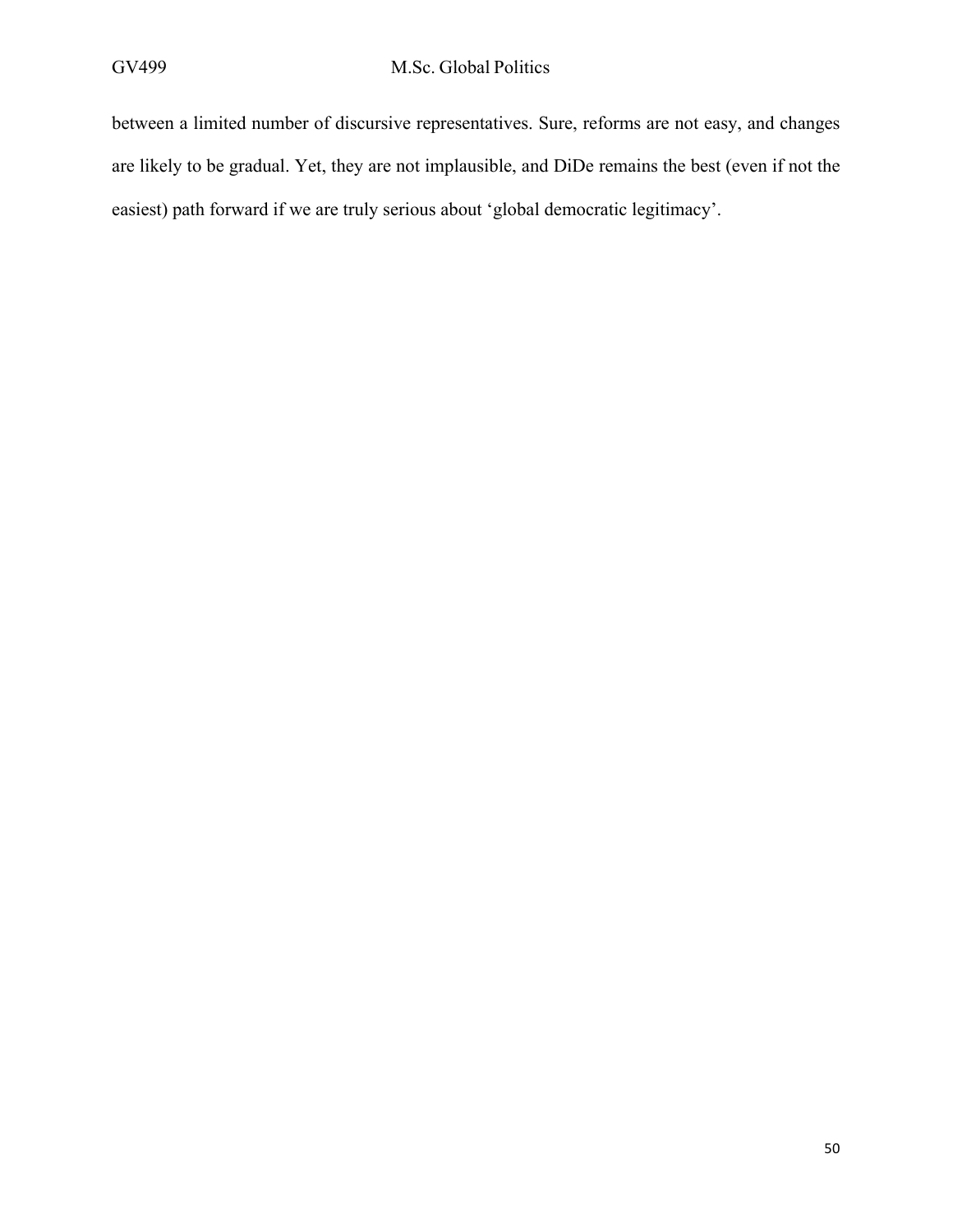#### **BIBLIOGRAPHY**

#### **A. Books and Journal Articles**

Adida and Girod, (2011), 'Do Migrants Improve Their Hometowns? Remittances and Access to Public Services in Mexico: 1995-2000', *Comparative Political Studies*, 44 (1), pp. 3-27.

Archibugi, Daniele, Mathias Koenig-Archibugi, and Raffaele Marchetti, (2012), 'Introduction: Mapping Global Democracy', in Archibugi Daniele, Mathias Koenig-Archibugi, and Raffaele Marchetti (*eds.*), Global Democracy: Normative and Empirical Perspectives, Cambridge: Cambridge University Press.

Babel, Anna, Susan Thieme, and Katarzyna Grabska, (2015), 'Negotiating One Position: Switzerland at the Global Forum on Migration and Development', *Development in Practice*, 25 (6), pp. 856-866.

Barnett, Michael and Raymond Duvall, (2005), 'Power in Global Governance', in Michael Barnett and Raymond Duvall (*eds.*), Power in Global Governance, Cambridge: Cambridge University Press, pp. 1-32.

Basok, Tanya and Nicola Piper (2010), 'Management Versus Rights: Women's Migration and Global Governance in Latin America and the Caribbean', *Feminist Economics*, 18 (2), pp. 35-61.

Castles, Stephen, and Mark J. Miller, (2003), The Age of Migration, New York, Guilford Press. Castles, Stephen and Raúl Delgado Wise, (2008), Migration and Development: Perspectives from the South, Geneva: International Organization for Migration (IOM).

De Haas, Hein, (2012), 'The Migration and Development Pendulum: A Critical View on Research and Policy', *International Migration*, 50 (3), pp. 8-25.

Delgado Wise, Raúl and Covarrubias, Humberto Márquez, and Ruben Puentes, (July 2013), 'Reframing the Debate on Migration, Development and Human Rights', *Population, Space, and Place*, 19 (4), pp. 430-443.

Dryzek, John S., (2000), Deliberative Democracy and Beyond: Liberals, Critics and Contestations, Oxford, Oxford University Press.

Dryzek, John S. and and Hayley Stevenson, (2011), 'Global Democracy and Earth System Governance', *Ecological Economics*, 70 (11), pp. 1865-1874.

Dryzek, John S. and Simon Niemeyer, (November 2008), 'Discursive Representation', *The American Political Science Review*, 102 (4), pp. 481-493.

Faist, Thomas and Margit Fauser, (2011), 'The Migration and Development Nexus: Toward a Transnational Perspective', in Faist, Thomas, Margit Fauser and Peter Kivisto (eds.), The Migration and Development: A Transnational Perspective, London, Palgrave MacMillan.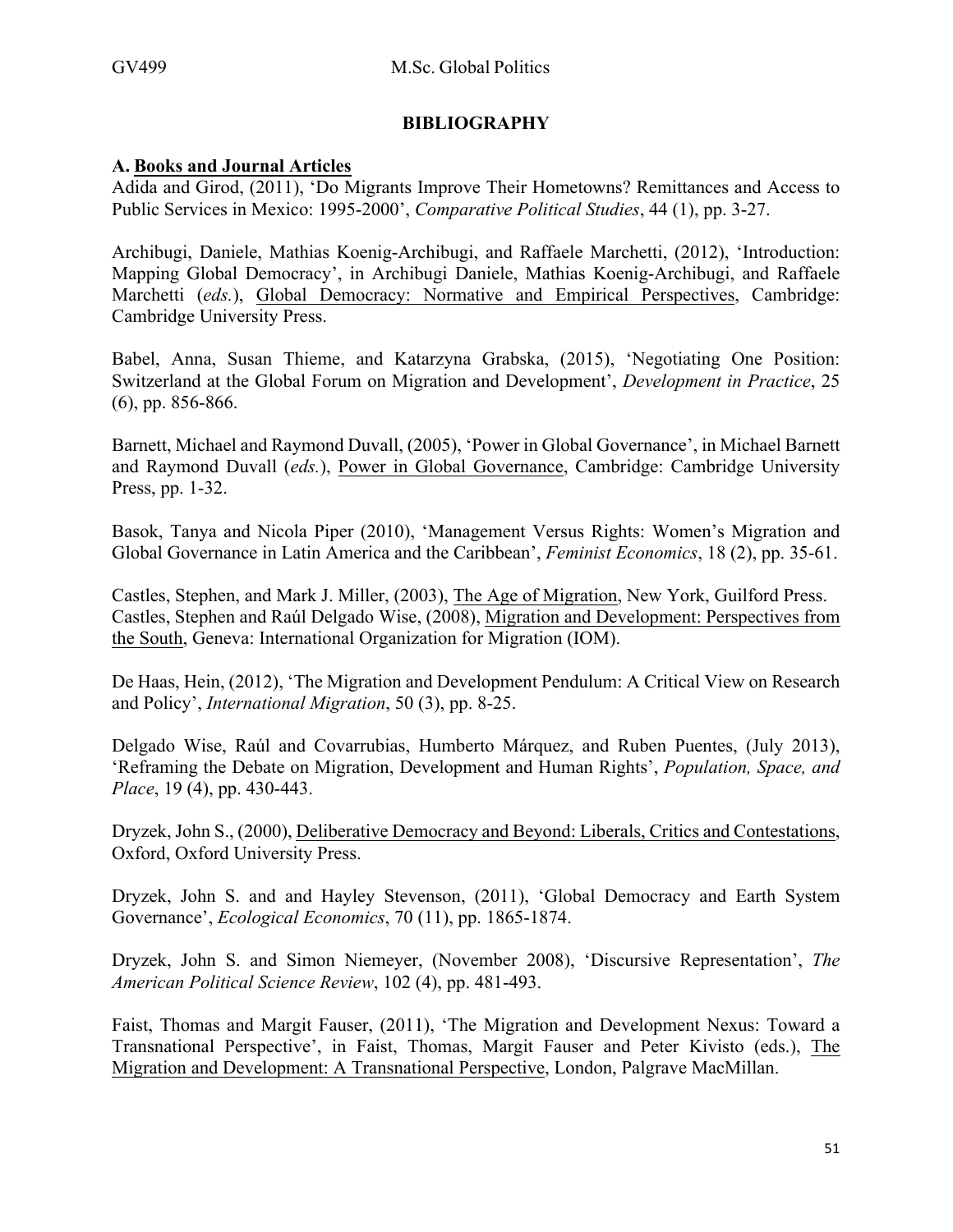Foucault, M., (1980), 'Power-Knowledge: Selected Interviews and Other Writings, 1972-1977', Brighton: Harvester Press.

Glasius, Marlies, and Armine Ishkanian, (2015), 'Surreptitious Symbosis: Engagement between Activists and NGOs', *Voluntas*, 26, pp. 2620-2644.

Glick Schiller, Nina, (2011), 'A Global Perspective on Migration and Development', in Faist, Thomas, Margit Fauser and Peter Kivisto (*eds.*), The Migration and Development: A Transnational Perspective, London, Palgrave MacMillan.

Grugel, Jean and Nicola Piper, (2011), 'Global Governance, Economic Migration, and the Difficulties of Social Activism', *International Sociology*, 26 (4), pp. 435-454.

Gutmann, Amy, and Dennis F. Thompson, (1996), Democracy and Disagreement, Cambridge: Belknap Press.

Hajer, M. A., (1995), The Politics of Environmental Discourse: Ecological Modernization and the Policy Process, Oxford: Oxford University Press.

Hollified, James F., (2004), 'The Emerging Migration State', *The International Migration Review*, 38 (3), pp. 885-912.

Holzscheiter, Anna, (2010), Children's Rights in International Politics: The Transformative Power of Discourse, London: Palgrave MacMillan.

Kaldor, Mary, (2003), Global Civil Society: An Answer to War, Cambridge: Polity Press.

Kapur, Devesh, (2003), 'Remittances: The New Development Mantra?', *G-24 Discussion Paper Series*, New York: United Nations.

Koenig-Archibugi, Mathias, (2017), 'How to Diagnose Democratic Deficits in Global Politics: the Use of the All-Affected Principle', *International Theory*, 9 (2), pp. 171-202.

Koser, Khalid, (July-September 2010), Introduction: International Migration and Global Governance, *Global Governance*, 16 (3), pp. 301-315.

Kunz, Rahel, (2013), 'Governing International Migration through Partnership', *Third World Quarterly*, 34 (7), pp. 1227-1246.

Levitt, Peggy, (Winter 1998), 'Social Remittances: Migration Driven Local-Level Forms of Cultural Diffusion', *The International Migration Review*, 32 (4), pp. 926-948.

Lovelock, J., (2010), Interview. The Guardian, 29 March. Available from: http:// www.guardian.co.uk/science/2010/mar/29/james-lovelock-climate-change [Accessed August 14, 2017].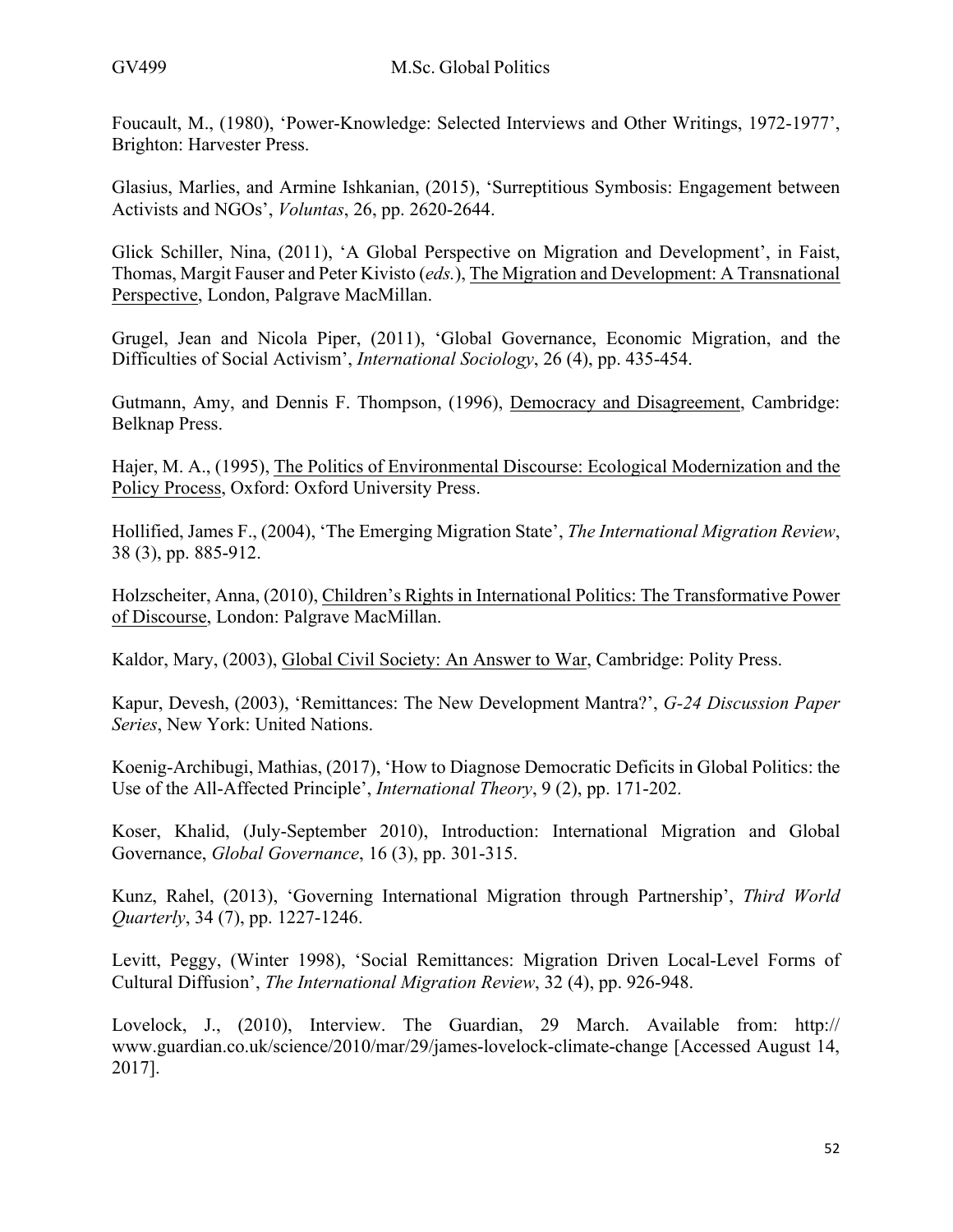Maimbo, Samuel Munzele and Dilip Ratha, (2005), Remittances: Development Impact and Future Prospects, Washington D.C.: World Bank.

Mansbridge, Jane, (2009), 'Deliberative and Non-Deliberative Negotiations', HKS Faculty Research Working Paper Series RWP09-010, John F Kennedy School of Government, Harvard University.

Marchetti, Raffaele, (2008), Global Democracy—For and Against: Ethical Theory, Institutional Design and Social Struggles, Oxon, Routledge.

Munck, (2008), 'Globalization, Governance, and Migration: An Introduction', *Third World Quarterly*, 29 (7), pp. 1227-1246.

Munck, (Spring 2012), 'Migration, Development, and Work in the Global Order: A New Perspective', *The Journal of Lation – Latin American Studies*, 4 (1), pp. 42-56.

Piper, Nicola, (2015), 'Democratizing Migration from the Bottom Up: The Rise of Global Migration Rights Movement', *Globalizations*, 12 (5), p. 788-802.

Piper, Nicola and Jean Grugel, (2015), 'Global Migration Governance, Social Movements, and the Difficulties of Promoting Migrant Rights', in Schierup, Carl-Ulrik, Ronaldo Munck, Branka Likic-Brboric, and Anders Neergaard, *Migration, Precarity, and Global Governance*, Oxford: Oxford University Press.

Piper, Nicola and Stefan Rother, (2012), 'Let's Argue About Migration: Advancing a Rights Discourse via Communicative Opportunities', *Third World Quarterly*, 33 (9), pp. 1735-1750.

Piper, Nicola and Stefan Rother, (2014), 'Alternative Regionalism from Below: Democratizing ASEAN's Migration Governance', *International Migration*, 53 (3), pp. 36-49.

Piper, Nicola and Stefan Rother, (2015), 'Migration and Democracy: Citizenship and Human Rights from a Multi-Level Perspective', *International Migration*, 53 (3), pp. 3-7.

Ratha, D., (2003), 'Workers' Remittances: An Important and Stable Source of External Development Finance', *Global Development Finance*, Washington D.C.: World Bank.

Rüland, Jürgen, Christl Kessler, and Stefan Rother, (2009), 'Democratization Through International Migration? Explorative Thoughts on a Novel Research Agenda', *European Journal of East Asian Studies*, 8 (2), pp. 161-179.

Rother, Stefan, (2009), 'Inside-Outside' or 'Outsiders by Choice? Civil Society Strategies towards the  $2<sup>nd</sup> Global Forum on migration and Development (GFMD) in Manila'$ , ASIEN – The German Journal on Contemporary Asia, 111, pp. 95-107.

Rother, Stefan, (2010), 'The GFMD from Manila to Athens: One Step Forward, One Step Back?', *Asian and Pacific Migration Journal*, 19 (1), pp. 157-173.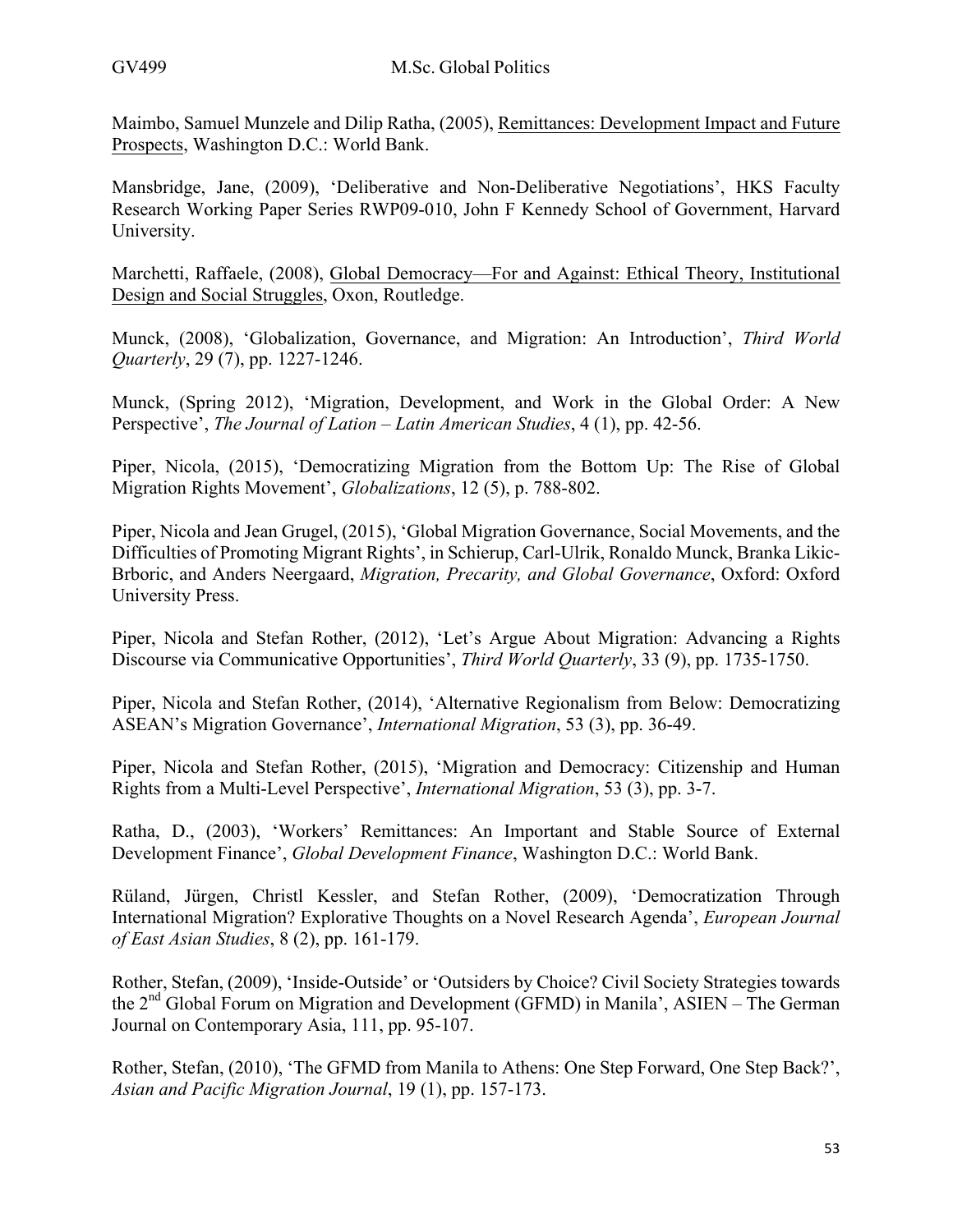Rother, Stefan,  $(2012)$ , 'Standing in the Shadow of Civil Society? The 4<sup>th</sup> Global Forum on Migration and Development (GFMD) in Mexico', *International Migration*, 50 (1).

Rother, Stefan and Piper, Nicola, (2014), 'Alternative Regionalism from Below: Democratizing ASEAN's Migration Governance', *International Migration*, 53 (3), pp. 36-49.

Rose Taylor, Sara, (2016), 'The Role of Migrant Networks in Global Migration Governance and Development', *Migration and Development*, 5 (3), pp. 351-360.

Rosewarne, (2012), 'Temporary International Labor Migration and Development in South and Southeast Asia', *Feminist Economics*, 18 (2), pp. 63-90.

Scharpf, F.W., (1999), Governing in Europe: Effective and Democratic?, Oxford: Oxford University Press.

Scholte, Jan Aart, (2005), Globalization: A Critical Introduction, New York: Palgrave MacMillan. Schierup, Ålund, Likić-Brborić, (2014), 'Migration, Precarization, and the Democratic Deficit in Global Governance', *International Migration*, 53 (3), pp. 50-63.

Silvey, Rachel, (2004), 'Transnational Domestication: State Power and Indonesian Migrant Women in Saudi Arabia', *Political Geography*, 23 (3), pp. 245-264.

Standing, (2008), 'The ILO: An Agency for Globalization', *Development and Change*, 39 (3), pp. 355-384.

Steffek and Hahn, (2010), Evaluating Transnational NGOs: Legitimacy, Accountability, Representation, London: Palgrave MacMillan.

Stevenson, Haley and John S. Dryzek, (2012a), 'The Discursive Democratisation of Global Climate Governance', *Environmental Politics*, 21 (2), pp. 189-210.

Stevenson, Haley and John S. Dryzek, (2012b), 'The Legitimacy of Multilateral Climate Governance: A Deliberative Democratic Approach', *Environmental Politics*, 21 (2), pp. 1-18.

Taylor, Sara Rose, (2016), 'The Role of Migrant Networks in Global Migration Governance and Development', *Migration and Development*, 5 (3), pp. 351-360.

Zürn, Michael, (2012), 'Globalization and Global Governance', in Walter, Carlsnaes, Thomas Risse Kappen, and Beth Simmons, *Handbook of International Relations*: 2nd Edition.

#### **B. Online Documents/Recordings**

International Labour Organization (ILO), ILO Global Estimates on Migrant Workers: Results and Methodology, ILO, 2015.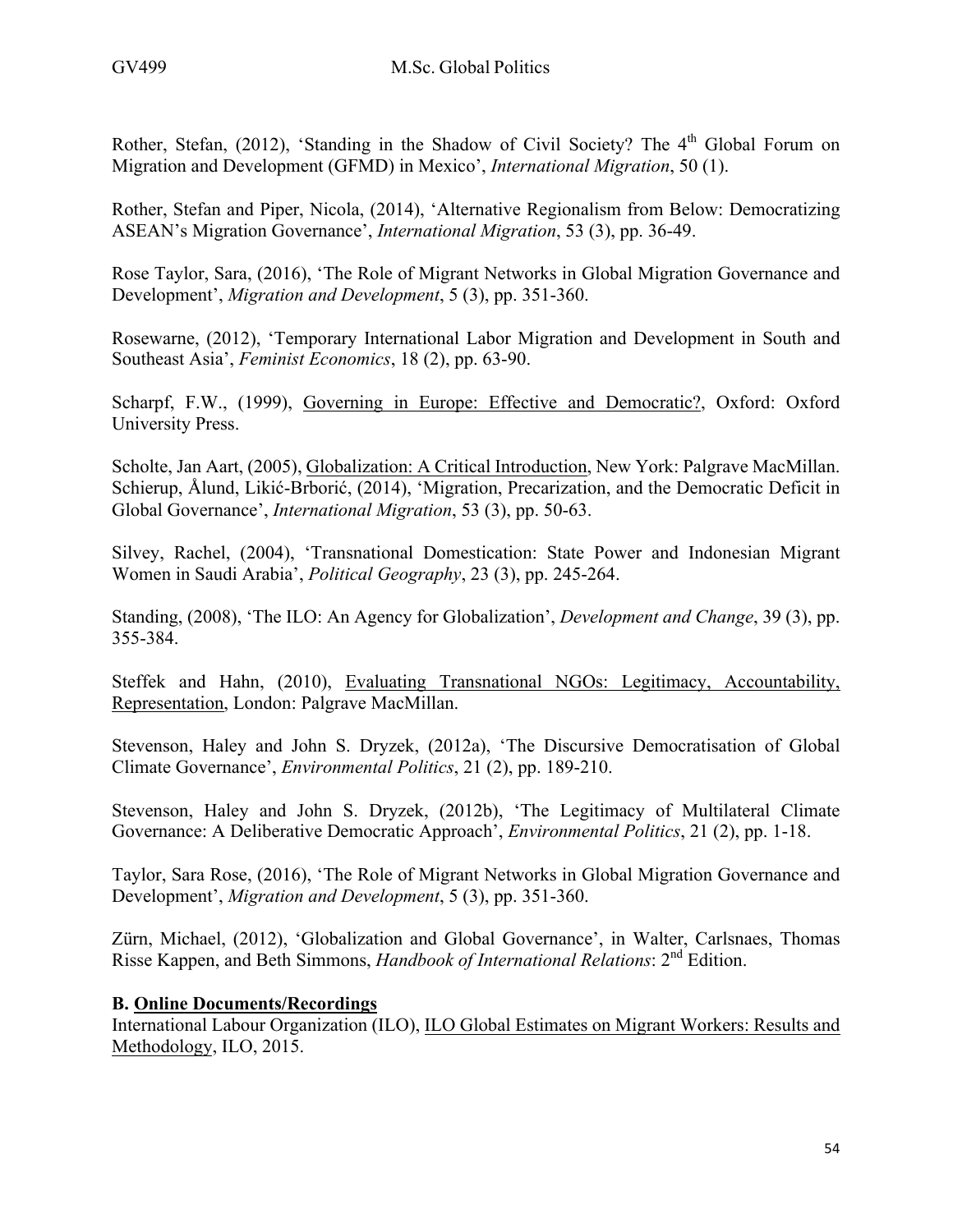Migration and Development Civil Society Network (MADE), (2016), 'Civil Society Reacts to 7 Civil Society Organizations Blocked from Attending the 19 September Summit', http://made.civ.im/civicrm/mailing/view?reset=1&id=291, [Accessed August 20, 2017]

Lykketoft, Mogens, (2016), 'Letter of the President of the General Assembly', Available from: http://www.un.org/pga/70/wp-content/uploads/sites/10/2015/08/HLM-on-addressing-largemovements-of-refugees-and-migrants-2-September-2016.pdf?amp%3Bqid=160862 [Accessed] August 15, 2017]

Packer, Ignacio, GFMD Civil Society Chair's Report 2015 by Ignacio Packer Secretary General of the Terre des Hommes International Federation, GFMD, 2015.

United Nations (2016), 'UN Summit for Refugees and Migrants', Available from: http://refugeesmigrants.un.org/summit, [Accessed on August 2, 2017]

#### **C. Online Recordings**

Al Hussein, Zeid Ra'ad, (2016) 'Zeid Ra'ad Al Hussein (High Commissioner for Human Rights), (2016), Opening of the UN Summit for Refugees and Migrants', http://webtv.un.org/search/zeidra'ad-al-hussein-high-commissioner-for-human-rights-opening-of-the-un-summit-for-refugeesand-migrants/5131949905001?term=refugees%20and%20migrants&languages=, [Accessed] August 17, 2017]

CBS, (2016), 'Full Speech: Trump Gives Immigration Speech in Arizona After Surprise Visit to Mexico', Available from: https://www.youtube.com/watch?v=wGWZUce9syE&t=932s, [Accessed August 1, 2017]

Dutton, Peter, (2016), '(Round Table 2) Addressing Drivers of Migration, Particularly Large Movements, and Highlighting the Positive Contributions of Migrants – Summit for Refugees and Migrants', Available from: http://webtv.un.org/search/round-table-2-addressing-drivers-ofmigration-particularly-large-movements-and-highlighting-the-positive-contributions-ofmigrants-summit-for-refugees-and-

migrants/5132366886001?term=refugees%20and%20migrants&languages=&sort=date,

[Accessed August 15, 2017]

Gabre, Tefere, (2016), '(Round Table 5) Global Compact for Safe, Regular and Orderly Migration: towards Realizing the 2030 Agenda for Sustainable Development and Achieving the Full Respect for the Human Rights of Migrants – Summit for Refugees and Migrants', Available from: http://webtv.un.org/search/round-table-5-global-compact-for-safe-regular-and-orderly-migrationtowards-realizing-the-2030-agenda-for-sustainable-development-and-achieving-the-full-respectfor-the-human-rights-of-migrants-summit-for-refugees-and-

migrants/5133294950001/?term=refugees%20and%20migrants&sort=date [Accessed August 12, 2017]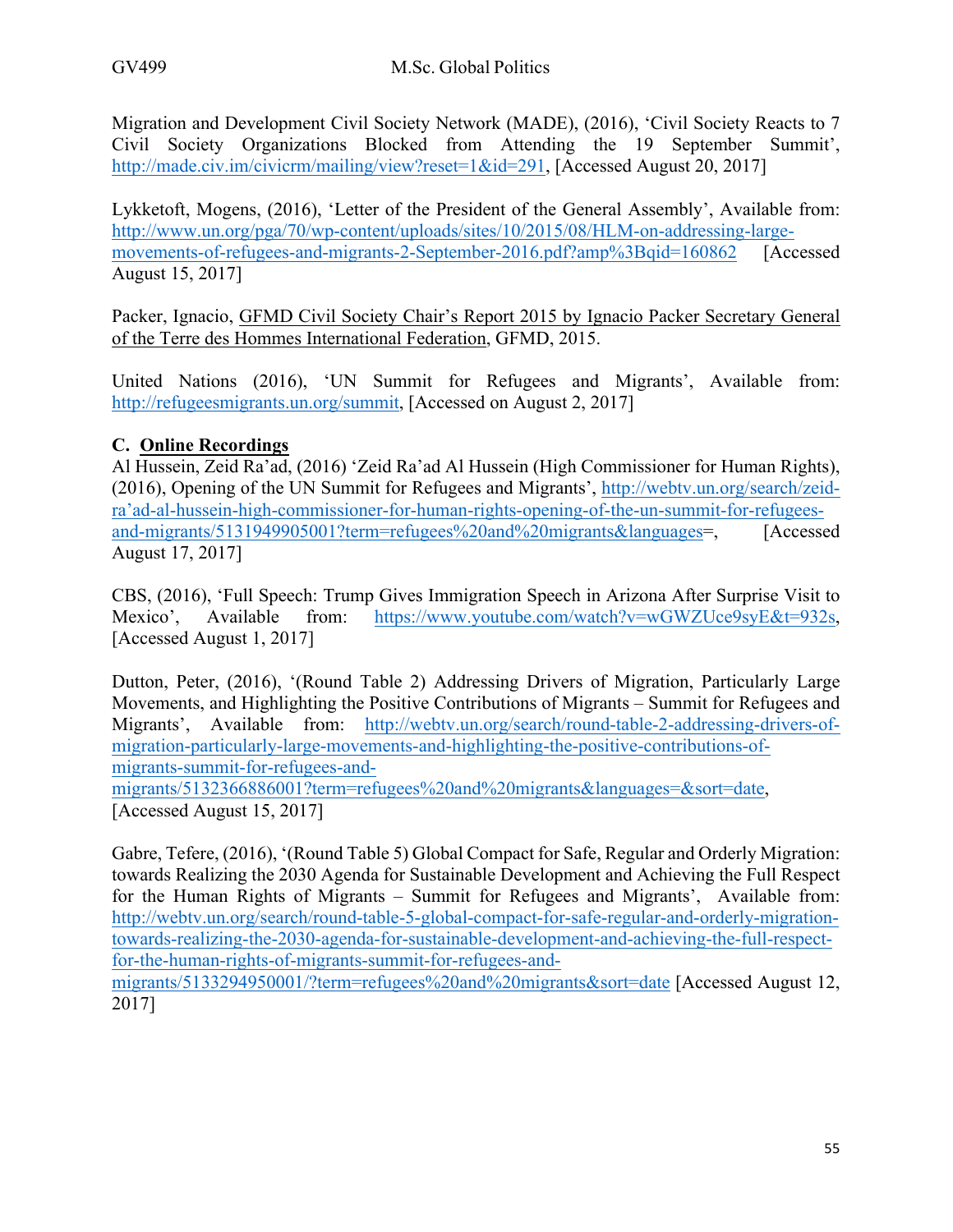Goldberg, Ronnie, (2016), '(Round Table 5) Global Compact for Safe, Regular and Orderly Migration: towards Realizing the 2030 Agenda for Sustainable Development and Achieving the Full Respect for the Human Rights of Migrants – Summit for Refugees and Migrants', Available from: http://webtv.un.org/search/round-table-5-global-compact-for-safe-regular-and-orderlymigration-towards-realizing-the-2030-agenda-for-sustainable-development-and-achieving-thefull-respect-for-the-human-rights-of-migrants-summit-for-refugees-andmigrants/5133294950001/?term=refugees%20and%20migrants&sort=date [Accessed August 12, 2017]

Lacy Swing, William, (2016), 'William Swing (IOM), Opening of the UN Summit for Refugees and Migrants', Available from: http://webtv.un.org/search/william-swing-iom-opening-of-the-unsummit-for-refugees-and-

migrants/5131949900001?term=refugees%20and%20migrants&languages=&sort=date [Accessed August 4, 2017]

Lagunzad, Ciriaco, (2016), '(Round Table 2) Addressing Drivers of Migration, Particularly Large Movements, and Highlighting the Positive Contributions of Migrants – Summit for Refugees and Migrants ', Available from: http://webtv.un.org/search/round-table-2-addressing-drivers-ofmigration-particularly-large-movements-and-highlighting-the-positive-contributions-ofmigrants-summit-for-refugees-and-

migrants/5132366886001?term=refugees%20and%20migrants&languages=&sort=date [Accessed August 5, 2017]

Lestari, Eni (2016a), #MigrantSpeakUN, Available from: https://www.youtube.com/watch?v=ipO9ikjTaMg&t=1096s, [Accessed August 6, 2017]

Lestari, Eni (2015), 'International Migrants Alliance – February UN Post-2015 Negotiations', Available from: UN NGLS, https://www.youtube.com/watch?v=PREfigQJxpA&t=28s [Accessed August 1, 2017].

Lestari, Eni (2016b), 'International Migrants Alliance – UN Summit for Refugees and Migrants' Opening Ceremony, Available from: https://www.youtube.com/watch?v=rYMCJfeq0nE&t=12s [Accessed August 5, 2017]

May, Theresa, (2016), United Nations High Level Summit on Migrants and Refugees (UNHLSM Plenary Session 2), (Part 2) Summit for Refugees and Migrants:  $4<sup>th</sup>$  to  $6<sup>th</sup>$  Plenary Meetings http://webtv.un.org/watch/part-2-summit-for-refugees-and-migrants-4th-to-6th-plenarymeetings-ecosoc/5133351130001/?term, [Accessed August 10, 2017]

Mlambo Ngcuka, Phumzile, (2016), 'UNHLSM Opening Session' Available from: https://link.brightcove.com/services/player/bcpid1722935254001/?bctid=5131937052001&autoS tart=false&secureConnections=true&width=675&height=380 [Accessed August 10, 2017]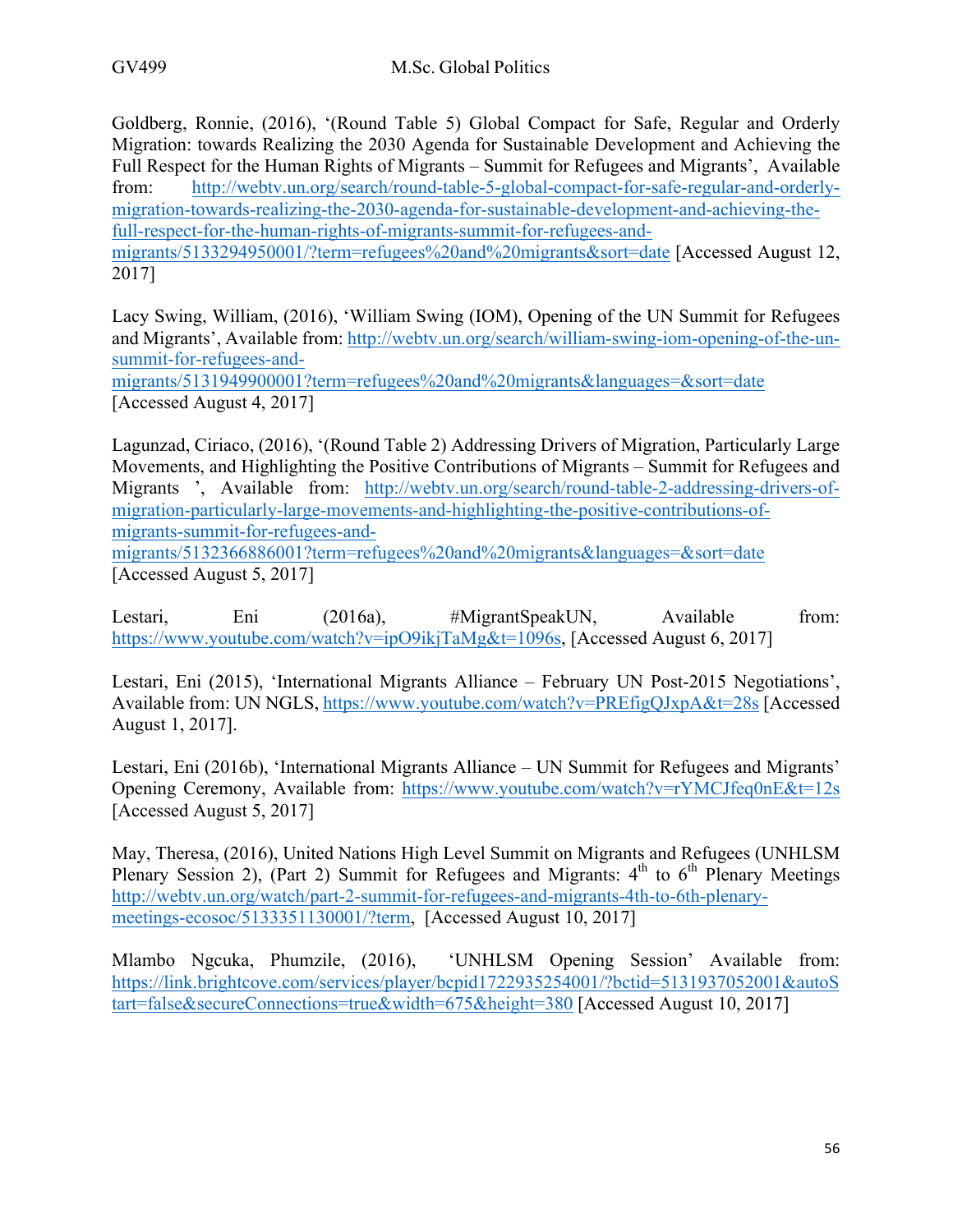Sustainable Development Goals (SDGs) Zone, (2016), 'Overview of the Importance of the UN Summit for Refugees and Migrants – SDG Media Zone, http://webtv.un.org/watch/jan-eliassondsg-and-eni-lastari-activist-overview-of-the-importance-of-the-declaration-for-refugees-andmigrants-sdg-media-zone/5132036197001, [Accessed August 10, 2017]

Thomson, Peter, and Mogens Lykketoft, 'Peter Thomson (PGA 71) and Mogens Lykketoft (PGA 70) before the Opening of the UN Summit for Refugees and Migrants – General Assembly Media Stakeout (19 September 2016)', (2016), http://webtv.un.org/watch/peter-thomson-pga-71-andmogens-lykketoft-pga-70-before-the-opening-of-the-un-summit-for-refugees-and-migrantsgeneral-assembly-media-stakeout-19-september-2016/5131690240001 , [Accessed August 10, 2017]

United Nations High Level Summit on Migrants and Refugees (ECOSOC Plenary), (2016) (Part 1) Summit for Refugees and Migrants:  $4<sup>th</sup>$  to  $6<sup>th</sup>$  Plenary Meetings – ECOSOC, http://webtv.un.org/watch/part-1-summit-for-refugees-and-migrants-4th-to-6th-plenarymeetings-ecosoc/5132212899001, [Accessed August 10, 2017]

#### **D. Interview**

Lestari, Eni, (2017), Interview with Eni Lestari conducted by the Author, London, August 10, 2017, 09.30 – 10.30 AM.